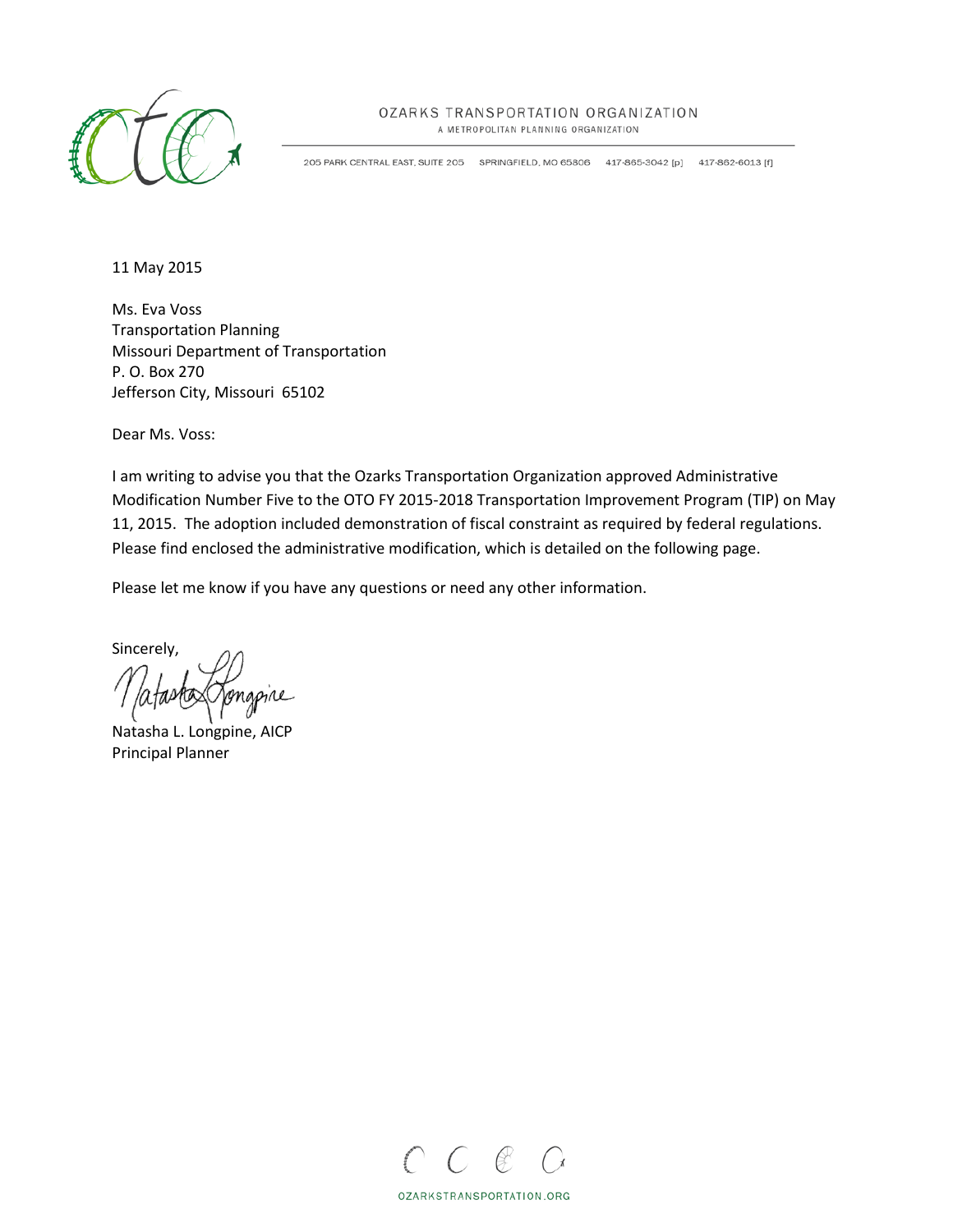#### **Administrative Modification Number Five to the FY 2015-2018 Transportation Improvement Program**

#### **Ozarks Transportation Organization (Springfield, MO Area MPO)**

#### **AGENDA DESCRIPTION:**

There are ten items included as part of Administrative Modification Five to the FY 2015-2018 Transportation Improvement Program.

- *1) Jackson and Main Street Sidewalks (EN1401)*
	- Adding or deleting a project development phase of a project without major changes to the scope of the project

Funding was moved from construction into engineering, adding that phase of the project.

- 2) *Annual On-Call Work Zone Enforcement (MO1601)*
	- Changes in project's programmed amount less than 15% (up to \$2,000,000)
	- Minor changes to funding sources between federal categories or between state and local sources

Funding was reduced in both state and federal funding categories, also reducing the overall cost of the project.

3) *ITS Operations and Management (MO1603)*

• Changes in project's programmed amount less than 15% (up to \$2,000,000) Funding was added to support additional salary needs for the City of Springfield.

- 4) *Annual Guardrail and Guard Cable Repair Program (MO1605)*
	- Changes in project's programmed amount less than 15% (up to \$2,000,000) Funding was reduced in FY 2016 by \$4,000 MoDOT-AC and \$1,000 MoDOT.
- 5) *ITS Operations and Management (MO1701)*

• Changes in project's programmed amount less than 15% (up to \$2,000,000) Funding was added to support additional salary needs for the City of Springfield.

6) *ITS Operations and Management (MO1801)*

• Changes in project's programmed amount less than 15% (up to \$2,000,000) Funding was added to support additional salary needs for the City of Springfield.

- 7) *Route 160 and Route 14 Intersection Improvements (NX0906)* • Changes in project's programmed amount less than 15% (up to \$2,000,000) Funding was reduced in the MoDOT-AC and MoDOT funding types in FY 2016.
- 8) *Scoping for Interchange at Route 60 and Route 125 (RG0901)*
	- Change to years shown under Anticipated Year of Conversion
- 9) *Route 65 – Lake Springfield Bridge (SP1018)*
	- Changes in project's programmed amount less than 15% (up to \$2,000,000) Funding was increased for Engineering in FY 2016 and decreased for Construction in FY 2016, for a net change of \$94,000.
- 10) *Scoping for James River Freeway Capacity Improvements (SP1405)*
	- Change to years shown under Anticipated Year of Conversion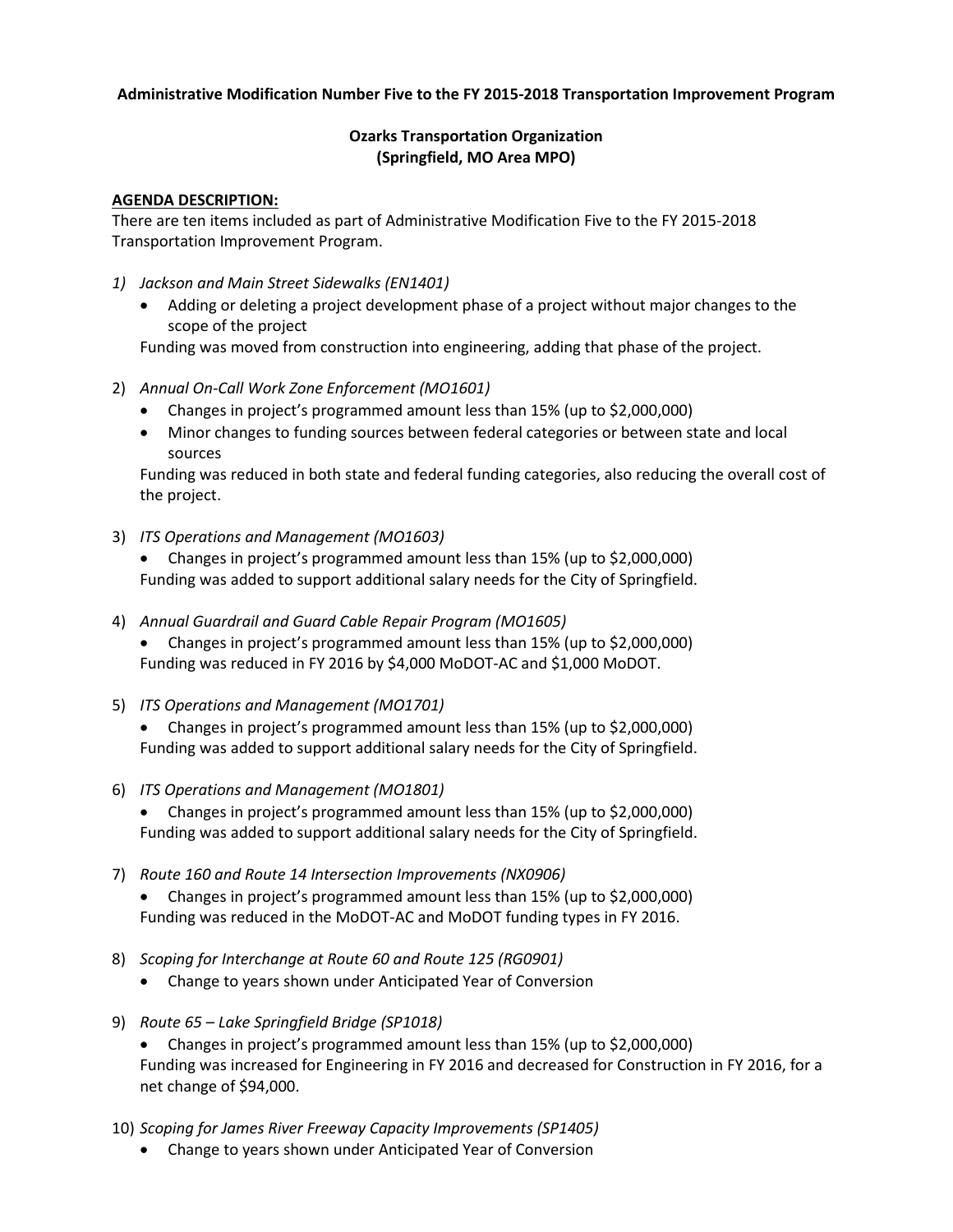

Project Detail by Section and Project Number with Map

## **D) Bicycle & Pedestrian Section**

| <b>TIP # EN1401</b>             |                     | JACKSON AND MAIN STREET SIDEWALKS    |
|---------------------------------|---------------------|--------------------------------------|
| Route                           | <b>BUSINESS 160</b> |                                      |
| From                            | MAIN ST             |                                      |
| To                              |                     | <b>EAST END OF BUSINESS DISTRICT</b> |
| <b>Location/Agency</b>          |                     | City of Willard                      |
| <b>Federal Agency</b>           |                     | <b>FHWA</b>                          |
| <b>Responsible Agency</b>       |                     | City of Willard                      |
| <b>Federal Funding Category</b> |                     | STP-U                                |
| <b>MoDOT Funding Category</b>   |                     |                                      |
| <b>AC Year of Conv.</b>         |                     |                                      |
| STIP#                           |                     |                                      |
|                                 |                     |                                      |



### **Project Description**

| <b>Location/Agency</b><br><b>Federal Agency</b><br><b>Responsible Agency</b><br>Federal Funding Category STP-U<br><b>MoDOT Funding Category</b><br>AC Year of Conv.<br>STIP#<br><b>Project Description</b><br>Sidewalk replacement along Jackson St. and Main St. | <b>FHWA</b>                       | City of Willard<br>City of Willard |                                |                             |                      | .Willard<br>166      |                                      |
|-------------------------------------------------------------------------------------------------------------------------------------------------------------------------------------------------------------------------------------------------------------------|-----------------------------------|------------------------------------|--------------------------------|-----------------------------|----------------------|----------------------|--------------------------------------|
| <b>Fund Code</b><br>FHWA (STP-U)<br>LOCAL                                                                                                                                                                                                                         | <b>Source</b><br>Federal<br>Local | <b>Phase</b><br>CON<br>CON         | FY2015<br>\$48,300<br>\$12,075 | <b>FY2016</b><br>\$0<br>\$0 | FY2017<br>\$0<br>\$0 | FY2018<br>\$0<br>\$0 | <b>Total</b><br>\$48,300<br>\$12,075 |
| <b>Totals</b>                                                                                                                                                                                                                                                     |                                   |                                    | \$60,375                       | \$0                         | \$0                  | \$0                  | \$60,375                             |

| <b>Prior Cost</b>  | \$0      |
|--------------------|----------|
| <b>Future Cost</b> | \$0      |
| <b>Total Cost</b>  | \$60,375 |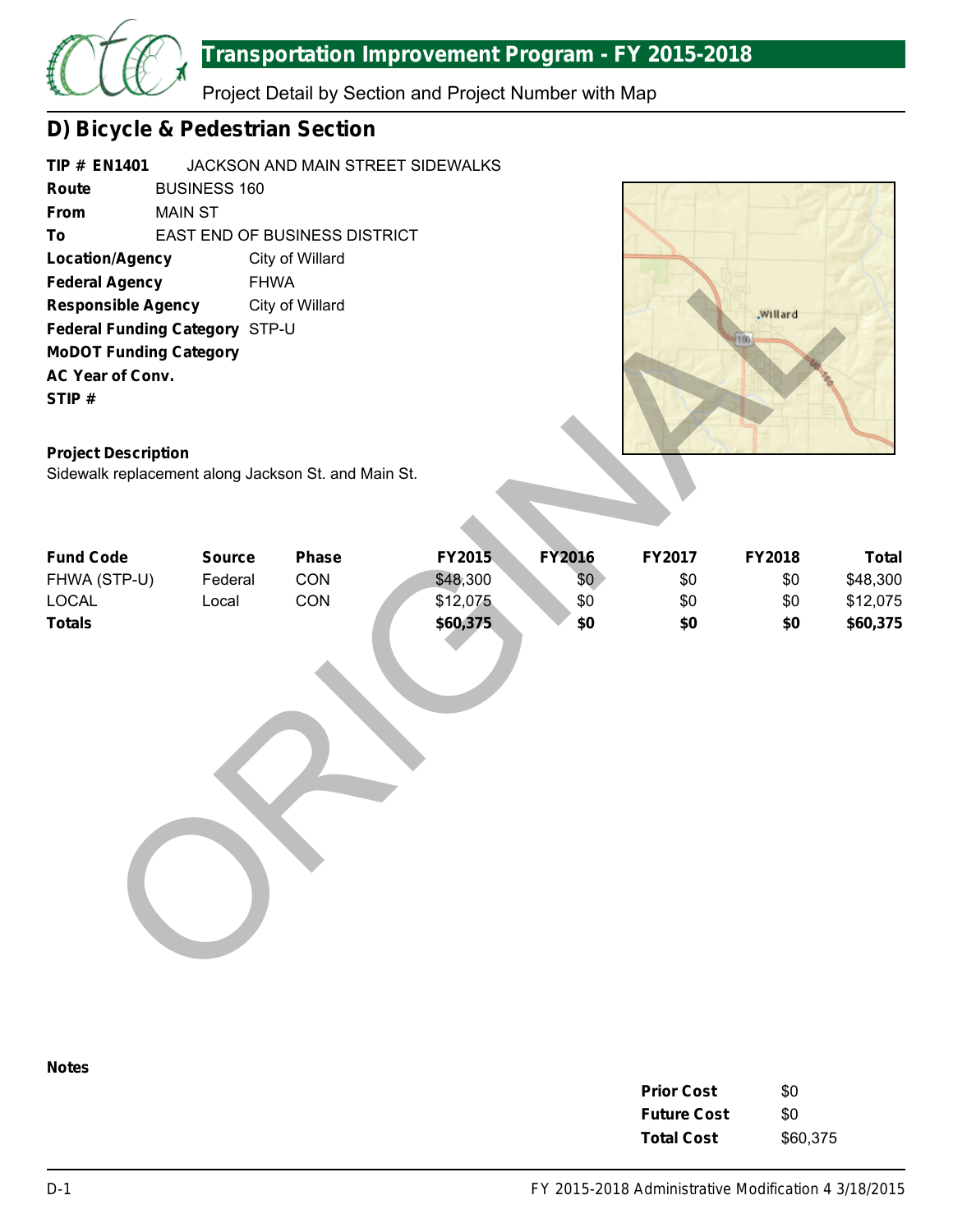

Project Detail by Section and Project Number with Map

## **D) Bicycle & Pedestrian Section**

| <b>TIP # EN1401</b>            |                     | JACKSON AND MAIN STREET SIDEWALKS    |
|--------------------------------|---------------------|--------------------------------------|
| Route                          | <b>BUSINESS 160</b> |                                      |
| From                           | MAIN ST             |                                      |
| To                             |                     | <b>EAST END OF BUSINESS DISTRICT</b> |
| <b>Location/Agency</b>         |                     | City of Willard                      |
| <b>Federal Agency</b>          |                     | <b>FHWA</b>                          |
| <b>Responsible Agency</b>      |                     | City of Willard                      |
| Federal Funding Category STP-U |                     |                                      |
| <b>MoDOT Funding Category</b>  |                     |                                      |
| <b>AC Year of Conv.</b>        |                     |                                      |
| STIP#                          |                     |                                      |
|                                |                     |                                      |



### **Project Description**

| <b>Federal Agency</b>                               |                               | <b>FHWA</b>     |               |        |        |          |              |
|-----------------------------------------------------|-------------------------------|-----------------|---------------|--------|--------|----------|--------------|
| <b>Responsible Agency</b>                           |                               | City of Willard |               |        |        | .Willard |              |
| Federal Funding Category STP-U                      |                               |                 |               |        |        |          |              |
|                                                     | <b>MoDOT Funding Category</b> |                 |               |        |        | 160      |              |
| AC Year of Conv.                                    |                               |                 |               |        |        |          |              |
| STIP#                                               |                               |                 |               |        |        |          |              |
|                                                     |                               |                 |               |        |        |          |              |
|                                                     |                               |                 |               |        |        |          |              |
| <b>Project Description</b>                          |                               |                 |               |        |        |          |              |
| Sidewalk replacement along Jackson St. and Main St. |                               |                 |               |        |        |          |              |
|                                                     |                               |                 |               |        |        |          |              |
|                                                     |                               |                 |               |        |        |          |              |
| <b>Fund Code</b>                                    | <b>Source</b>                 | Phase           | <b>FY2015</b> | FY2016 | FY2017 | FY2018   | <b>Total</b> |
| FHWA (STP-U)                                        | Federal                       | <b>ENG</b>      | \$16,926      | \$0    | \$0    | \$0      | \$16,926     |
| <b>LOCAL</b>                                        | Local                         | <b>ENG</b>      | \$4,231       | \$0    | \$0    | \$0      | \$4,231      |
| FHWA (STP-U)                                        | Federal                       | <b>CON</b>      | \$31,074      | \$0    | \$0    | \$0      | \$31,074     |
| LOCAL                                               | Local                         | <b>CON</b>      | \$7,769       | \$0    | \$0    | \$0      | \$7,769      |
| <b>Totals</b>                                       |                               |                 | \$60,000      | \$0    | \$0    | \$0      | \$60,000     |
|                                                     |                               |                 |               |        |        |          |              |
|                                                     |                               |                 |               |        |        |          |              |
|                                                     |                               |                 |               |        |        |          |              |
|                                                     |                               |                 |               |        |        |          |              |
|                                                     |                               |                 |               |        |        |          |              |
|                                                     |                               |                 |               |        |        |          |              |
|                                                     |                               |                 |               |        |        |          |              |
|                                                     |                               |                 |               |        |        |          |              |
|                                                     |                               |                 |               |        |        |          |              |
|                                                     |                               |                 |               |        |        |          |              |
|                                                     |                               |                 |               |        |        |          |              |
|                                                     |                               |                 |               |        |        |          |              |
|                                                     |                               |                 |               |        |        |          |              |
|                                                     |                               |                 |               |        |        |          |              |



| <b>Prior Cost</b>  | \$0      |
|--------------------|----------|
| <b>Future Cost</b> | \$O      |
| <b>Total Cost</b>  | \$60,000 |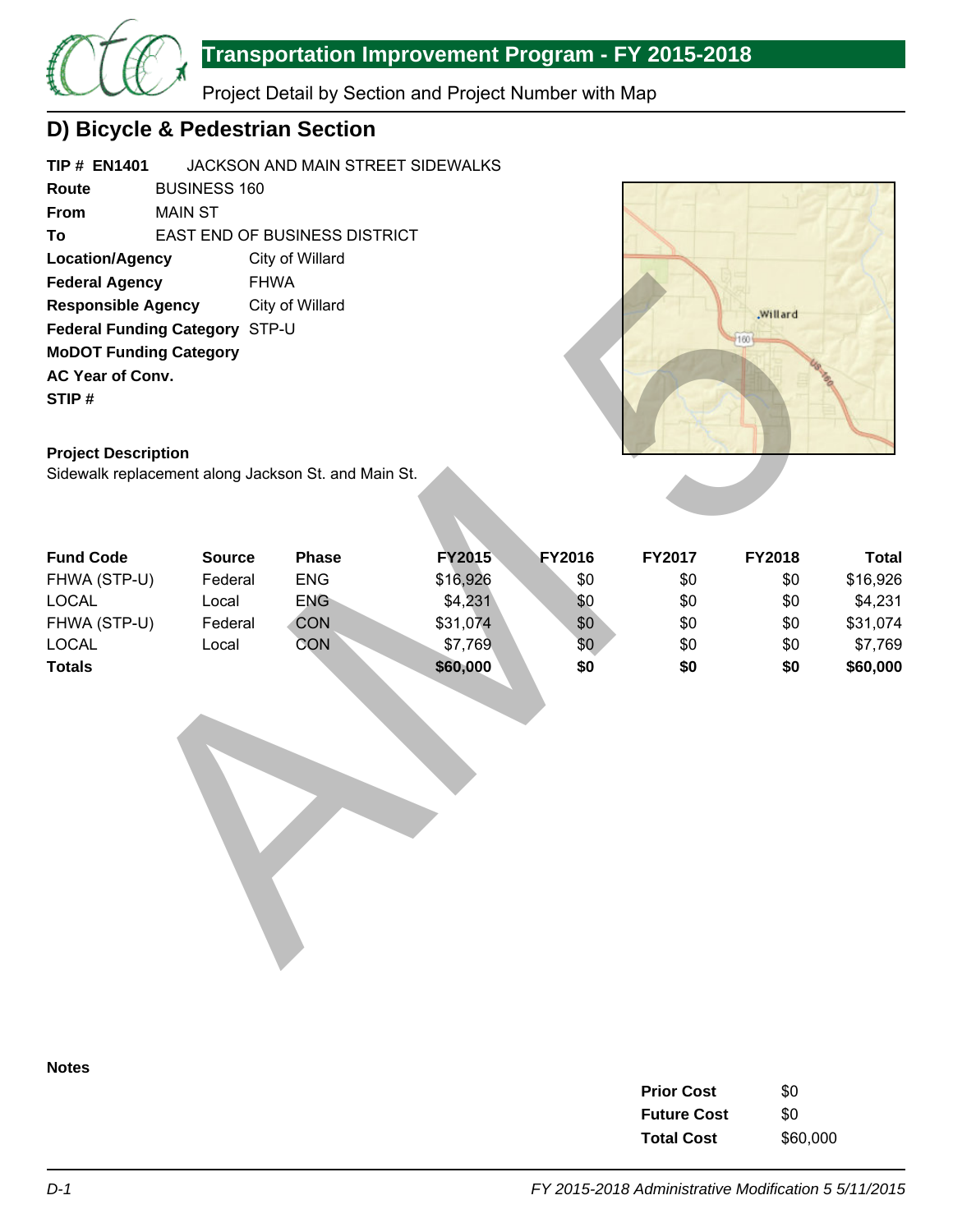

Project Detail by Section and Project Number with Map

## **E) Roadways Section**

| <b>TIP # MO1601</b>       |                                        | ANNUAL ON-CALL WORK ZONE ENFORCEMENT |                                      |
|---------------------------|----------------------------------------|--------------------------------------|--------------------------------------|
| Route                     | Various                                |                                      |                                      |
| <b>From</b>               | Various                                |                                      |                                      |
| To                        | Various                                |                                      |                                      |
| <b>Location/Agency</b>    |                                        | Area Wide                            |                                      |
| <b>Federal Agency</b>     |                                        | <b>FHWA</b>                          | OZARKS TRANSPORTATION ORGANIZATION   |
| <b>Responsible Agency</b> |                                        | <b>MoDOT</b>                         | A METROPOLITAN PLANNING ORGANIZATION |
|                           | <b>Federal Funding Category Safety</b> |                                      |                                      |
|                           | <b>MoDOT Funding Category Safety</b>   |                                      | <b>Area Wide Project</b>             |
| <b>AC Year of Conv.</b>   |                                        |                                      |                                      |
| STIP#                     | 8P2377                                 |                                      |                                      |
|                           |                                        |                                      |                                      |

### **Project Description**

| <b>Location/Agency</b>                         |               | Area Wide  |         |               |        |                                      |              |
|------------------------------------------------|---------------|------------|---------|---------------|--------|--------------------------------------|--------------|
| <b>Federal Agency</b>                          | <b>FHWA</b>   |            |         |               |        | OZARKS TRANSPORTATION ORGANIZATION   |              |
| <b>Responsible Agency</b>                      | MoDOT         |            |         |               |        | A METROPOLITAN PLANNING ORGANIZATION |              |
| Federal Funding Category Safety                |               |            |         |               |        |                                      |              |
| <b>MoDOT Funding Category Safety</b>           |               |            |         |               |        |                                      |              |
| AC Year of Conv.                               |               |            |         |               |        | <b>Area Wide Project</b>             |              |
| STIP#                                          | 8P2377        |            |         |               |        |                                      |              |
| <b>Project Description</b>                     |               |            |         |               |        |                                      |              |
| On-call work zone enforcement in the OTO area. |               |            |         |               |        |                                      |              |
|                                                |               |            |         |               |        |                                      |              |
| <b>Fund Code</b>                               | <b>Source</b> | Phase      | FY2015  | <b>FY2016</b> | FY2017 | FY2018                               | <b>Total</b> |
| MoDOT                                          | State         | <b>ENG</b> | \$2,000 | \$3,000       | \$0    | \$0                                  | \$5,000      |
| <b>FHWA</b>                                    | Federal       | <b>PMT</b> | \$0     | \$50,000      | \$0    | \$0                                  | \$50,000     |
| <b>Totals</b>                                  |               |            | \$2,000 | \$53,000      | \$0    | \$0                                  | \$55,000     |
|                                                |               |            |         |               |        |                                      |              |

#### **Notes**

| <b>Prior Cost</b>  | \$0      |
|--------------------|----------|
| <b>Future Cost</b> | \$0      |
| <b>Total Cost</b>  | \$55,000 |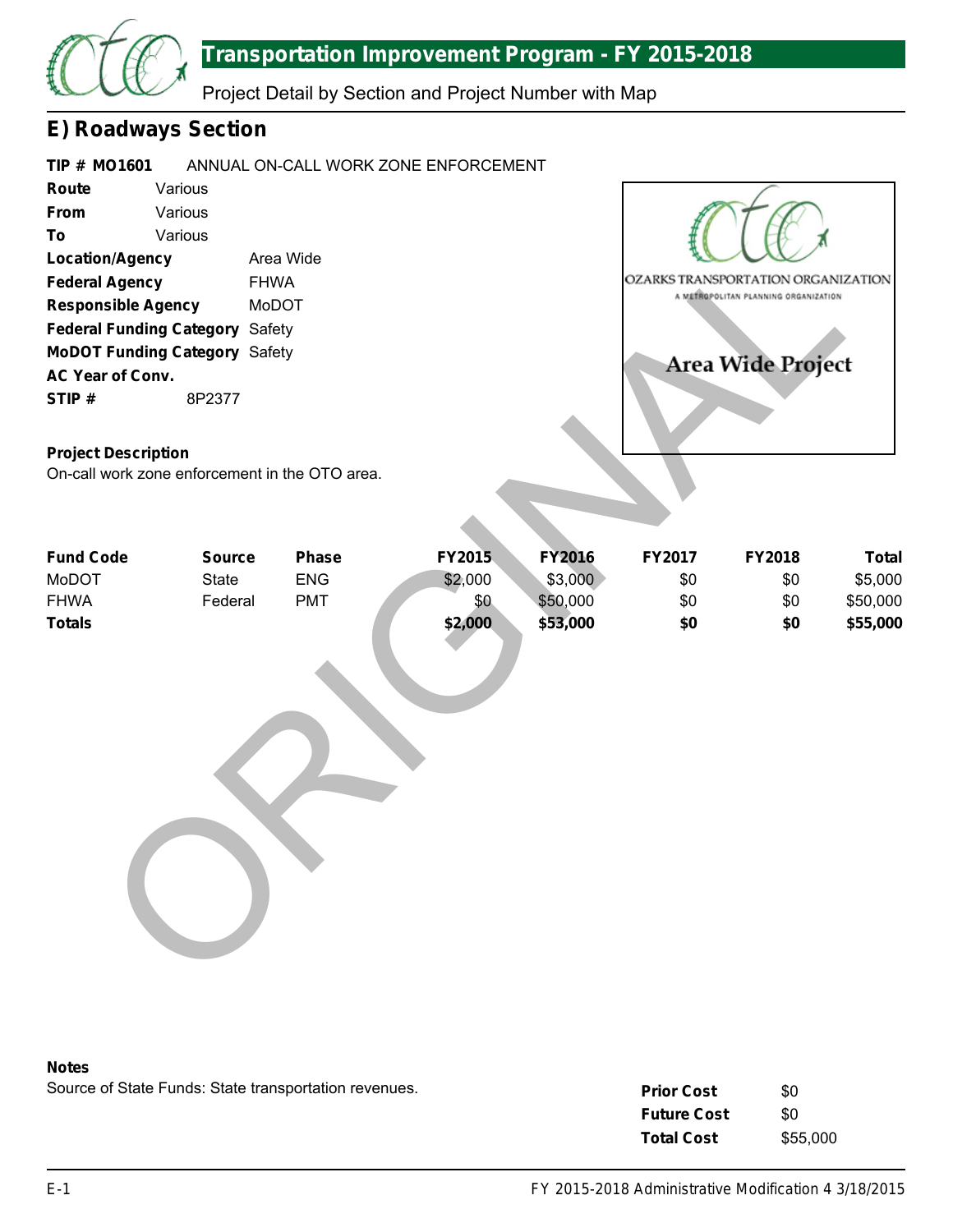

Project Detail by Section and Project Number with Map

### **E) Roadways Section**

| <b>TIP # MO1601</b>                            |                          |                            | ANNUAL ON-CALL WORK ZONE ENFORCEMENT |                 |            |                                      |                       |
|------------------------------------------------|--------------------------|----------------------------|--------------------------------------|-----------------|------------|--------------------------------------|-----------------------|
| Route                                          | Various                  |                            |                                      |                 |            |                                      |                       |
| From                                           | Various                  |                            |                                      |                 |            |                                      |                       |
| To                                             | Various                  |                            |                                      |                 |            |                                      |                       |
| <b>Location/Agency</b>                         |                          | Area Wide                  |                                      |                 |            |                                      |                       |
| <b>Federal Agency</b>                          |                          | <b>FHWA</b>                |                                      |                 |            | OZÂRKS TRANSPORTATION ORGANIZATION   |                       |
| <b>Responsible Agency</b>                      |                          | <b>MoDOT</b>               |                                      |                 |            | A METROPOLITAN PLANNING ORGANIZATION |                       |
| <b>Federal Funding Category Safety</b>         |                          |                            |                                      |                 |            |                                      |                       |
| <b>MoDOT Funding Category Safety</b>           |                          |                            |                                      |                 |            |                                      |                       |
| AC Year of Conv.                               |                          |                            |                                      |                 |            | <b>Area Wide Project</b>             |                       |
| STIP#                                          | 8P2377                   |                            |                                      |                 |            |                                      |                       |
| <b>Project Description</b>                     |                          |                            |                                      |                 |            |                                      |                       |
| On-call work zone enforcement in the OTO area. |                          |                            |                                      |                 |            |                                      |                       |
|                                                |                          |                            |                                      |                 |            |                                      |                       |
| <b>Fund Code</b><br><b>FHWA</b>                | <b>Source</b><br>Federal | <b>Phase</b><br><b>ENG</b> | <b>FY2015</b><br>\$0                 | FY2016<br>\$900 | FY2017     | FY2018                               | <b>Total</b><br>\$900 |
| MoDOT                                          | <b>State</b>             | <b>ENG</b>                 | \$2,000                              | \$100           | \$0<br>\$0 | \$0<br>\$0                           | \$2,100               |
| <b>FHWA</b>                                    | Federal                  | <b>PMT</b>                 | \$0                                  | \$46,000        | \$0        | \$0                                  | \$46,000              |
| <b>MoDOT</b>                                   | <b>State</b>             | CON                        | \$0                                  | \$4,000         | \$0        | \$0                                  | \$4,000               |
| <b>Totals</b>                                  |                          |                            | \$2,000                              | \$51,000        | \$0        | \$0                                  | \$53,000              |
|                                                |                          |                            |                                      |                 |            |                                      |                       |

### **Project Description**

| <b>Fund Code</b> | <b>Source</b> | <b>Phase</b> | <b>FY2015</b> | <b>FY2016</b> | <b>FY2017</b> | <b>FY2018</b> | Total    |
|------------------|---------------|--------------|---------------|---------------|---------------|---------------|----------|
| <b>FHWA</b>      | Federal       | <b>ENG</b>   | \$0           | \$900         | \$0           | \$0           | \$900    |
| <b>MoDOT</b>     | <b>State</b>  | <b>ENG</b>   | \$2,000       | \$100         | \$0           | \$0           | \$2,100  |
| <b>FHWA</b>      | Federal       | <b>PMT</b>   | \$0           | \$46,000      | \$0           | \$0           | \$46,000 |
| <b>MoDOT</b>     | <b>State</b>  | CON          | \$0           | \$4,000       | \$0           | \$0           | \$4,000  |
| <b>Totals</b>    |               |              | \$2,000       | \$51,000      | \$0           | \$0           | \$53,000 |



| <b>Prior Cost</b>  | \$0      |
|--------------------|----------|
| <b>Future Cost</b> | \$0      |
| <b>Total Cost</b>  | \$53,000 |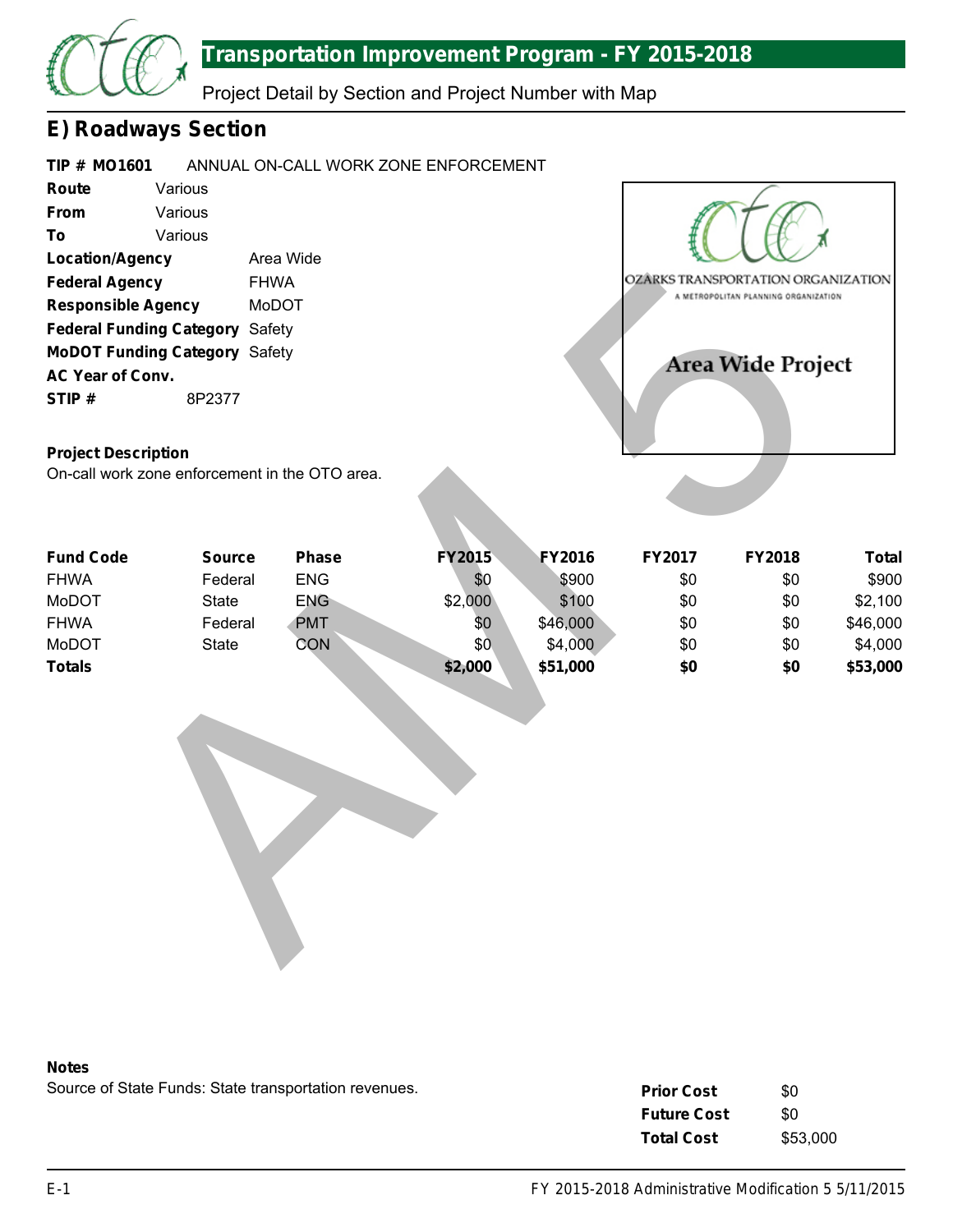

Project Detail by Section and Project Number with Map

### **E) Roadways Section**

|             | TIP # MO1603                            | ITS OPERATIONS AND MANAGEMENT                                   |
|-------------|-----------------------------------------|-----------------------------------------------------------------|
| Route       | N/A                                     |                                                                 |
| <b>From</b> | N/A                                     |                                                                 |
| To          | N/A                                     |                                                                 |
|             | <b>Location/Agency</b>                  | Area Wide                                                       |
|             | <b>Federal Agency</b>                   | <b>FHWA</b>                                                     |
|             | <b>Responsible Agency</b>               | City of Springfield                                             |
|             | Federal Funding Category STP, STP-Urban |                                                                 |
|             |                                         | <b>MoDOT Funding Category</b> Major Projects and Emerging Needs |
|             | AC Year of Conv. FY 2017                |                                                                 |
| STIP#       | 8Q3000                                  |                                                                 |



### **Project Description**

| <b>Location/Agency</b><br><b>Federal Agency</b><br><b>Responsible Agency</b><br>Federal Funding Category STP, STP-Urban<br>MoDOT Funding Category Major Projects and Emerging Needs<br>AC Year of Conv. FY 2017<br>STIP#<br><b>Project Description</b><br>Operations and management of OzarksTraffic Intelligent Transportation System in OTO area. | <b>FHWA</b><br>8Q3000 | Area Wide<br>City of Springfield |            |                       | OZARKS TRANSPORTATION ORGANIZATION | A METROPOLITAN PLANNING ORGANIZATION<br><b>Area Wide Project</b> |                       |
|-----------------------------------------------------------------------------------------------------------------------------------------------------------------------------------------------------------------------------------------------------------------------------------------------------------------------------------------------------|-----------------------|----------------------------------|------------|-----------------------|------------------------------------|------------------------------------------------------------------|-----------------------|
|                                                                                                                                                                                                                                                                                                                                                     |                       |                                  |            |                       |                                    |                                                                  |                       |
| <b>Fund Code</b>                                                                                                                                                                                                                                                                                                                                    | <b>Source</b>         | <b>Phase</b>                     | FY2015     | <b>FY2016</b>         | FY2017                             | FY2018                                                           | <b>Total</b>          |
| FHWA (STP-U)<br><b>LOCAL</b>                                                                                                                                                                                                                                                                                                                        | Federal<br>Local      | <b>PMT</b><br><b>PMT</b>         | \$0<br>\$0 | \$284,000<br>\$71,000 | \$0<br>\$0                         | \$0<br>\$0                                                       | \$284,000<br>\$71,000 |
| MoDOT                                                                                                                                                                                                                                                                                                                                               | <b>State</b>          | <b>PMT</b>                       | \$0        | \$134,600             | \$0                                | \$0                                                              | \$134,600             |
| MoDOT-AC                                                                                                                                                                                                                                                                                                                                            | <b>State</b>          | <b>PMT</b>                       | \$0        | \$538,400             | \$0                                | \$0                                                              | \$538,400             |
| <b>Totals</b>                                                                                                                                                                                                                                                                                                                                       |                       |                                  | \$0        | \$1,028,000           | \$0                                | \$0                                                              | \$1,028,000           |
|                                                                                                                                                                                                                                                                                                                                                     |                       |                                  |            |                       |                                    |                                                                  |                       |

| Source of State Funds: State transportation revenues. Source of Local Funds: City of <b>Prior Cost</b> |                    | \$0         |
|--------------------------------------------------------------------------------------------------------|--------------------|-------------|
| Springfield 1/8-cent transportation sales tax.                                                         | <b>Future Cost</b> | \$0         |
|                                                                                                        | <b>Total Cost</b>  | \$1.028.000 |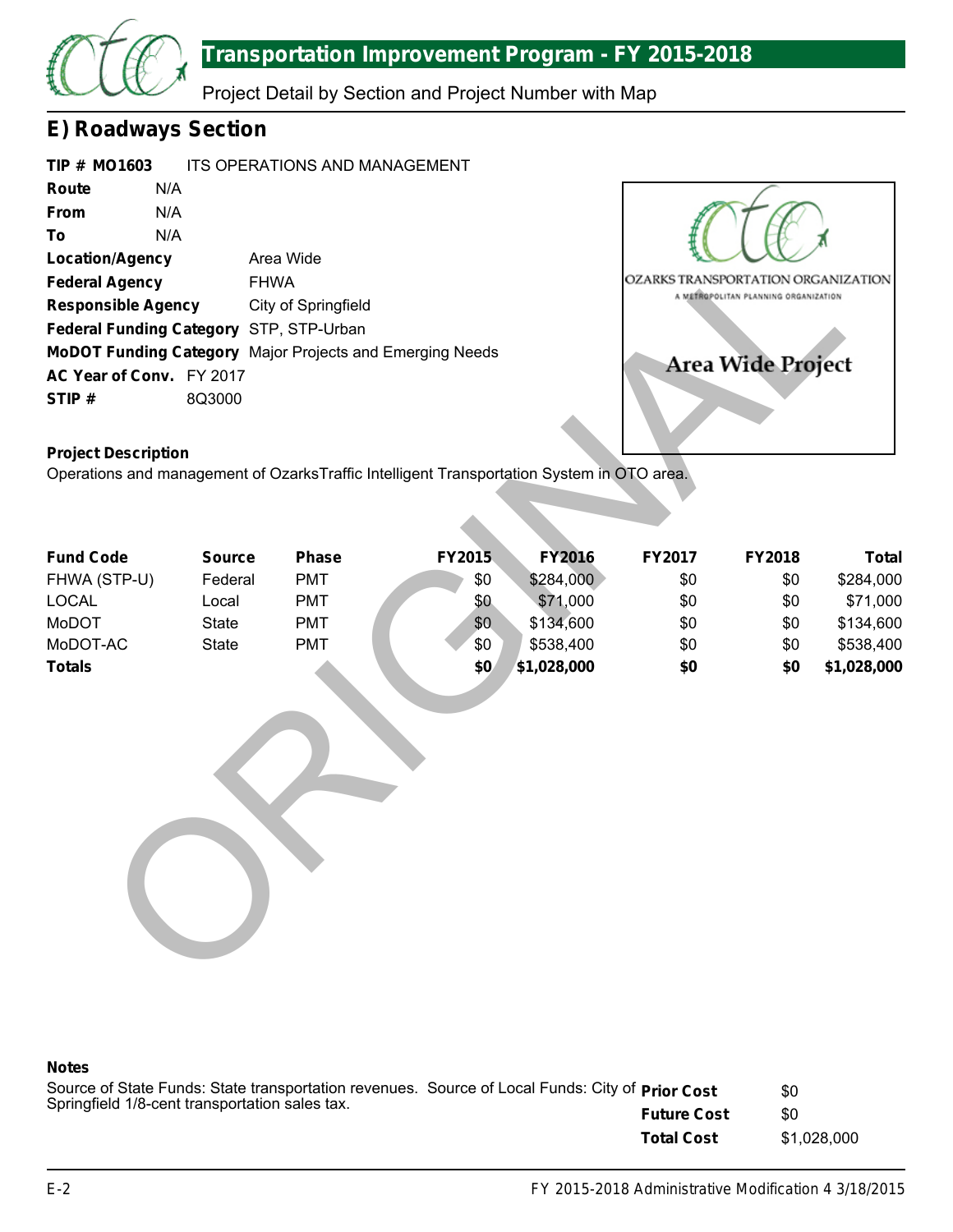

Project Detail by Section and Project Number with Map

### **E) Roadways Section**

| <b>TIP # MO1603</b>       |        | ITS OPERATIONS AND MANAGEMENT                                   |  |
|---------------------------|--------|-----------------------------------------------------------------|--|
| Route                     | N/A    |                                                                 |  |
| <b>From</b>               | N/A    |                                                                 |  |
| To                        | N/A    |                                                                 |  |
| <b>Location/Agency</b>    |        | Area Wide                                                       |  |
| <b>Federal Agency</b>     |        | <b>FHWA</b>                                                     |  |
| <b>Responsible Agency</b> |        | City of Springfield                                             |  |
|                           |        | Federal Funding Category STP, STP-Urban                         |  |
|                           |        | <b>MoDOT Funding Category</b> Major Projects and Emerging Needs |  |
| AC Year of Conv. FY 2017  |        |                                                                 |  |
| STIP#                     | 8Q3000 |                                                                 |  |



### **Project Description**

| <b>Federal Agency</b>                                                                     | <b>FHWA</b>   |                     |               |             | OZÂRKS TRANSPORTATION ORGANIZATION |                                      |              |
|-------------------------------------------------------------------------------------------|---------------|---------------------|---------------|-------------|------------------------------------|--------------------------------------|--------------|
| <b>Responsible Agency</b>                                                                 |               | City of Springfield |               |             |                                    | A METROPOLITAN PLANNING ORGANIZATION |              |
| Federal Funding Category STP, STP-Urban                                                   |               |                     |               |             |                                    |                                      |              |
| MoDOT Funding Category Major Projects and Emerging Needs                                  |               |                     |               |             |                                    |                                      |              |
| AC Year of Conv. FY 2017                                                                  |               |                     |               |             |                                    | Area Wide Project                    |              |
| STIP#                                                                                     | 8Q3000        |                     |               |             |                                    |                                      |              |
|                                                                                           |               |                     |               |             |                                    |                                      |              |
|                                                                                           |               |                     |               |             |                                    |                                      |              |
| <b>Project Description</b>                                                                |               |                     |               |             |                                    |                                      |              |
| Operations and management of OzarksTraffic Intelligent Transportation System in OTO area. |               |                     |               |             |                                    |                                      |              |
|                                                                                           |               |                     |               |             |                                    |                                      |              |
|                                                                                           |               |                     |               |             |                                    |                                      |              |
| <b>Fund Code</b>                                                                          | <b>Source</b> | <b>Phase</b>        | <b>FY2015</b> | FY2016      | <b>FY2017</b>                      | FY2018                               | <b>Total</b> |
| FHWA (STP-U)                                                                              | Federal       | <b>PMT</b>          | \$0           | \$300,000   | \$0                                | \$0                                  | \$300,000    |
| <b>LOCAL</b>                                                                              | Local         | <b>PMT</b>          | \$0           | \$75,000    | \$0                                | \$0                                  | \$75,000     |
| MoDOT                                                                                     | <b>State</b>  | <b>PMT</b>          | \$0           | \$134,600   | \$0                                | \$0                                  | \$134,600    |
| MoDOT-AC                                                                                  | <b>State</b>  | <b>PMT</b>          | \$0           | \$538,400   | \$0                                | \$0                                  | \$538,400    |
| <b>Totals</b>                                                                             |               |                     | \$0           | \$1,048,000 | \$0                                | \$0                                  | \$1,048,000  |
|                                                                                           |               |                     |               |             |                                    |                                      |              |
|                                                                                           |               |                     |               |             |                                    |                                      |              |
|                                                                                           |               |                     |               |             |                                    |                                      |              |
|                                                                                           |               |                     |               |             |                                    |                                      |              |
|                                                                                           |               |                     |               |             |                                    |                                      |              |
|                                                                                           |               |                     |               |             |                                    |                                      |              |
|                                                                                           |               |                     |               |             |                                    |                                      |              |
|                                                                                           |               |                     |               |             |                                    |                                      |              |
|                                                                                           |               |                     |               |             |                                    |                                      |              |
|                                                                                           |               |                     |               |             |                                    |                                      |              |
|                                                                                           |               |                     |               |             |                                    |                                      |              |
|                                                                                           |               |                     |               |             |                                    |                                      |              |
|                                                                                           |               |                     |               |             |                                    |                                      |              |
|                                                                                           |               |                     |               |             |                                    |                                      |              |

| Source of State Funds: State transportation revenues. Source of Local Funds: City of Prior Cost |                    | \$0         |
|-------------------------------------------------------------------------------------------------|--------------------|-------------|
| Springfield 1/8-cent transportation sales tax.                                                  | <b>Future Cost</b> | \$0         |
|                                                                                                 | <b>Total Cost</b>  | \$1.048.000 |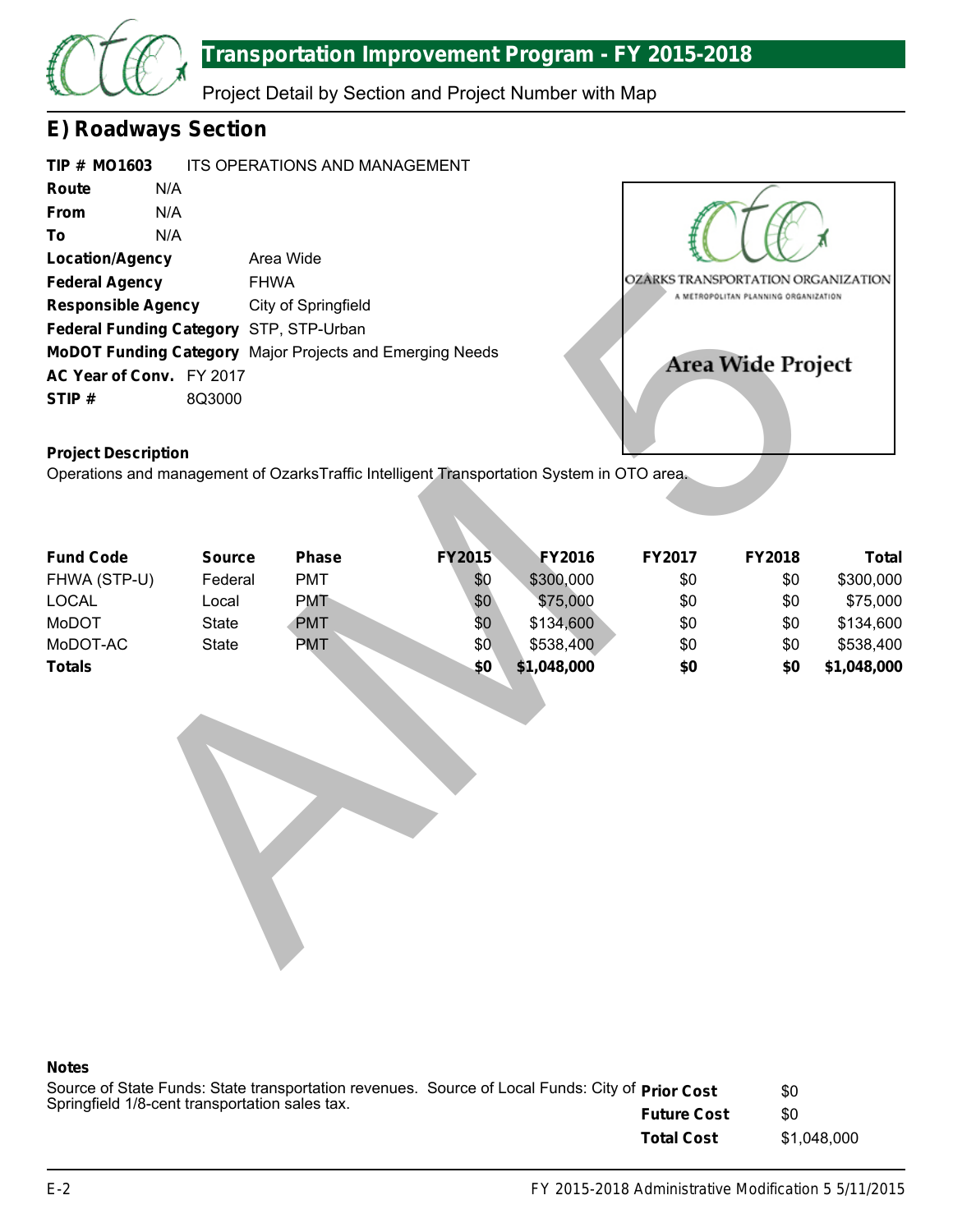

Project Detail by Section and Project Number with Map

### **E) Roadways Section**

#### **TIP # MO1605** ANNUAL GUARDRAIL AND GUARD CABLE REPAIR PROGRAM

| Various                                  |                                                         |
|------------------------------------------|---------------------------------------------------------|
| Various                                  |                                                         |
| Various                                  |                                                         |
| <b>Location/Agency</b>                   | Area Wide                                               |
| <b>Federal Agency</b>                    | <b>FHWA</b>                                             |
| <b>Responsible Agency</b>                | MoDOT                                                   |
| <b>Federal Funding Category STP</b>      |                                                         |
|                                          | <b>MoDOT Funding Category</b> Taking Care of the System |
| <b>AC Year of Conv.</b> FY 2017, FY 2018 |                                                         |
| 8P2245                                   |                                                         |
|                                          |                                                         |



### **Project Description**

| <b>Location/Agency</b>                                                                    |               | Area Wide    |                                                                         |               |        |                                      |              |
|-------------------------------------------------------------------------------------------|---------------|--------------|-------------------------------------------------------------------------|---------------|--------|--------------------------------------|--------------|
| <b>Federal Agency</b><br><b>Responsible Agency</b><br><b>Federal Funding Category STP</b> |               | <b>FHWA</b>  |                                                                         |               |        | OZARKS TRANSPORTATION ORGANIZATION   |              |
|                                                                                           |               | MoDOT        |                                                                         |               |        | A METROPOLITAN PLANNING ORGANIZATION |              |
|                                                                                           |               |              |                                                                         |               |        |                                      |              |
| MoDOT Funding Category Taking Care of the System                                          |               |              |                                                                         |               |        | <b>Area Wide Project</b>             |              |
| AC Year of Conv. FY 2017, FY 2018                                                         |               |              |                                                                         |               |        |                                      |              |
| STIP#                                                                                     | 8P2245        |              |                                                                         |               |        |                                      |              |
|                                                                                           |               |              |                                                                         |               |        |                                      |              |
| <b>Project Description</b>                                                                |               |              |                                                                         |               |        |                                      |              |
|                                                                                           |               |              | Job order contracting for guardrail and guard cable repair in OTO area. |               |        |                                      |              |
|                                                                                           |               |              |                                                                         |               |        |                                      |              |
|                                                                                           |               |              |                                                                         |               |        |                                      |              |
|                                                                                           |               |              |                                                                         |               |        |                                      |              |
| <b>Fund Code</b>                                                                          | <b>Source</b> | <b>Phase</b> | FY2015                                                                  | <b>FY2016</b> | FY2017 | FY2018                               | <b>Total</b> |
| MoDOT                                                                                     | <b>State</b>  | <b>ENG</b>   | \$400                                                                   | \$2,800       | \$0    | \$0                                  | \$3,200      |
| MoDOT-AC                                                                                  | <b>State</b>  | <b>ENG</b>   | \$1,600                                                                 | \$11,200      | \$0    | \$0                                  | \$12,800     |
| MoDOT                                                                                     | <b>State</b>  | CON          | \$0                                                                     | \$36,000      | \$0    | \$0                                  | \$36,000     |
| MoDOT-AC                                                                                  | <b>State</b>  | CON          | \$0                                                                     | \$144,000     | \$0    | \$0                                  | \$144,000    |
| <b>Totals</b>                                                                             |               |              | \$2,000                                                                 | \$194,000     | \$0    | \$0                                  | \$196,000    |
|                                                                                           |               |              |                                                                         |               |        |                                      |              |
|                                                                                           |               |              |                                                                         |               |        |                                      |              |
|                                                                                           |               |              |                                                                         |               |        |                                      |              |
|                                                                                           |               |              |                                                                         |               |        |                                      |              |
|                                                                                           |               |              |                                                                         |               |        |                                      |              |
|                                                                                           |               |              |                                                                         |               |        |                                      |              |
|                                                                                           |               |              |                                                                         |               |        |                                      |              |
|                                                                                           |               |              |                                                                         |               |        |                                      |              |
|                                                                                           |               |              |                                                                         |               |        |                                      |              |
|                                                                                           |               |              |                                                                         |               |        |                                      |              |
|                                                                                           |               |              |                                                                         |               |        |                                      |              |
|                                                                                           |               |              |                                                                         |               |        |                                      |              |
|                                                                                           |               |              |                                                                         |               |        |                                      |              |
|                                                                                           |               |              |                                                                         |               |        |                                      |              |

| Source of State Funds: State transportation revenues. Split from project MO1150. | <b>Prior Cost</b>  | \$4,000   |
|----------------------------------------------------------------------------------|--------------------|-----------|
|                                                                                  | <b>Future Cost</b> | \$0       |
|                                                                                  | <b>Total Cost</b>  | \$200,000 |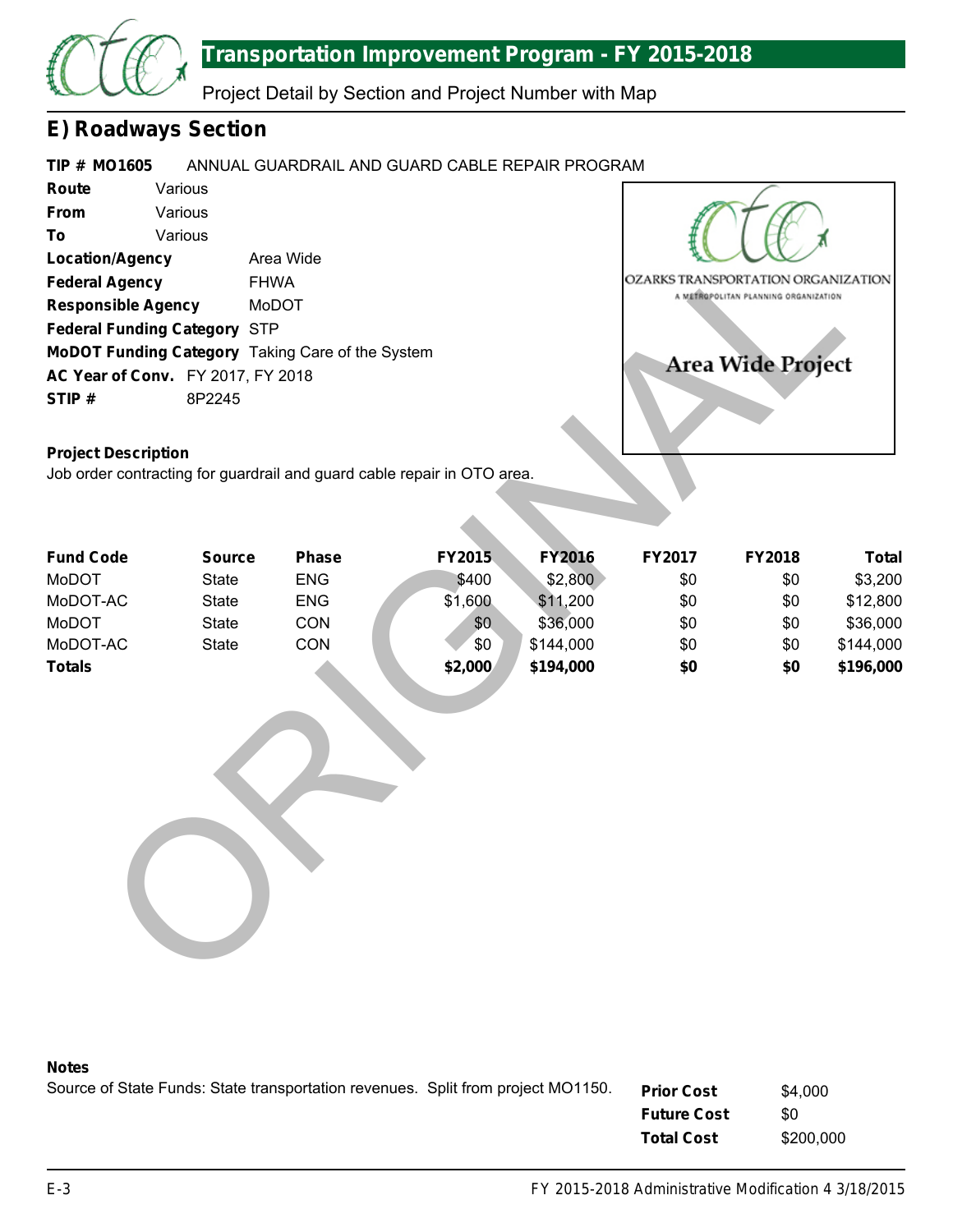

Project Detail by Section and Project Number with Map

### **E) Roadways Section**

# **TIP # MO1605 Route From To Location/Agency Federal Agency Responsible Agency Federal Funding Category** STP **MoDOT Funding Category** Taking Care of the System **AC Year of Conv.** FY 2017, FY 2018 **STIP #** ANNUAL GUARDRAIL AND GUARD CABLE REPAIR PROGRAM Various Various Various Area Wide FHWA MoDOT 8P2245 Manda Agency<br>
Union discovered Motor<br>
Union discovered Motors<br>
Contracting for guardial and guard cable repair in OTO area.<br>
Secretion<br>
State ENG S4000 \$2,800 \$0 \$0 \$0<br>
State ENG S4000 \$189,000 \$0 \$0<br>
Contracting for guard

### **Project Description**

Job order contracting for guardrail and guard cable repair in OTO area.

| <b>Fund Code</b> | <b>Source</b> | <b>Phase</b> | <b>FY2015</b> | <b>FY2016</b> | <b>FY2017</b> | <b>FY2018</b> | Total     |
|------------------|---------------|--------------|---------------|---------------|---------------|---------------|-----------|
| MoDOT            | State         | <b>ENG</b>   | \$400         | \$2,800       | \$0           | \$0           | \$3,200   |
| MoDOT-AC         | <b>State</b>  | <b>ENG</b>   | \$1,600       | \$11,200      | \$0           | \$0           | \$12,800  |
| MoDOT            | <b>State</b>  | <b>CON</b>   | \$0           | \$35,000      | \$0           | \$0           | \$35,000  |
| MoDOT-AC         | <b>State</b>  | CON          | \$0           | \$140,000     | \$0           | \$0           | \$140,000 |
| <b>Totals</b>    |               |              | \$2,000       | \$189,000     | \$0           | \$0           | \$191,000 |



| Source of State Funds: State transportation revenues. Split from project MO1150. | <b>Prior Cost</b>  | \$4,000   |
|----------------------------------------------------------------------------------|--------------------|-----------|
|                                                                                  | <b>Future Cost</b> | \$0       |
|                                                                                  | <b>Total Cost</b>  | \$195,000 |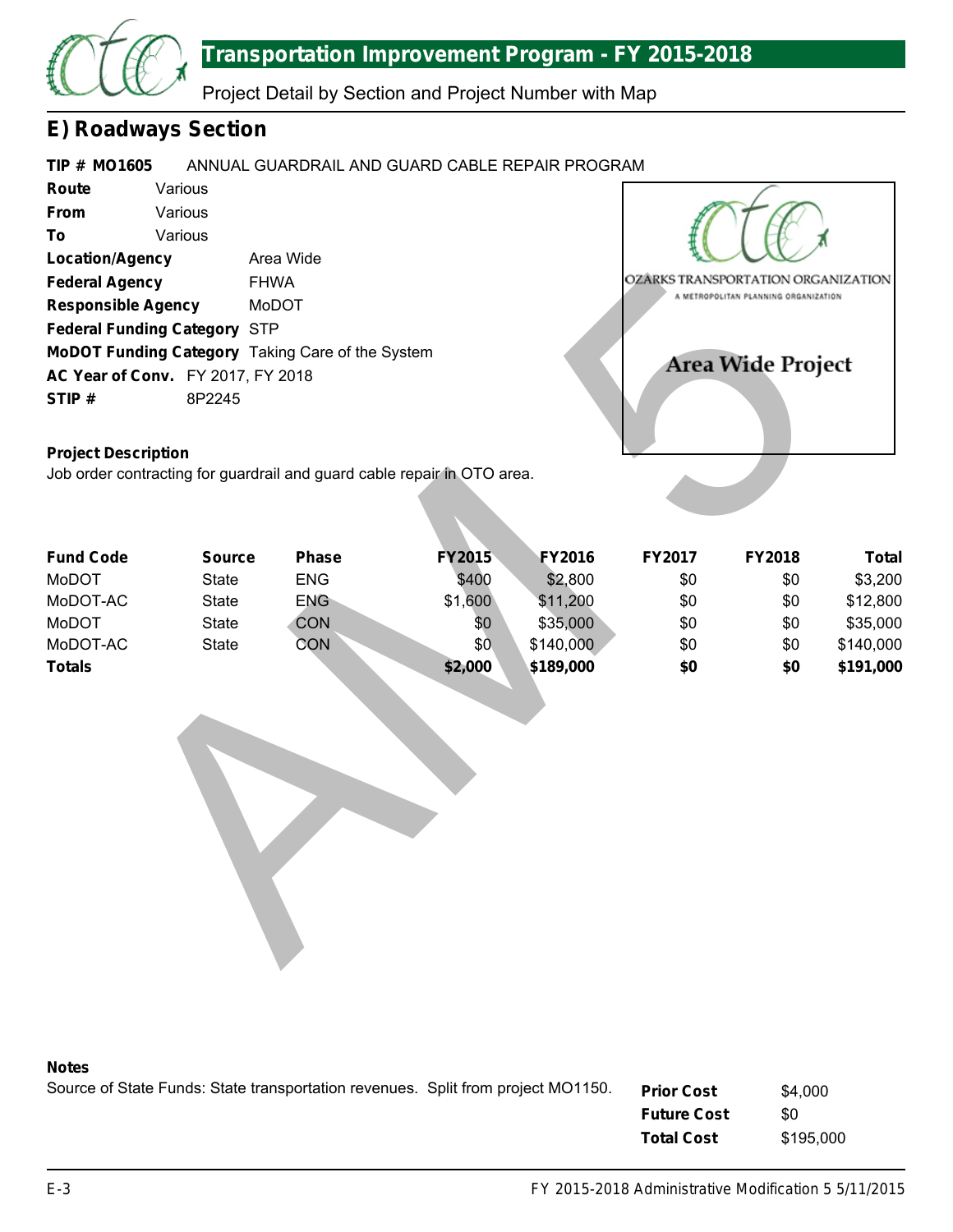

Project Detail by Section and Project Number with Map

### **E) Roadways Section**

| <b>TIP # MO1701</b>       |        | <b>ITS OPERATIONS AND MANAGEMENT</b>                            |
|---------------------------|--------|-----------------------------------------------------------------|
| Route                     | N/A    |                                                                 |
| <b>From</b>               | N/A    |                                                                 |
| To                        | N/A    |                                                                 |
| <b>Location/Agency</b>    |        | Area Wide                                                       |
| <b>Federal Agency</b>     |        | <b>FHWA</b>                                                     |
| <b>Responsible Agency</b> |        | City of Springfield                                             |
|                           |        | Federal Funding Category STP, STP-Urban                         |
|                           |        | <b>MoDOT Funding Category</b> Major Projects and Emerging Needs |
| AC Year of Conv. FY 2018  |        |                                                                 |
| STIP#                     | 8Q3001 |                                                                 |



### **Project Description**

| <b>Location/Agency</b><br><b>Federal Agency</b><br><b>Responsible Agency</b><br>Federal Funding Category STP, STP-Urban<br>MoDOT Funding Category Major Projects and Emerging Needs<br>AC Year of Conv. FY 2018<br>STIP#<br><b>Project Description</b> | <b>FHWA</b><br>8Q3001 | Area Wide<br>City of Springfield | Operations and management of the Ozarks Traffic Intelligent Transportation System in the OTO area. |               | OZARKS TRANSPORTATION ORGANIZATION | A METROPOLITAN PLANNING ORGANIZATION<br><b>Area Wide Project</b> |              |
|--------------------------------------------------------------------------------------------------------------------------------------------------------------------------------------------------------------------------------------------------------|-----------------------|----------------------------------|----------------------------------------------------------------------------------------------------|---------------|------------------------------------|------------------------------------------------------------------|--------------|
|                                                                                                                                                                                                                                                        |                       |                                  |                                                                                                    |               |                                    |                                                                  |              |
| <b>Fund Code</b>                                                                                                                                                                                                                                       | <b>Source</b>         | <b>Phase</b>                     | FY2015                                                                                             | <b>FY2016</b> | FY2017                             | FY2018                                                           | <b>Total</b> |
| FHWA (STP-U)                                                                                                                                                                                                                                           | Federal               | <b>PMT</b>                       | \$0                                                                                                | \$0           | \$292,000                          | \$0                                                              | \$292,000    |
| <b>LOCAL</b>                                                                                                                                                                                                                                           | Local                 | <b>PMT</b>                       | \$0                                                                                                | \$0           | \$73,000                           | \$0                                                              | \$73,000     |
| MoDOT                                                                                                                                                                                                                                                  | <b>State</b>          | <b>PMT</b>                       | \$0                                                                                                | \$0           | \$134,600                          | \$0                                                              | \$134,600    |
| MoDOT-AC                                                                                                                                                                                                                                               | <b>State</b>          | <b>PMT</b>                       | \$0                                                                                                | \$0           | \$538,400                          | \$0                                                              | \$538,400    |
| <b>Totals</b>                                                                                                                                                                                                                                          |                       |                                  | \$0                                                                                                | \$0           | \$1,038,000                        | \$0                                                              | \$1,038,000  |
|                                                                                                                                                                                                                                                        |                       |                                  |                                                                                                    |               |                                    |                                                                  |              |

| Source of State Funds: State transportation revenues. Source of Local Funds: City of Prior Cost |                    | \$0         |
|-------------------------------------------------------------------------------------------------|--------------------|-------------|
| Springfield 1/8-cent transportation sales tax.                                                  | <b>Future Cost</b> | \$0         |
|                                                                                                 | <b>Total Cost</b>  | \$1.038.000 |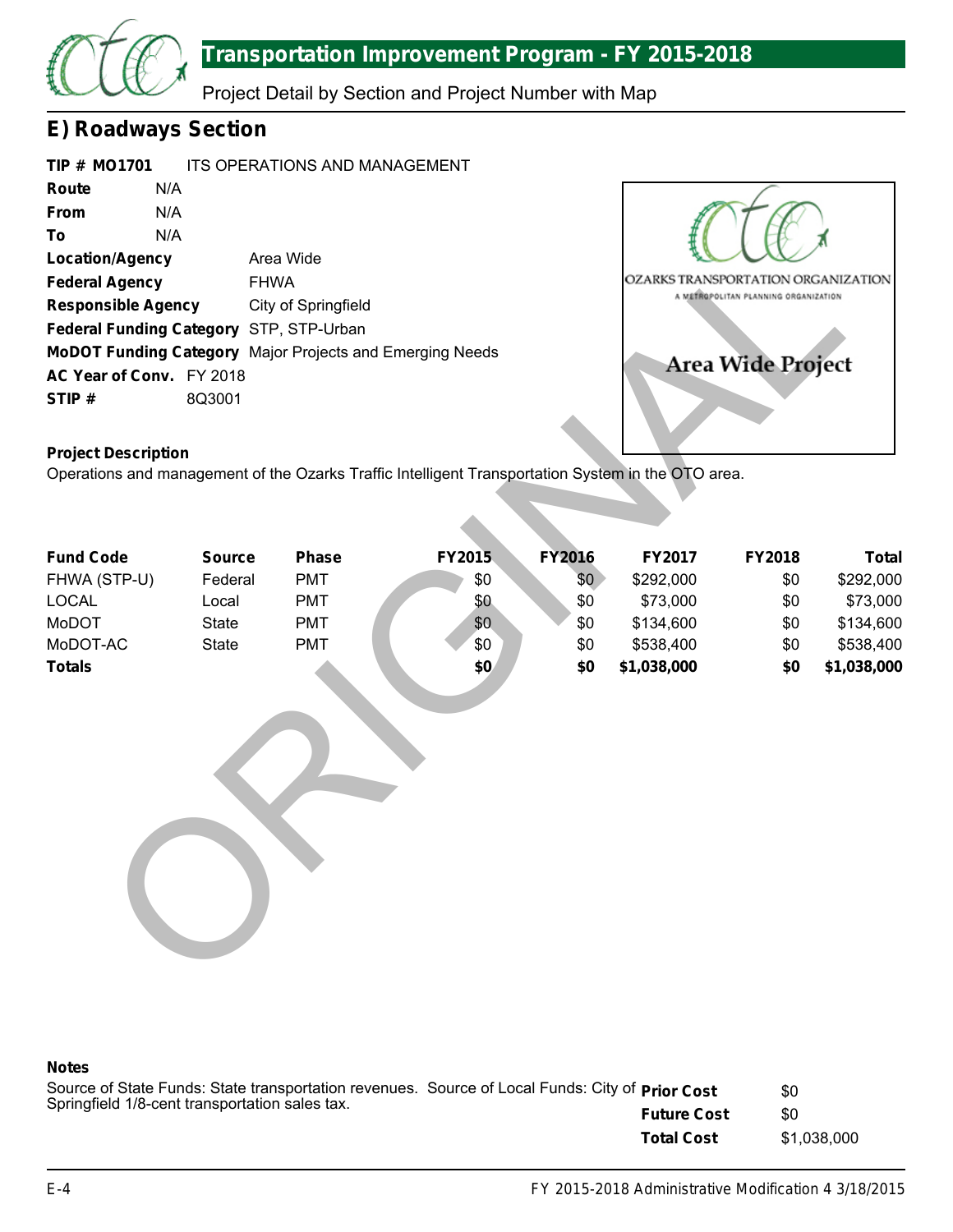

Project Detail by Section and Project Number with Map

### **E) Roadways Section**

| TIP # MO1701 |                                         | ITS OPERATIONS AND MANAGEMENT                                   |
|--------------|-----------------------------------------|-----------------------------------------------------------------|
| Route        | N/A                                     |                                                                 |
| <b>From</b>  | N/A                                     |                                                                 |
| To           | N/A                                     |                                                                 |
|              | <b>Location/Agency</b>                  | Area Wide                                                       |
|              | <b>Federal Agency</b>                   | <b>FHWA</b>                                                     |
|              | <b>Responsible Agency</b>               | City of Springfield                                             |
|              | Federal Funding Category STP, STP-Urban |                                                                 |
|              |                                         | <b>MoDOT Funding Category</b> Major Projects and Emerging Needs |
|              | AC Year of Conv. FY 2018                |                                                                 |
| STIP#        | 8Q3001                                  |                                                                 |



### **Project Description**

| <b>Federal Agency</b>                                                                              | <b>FHWA</b>   |                     |               |               | OZÂRKS TRANSPORTATION ORGANIZATION |                                      |              |  |
|----------------------------------------------------------------------------------------------------|---------------|---------------------|---------------|---------------|------------------------------------|--------------------------------------|--------------|--|
| <b>Responsible Agency</b><br>Federal Funding Category STP, STP-Urban                               |               | City of Springfield |               |               |                                    | A METROPOLITAN PLANNING ORGANIZATION |              |  |
|                                                                                                    |               |                     |               |               |                                    |                                      |              |  |
| MoDOT Funding Category Major Projects and Emerging Needs                                           |               |                     |               |               |                                    |                                      |              |  |
| AC Year of Conv. FY 2018                                                                           |               |                     |               |               |                                    | Area Wide Project                    |              |  |
| STIP#                                                                                              | 8Q3001        |                     |               |               |                                    |                                      |              |  |
|                                                                                                    |               |                     |               |               |                                    |                                      |              |  |
|                                                                                                    |               |                     |               |               |                                    |                                      |              |  |
| <b>Project Description</b>                                                                         |               |                     |               |               |                                    |                                      |              |  |
| Operations and management of the Ozarks Traffic Intelligent Transportation System in the OTO area. |               |                     |               |               |                                    |                                      |              |  |
|                                                                                                    |               |                     |               |               |                                    |                                      |              |  |
|                                                                                                    |               |                     |               |               |                                    |                                      |              |  |
| <b>Fund Code</b>                                                                                   | <b>Source</b> | <b>Phase</b>        | <b>FY2015</b> | <b>FY2016</b> | FY2017                             | <b>FY2018</b>                        | <b>Total</b> |  |
| FHWA (STP-U)                                                                                       | Federal       | <b>PMT</b>          | \$0           | \$0           | \$315,000                          | \$0                                  | \$315,000    |  |
| <b>LOCAL</b>                                                                                       | Local         | <b>PMT</b>          | \$0           | \$0           | \$78,750                           | \$0                                  | \$78,750     |  |
| MoDOT                                                                                              | <b>State</b>  | <b>PMT</b>          | \$0           | \$0           | \$134,600                          | \$0                                  | \$134,600    |  |
| MoDOT-AC                                                                                           | <b>State</b>  | <b>PMT</b>          | \$0           | \$0           | \$538,400                          | \$0                                  | \$538,400    |  |
| <b>Totals</b>                                                                                      |               |                     | \$0           | \$0           | \$1,066,750                        | \$0                                  | \$1,066,750  |  |
|                                                                                                    |               |                     |               |               |                                    |                                      |              |  |
|                                                                                                    |               |                     |               |               |                                    |                                      |              |  |
|                                                                                                    |               |                     |               |               |                                    |                                      |              |  |
|                                                                                                    |               |                     |               |               |                                    |                                      |              |  |
|                                                                                                    |               |                     |               |               |                                    |                                      |              |  |
|                                                                                                    |               |                     |               |               |                                    |                                      |              |  |
|                                                                                                    |               |                     |               |               |                                    |                                      |              |  |
|                                                                                                    |               |                     |               |               |                                    |                                      |              |  |
|                                                                                                    |               |                     |               |               |                                    |                                      |              |  |
|                                                                                                    |               |                     |               |               |                                    |                                      |              |  |
|                                                                                                    |               |                     |               |               |                                    |                                      |              |  |
|                                                                                                    |               |                     |               |               |                                    |                                      |              |  |
|                                                                                                    |               |                     |               |               |                                    |                                      |              |  |
|                                                                                                    |               |                     |               |               |                                    |                                      |              |  |

| Source of State Funds: State transportation revenues. Source of Local Funds: City of Prior Cost |                    | \$0         |
|-------------------------------------------------------------------------------------------------|--------------------|-------------|
| Springfield 1/8-cent transportation sales tax.                                                  | <b>Future Cost</b> | \$0         |
|                                                                                                 | <b>Total Cost</b>  | \$1,066,750 |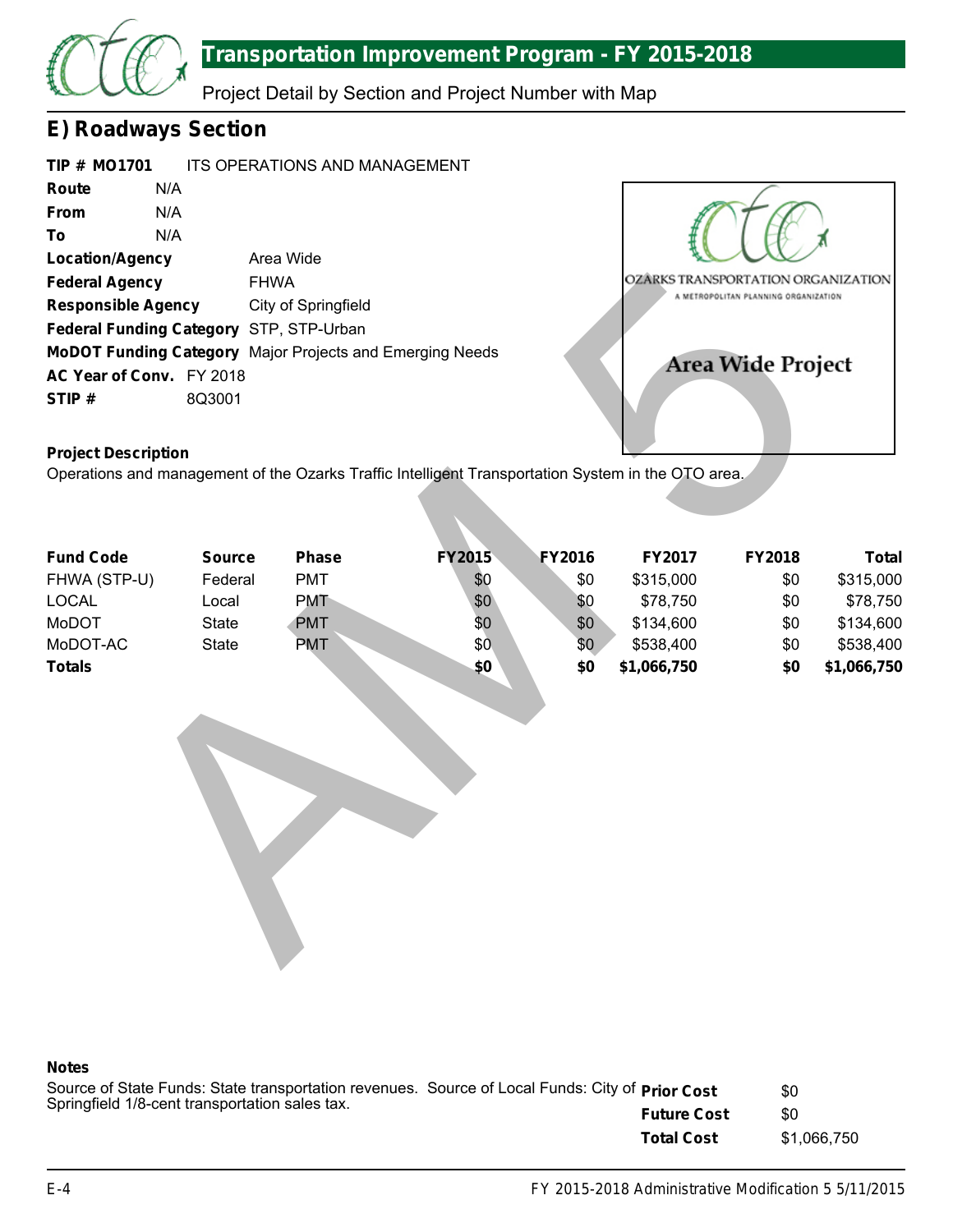

Project Detail by Section and Project Number with Map

### **E) Roadways Section**

| <b>TIP # MO1801</b>                   |        | ITS OPERATIONS AND MANAGEMENT                            |
|---------------------------------------|--------|----------------------------------------------------------|
| Route                                 | N/A    |                                                          |
| From                                  | N/A    |                                                          |
| To                                    | N/A    |                                                          |
| <b>Location/Agency</b>                |        | Area Wide                                                |
| <b>Federal Agency</b>                 |        | <b>FHWA</b>                                              |
| <b>Responsible Agency</b>             |        | City of Springfield                                      |
| <b>Federal Funding Category STP-U</b> |        |                                                          |
|                                       |        | MoDOT Funding Category Major Projects and Emerging Needs |
| AC Year of Conv. FY 2018              |        |                                                          |
| STIP#                                 | 8Q3001 |                                                          |



### **Project Description**

| <b>Location/Agency</b>                                   | Area Wide     |                     |                                                                                                    |               |                                                                            |                          |              |  |
|----------------------------------------------------------|---------------|---------------------|----------------------------------------------------------------------------------------------------|---------------|----------------------------------------------------------------------------|--------------------------|--------------|--|
| <b>Federal Agency</b>                                    | <b>FHWA</b>   |                     |                                                                                                    |               | OZARKS TRANSPORTATION ORGANIZATION<br>A METROPOLITAN PLANNING ORGANIZATION |                          |              |  |
| <b>Responsible Agency</b>                                |               | City of Springfield |                                                                                                    |               |                                                                            |                          |              |  |
| Federal Funding Category STP-U                           |               |                     |                                                                                                    |               |                                                                            |                          |              |  |
| MoDOT Funding Category Major Projects and Emerging Needs |               |                     |                                                                                                    |               |                                                                            |                          |              |  |
| AC Year of Conv. FY 2018                                 |               |                     |                                                                                                    |               |                                                                            | <b>Area Wide Project</b> |              |  |
| STIP#                                                    | 8Q3001        |                     |                                                                                                    |               |                                                                            |                          |              |  |
|                                                          |               |                     |                                                                                                    |               |                                                                            |                          |              |  |
| <b>Project Description</b>                               |               |                     |                                                                                                    |               |                                                                            |                          |              |  |
|                                                          |               |                     | Operations and management of the Ozarks Traffic Intelligent Transportation System in the OTO area. |               |                                                                            |                          |              |  |
|                                                          |               |                     |                                                                                                    |               |                                                                            |                          |              |  |
|                                                          |               |                     |                                                                                                    |               |                                                                            |                          |              |  |
|                                                          |               |                     |                                                                                                    |               |                                                                            |                          |              |  |
| <b>Fund Code</b>                                         | <b>Source</b> | <b>Phase</b>        | FY2015                                                                                             | <b>FY2016</b> | FY2017                                                                     | FY2018                   | <b>Total</b> |  |
| FHWA (STP-U)                                             | Federal       | <b>PMT</b>          | \$0                                                                                                | \$0           | \$0                                                                        | \$300,000                | \$300,000    |  |
| <b>LOCAL</b>                                             | Local         | <b>PMT</b>          | \$0                                                                                                | \$0           | \$0                                                                        | \$75,000                 | \$75,000     |  |
| MoDOT                                                    | <b>State</b>  | <b>PMT</b>          | \$0                                                                                                | \$0           | \$0                                                                        | \$134,600                | \$134,600    |  |
| MoDOT-AC                                                 | <b>State</b>  | <b>PMT</b>          | \$0                                                                                                | \$0           | \$0                                                                        | \$538,400                | \$538,400    |  |
| <b>Totals</b>                                            |               |                     | \$0                                                                                                | \$0           | \$0                                                                        | \$1,048,000              | \$1,048,000  |  |
|                                                          |               |                     |                                                                                                    |               |                                                                            |                          |              |  |
|                                                          |               |                     |                                                                                                    |               |                                                                            |                          |              |  |
|                                                          |               |                     |                                                                                                    |               |                                                                            |                          |              |  |
|                                                          |               |                     |                                                                                                    |               |                                                                            |                          |              |  |
|                                                          |               |                     |                                                                                                    |               |                                                                            |                          |              |  |
|                                                          |               |                     |                                                                                                    |               |                                                                            |                          |              |  |
|                                                          |               |                     |                                                                                                    |               |                                                                            |                          |              |  |
|                                                          |               |                     |                                                                                                    |               |                                                                            |                          |              |  |
|                                                          |               |                     |                                                                                                    |               |                                                                            |                          |              |  |
|                                                          |               |                     |                                                                                                    |               |                                                                            |                          |              |  |
|                                                          |               |                     |                                                                                                    |               |                                                                            |                          |              |  |
|                                                          |               |                     |                                                                                                    |               |                                                                            |                          |              |  |
|                                                          |               |                     |                                                                                                    |               |                                                                            |                          |              |  |
|                                                          |               |                     |                                                                                                    |               |                                                                            |                          |              |  |

| Source of State Funds: State transportation revenues. Source of Local Funds: City of Prior Cost |                    | \$0         |
|-------------------------------------------------------------------------------------------------|--------------------|-------------|
| Springfield 1/8-cent transportation sales tax.                                                  | <b>Future Cost</b> | \$0         |
|                                                                                                 | <b>Total Cost</b>  | \$1.048.000 |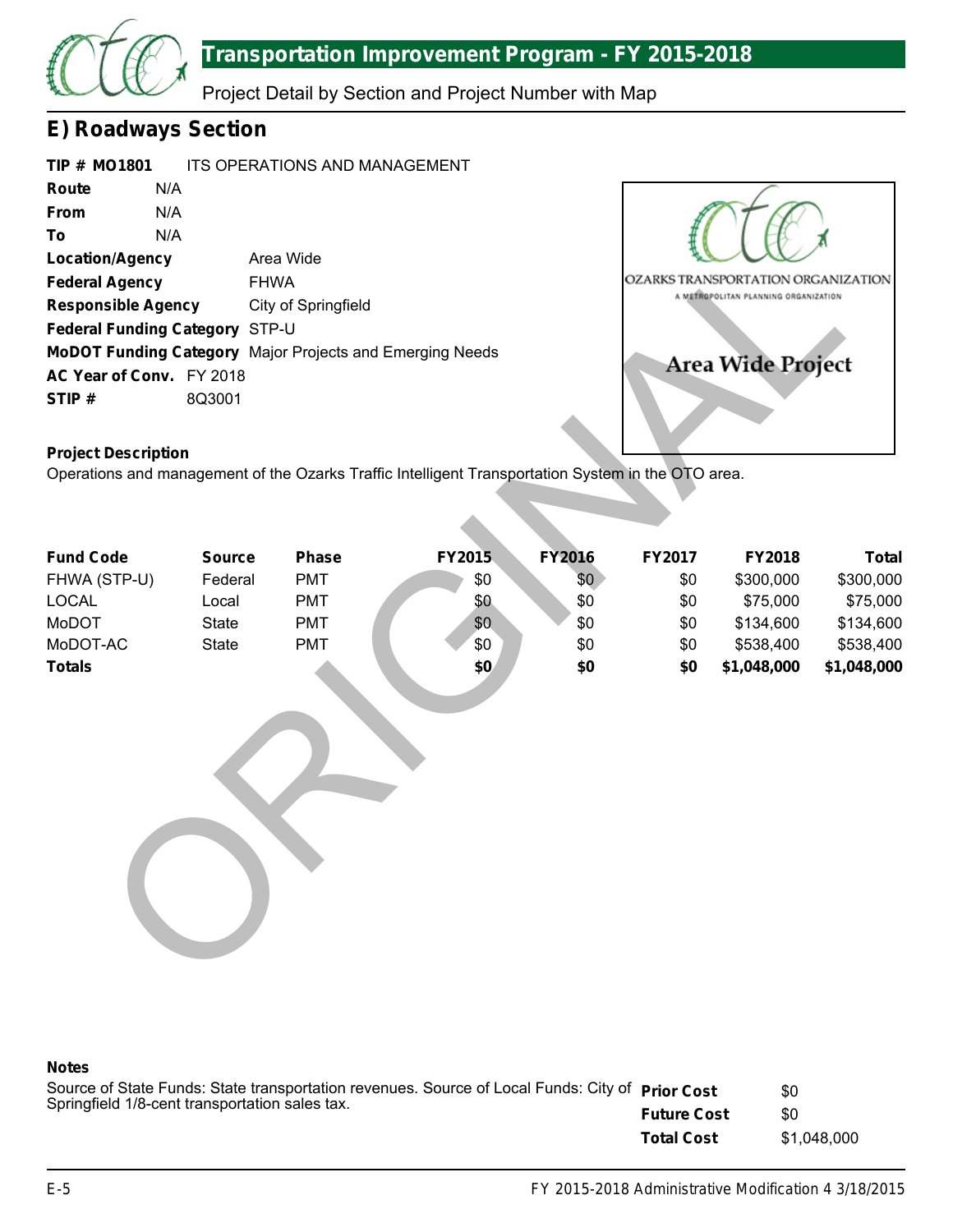

Project Detail by Section and Project Number with Map

### **E) Roadways Section**

|       | <b>TIP # MO1801</b>            | <b>ITS OPERATIONS AND MANAGEMENT</b>                     |
|-------|--------------------------------|----------------------------------------------------------|
| Route | N/A                            |                                                          |
| From  | N/A                            |                                                          |
| To    | N/A                            |                                                          |
|       | <b>Location/Agency</b>         | Area Wide                                                |
|       | <b>Federal Agency</b>          | <b>FHWA</b>                                              |
|       | <b>Responsible Agency</b>      | City of Springfield                                      |
|       | Federal Funding Category STP-U |                                                          |
|       |                                | MoDOT Funding Category Major Projects and Emerging Needs |
|       | AC Year of Conv. FY 2018       |                                                          |
| STIP# | 8Q3001                         |                                                          |



### **Project Description**

| <b>FHWA</b><br><b>Federal Agency</b>                                                               |               | OZÂRKS TRANSPORTATION ORGANIZATION                       |               |        |                                      |                   |              |  |
|----------------------------------------------------------------------------------------------------|---------------|----------------------------------------------------------|---------------|--------|--------------------------------------|-------------------|--------------|--|
| <b>Responsible Agency</b>                                                                          |               | City of Springfield                                      |               |        | A METROPOLITAN PLANNING ORGANIZATION |                   |              |  |
| Federal Funding Category STP-U                                                                     |               |                                                          |               |        |                                      |                   |              |  |
|                                                                                                    |               | MoDOT Funding Category Major Projects and Emerging Needs |               |        |                                      |                   |              |  |
| AC Year of Conv. FY 2018                                                                           |               |                                                          |               |        |                                      | Area Wide Project |              |  |
| STIP#                                                                                              | 8Q3001        |                                                          |               |        |                                      |                   |              |  |
|                                                                                                    |               |                                                          |               |        |                                      |                   |              |  |
|                                                                                                    |               |                                                          |               |        |                                      |                   |              |  |
| <b>Project Description</b>                                                                         |               |                                                          |               |        |                                      |                   |              |  |
| Operations and management of the Ozarks Traffic Intelligent Transportation System in the OTO area. |               |                                                          |               |        |                                      |                   |              |  |
|                                                                                                    |               |                                                          |               |        |                                      |                   |              |  |
|                                                                                                    |               |                                                          |               |        |                                      |                   |              |  |
| <b>Fund Code</b>                                                                                   | <b>Source</b> | <b>Phase</b>                                             | <b>FY2015</b> | FY2016 | FY2017                               | FY2018            | <b>Total</b> |  |
| FHWA (STP-U)                                                                                       | Federal       | <b>PMT</b>                                               | \$0           | \$0    | \$0                                  | \$331,000         | \$331,000    |  |
| <b>LOCAL</b>                                                                                       | Local         | <b>PMT</b>                                               | \$0           | \$0    | \$0                                  | \$82,750          | \$82,750     |  |
| MoDOT                                                                                              | <b>State</b>  | <b>PMT</b>                                               | \$0           | \$0    | \$0                                  | \$134,600         | \$134,600    |  |
| MoDOT-AC                                                                                           | <b>State</b>  | <b>PMT</b>                                               | \$0           | \$0    | \$0                                  | \$538,400         | \$538,400    |  |
| <b>Totals</b>                                                                                      |               |                                                          | \$0           | \$0    | \$0                                  | \$1,086,750       | \$1,086,750  |  |
|                                                                                                    |               |                                                          |               |        |                                      |                   |              |  |
|                                                                                                    |               |                                                          |               |        |                                      |                   |              |  |
|                                                                                                    |               |                                                          |               |        |                                      |                   |              |  |
|                                                                                                    |               |                                                          |               |        |                                      |                   |              |  |
|                                                                                                    |               |                                                          |               |        |                                      |                   |              |  |
|                                                                                                    |               |                                                          |               |        |                                      |                   |              |  |
|                                                                                                    |               |                                                          |               |        |                                      |                   |              |  |
|                                                                                                    |               |                                                          |               |        |                                      |                   |              |  |
|                                                                                                    |               |                                                          |               |        |                                      |                   |              |  |
|                                                                                                    |               |                                                          |               |        |                                      |                   |              |  |
|                                                                                                    |               |                                                          |               |        |                                      |                   |              |  |
|                                                                                                    |               |                                                          |               |        |                                      |                   |              |  |
|                                                                                                    |               |                                                          |               |        |                                      |                   |              |  |
|                                                                                                    |               |                                                          |               |        |                                      |                   |              |  |

| Source of State Funds: State transportation revenues. Source of Local Funds: City of Prior Cost |                    | \$0         |
|-------------------------------------------------------------------------------------------------|--------------------|-------------|
| Springfield 1/8-cent transportation sales tax.                                                  | <b>Future Cost</b> | \$0         |
|                                                                                                 | <b>Total Cost</b>  | \$1.086.750 |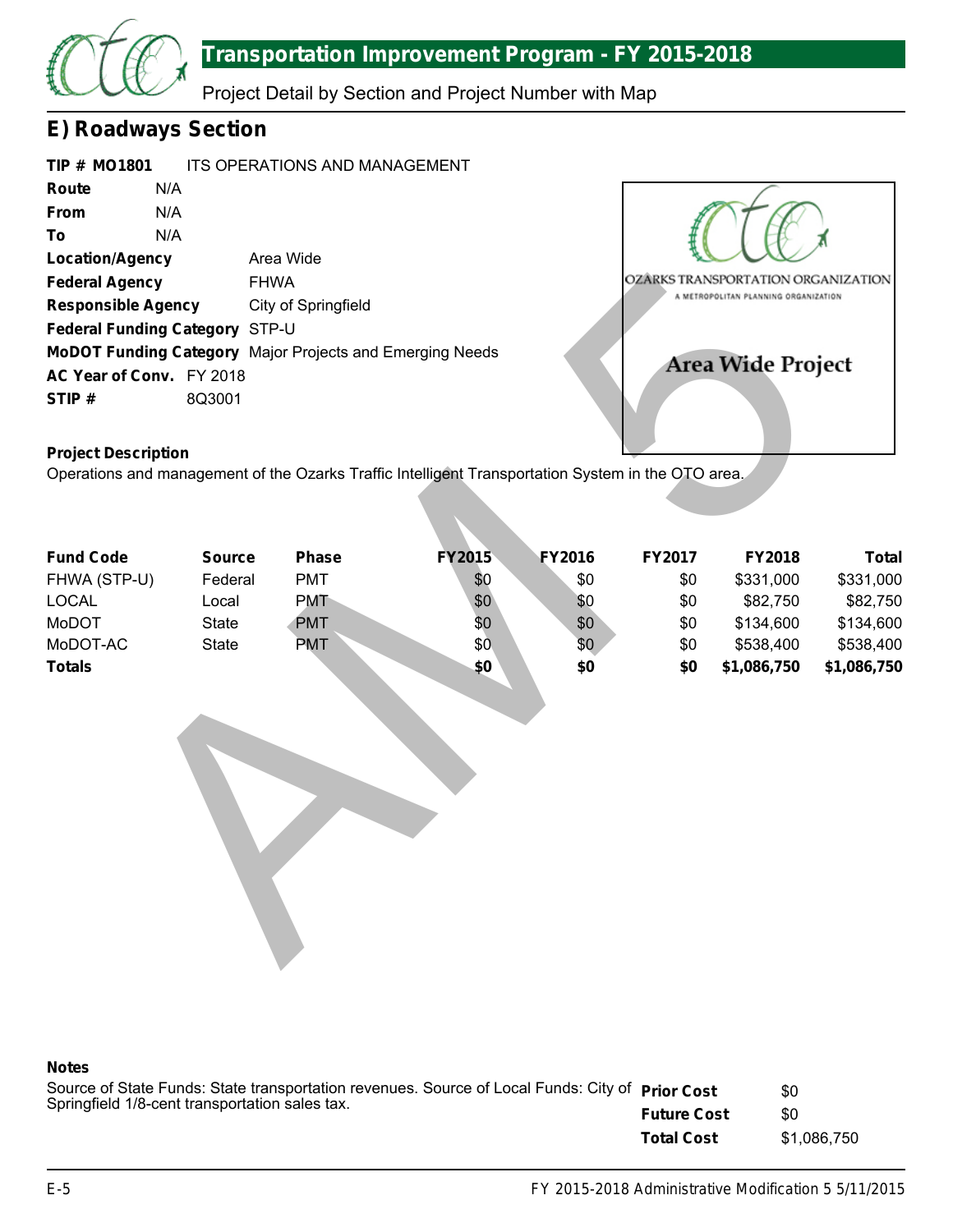

Project Detail by Section and Project Number with Map

### **E) Roadways Section**

#### **TIP # NX0906** ROUTE 160 & ROUTE 14 INTERSECTION IMPROVEMENTS

| Route                                    | Routes 160 and 14 |                                                                 |
|------------------------------------------|-------------------|-----------------------------------------------------------------|
| <b>From</b>                              | <b>US 160</b>     |                                                                 |
| To                                       | Route 14          |                                                                 |
| <b>Location/Agency</b>                   |                   | City of Nixa                                                    |
| <b>Federal Agency</b>                    |                   | <b>FHWA</b>                                                     |
| <b>Responsible Agency</b>                |                   | City of Nixa                                                    |
| <b>Federal Funding Category STP</b>      |                   |                                                                 |
|                                          |                   | <b>MoDOT Funding Category</b> Major Projects and Emerging Needs |
| <b>AC Year of Conv.</b> FY 2017, FY 2018 |                   |                                                                 |
| STIP#                                    | 8P2219            |                                                                 |



### **Project Description**

| <b>Federal Agency</b><br><b>Responsible Agency</b><br><b>Federal Funding Category STP</b><br>MoDOT Funding Category Major Projects and Emerging Needs<br>AC Year of Conv. FY 2017, FY 2018<br>STIP# | <b>FHWA</b><br>8P2219 | City of Nixa |                 |                            | W Mt Vernon St | Nixa E MtVernon |                            |
|-----------------------------------------------------------------------------------------------------------------------------------------------------------------------------------------------------|-----------------------|--------------|-----------------|----------------------------|----------------|-----------------|----------------------------|
| <b>Project Description</b><br>Complete designed intersection improvements at US 160 and Route 14.                                                                                                   |                       |              |                 |                            |                |                 |                            |
|                                                                                                                                                                                                     |                       |              |                 |                            |                |                 |                            |
| <b>Fund Code</b>                                                                                                                                                                                    | <b>Source</b>         | Phase        | FY2015          | <b>FY2016</b>              | FY2017         | FY2018          | <b>Total</b>               |
| MoDOT                                                                                                                                                                                               | <b>State</b>          | <b>ENG</b>   | \$6,800         | \$77,800                   | \$0            | \$0             | \$84,600                   |
| MoDOT-AC                                                                                                                                                                                            | <b>State</b>          | <b>ENG</b>   | \$27,200        | \$311,200                  | \$0            | \$0             | \$338,400                  |
| MoDOT                                                                                                                                                                                               | <b>State</b>          | <b>ROW</b>   | \$4,000         | \$0                        | \$0            | \$0             | \$4,000                    |
| MoDOT-AC                                                                                                                                                                                            | <b>State</b>          | <b>ROW</b>   | \$16,000        | \$0                        | \$0            | \$0             | \$16,000                   |
| FHWA (STP-U)                                                                                                                                                                                        | Federal               | <b>CON</b>   | \$0             | \$1,307,001                | \$0            | \$0             | \$1,307,001                |
| <b>LOCAL</b>                                                                                                                                                                                        | Local                 | <b>CON</b>   | \$0             | \$326,750                  | \$0            | \$0             | \$326,750                  |
| MoDOT                                                                                                                                                                                               | <b>State</b>          | CON          | \$0             | \$284,200                  | \$0            | \$0             | \$284,200                  |
| MoDOT-AC<br><b>Totals</b>                                                                                                                                                                           | <b>State</b>          | CON          | \$0<br>\$54,000 | \$1,136,800<br>\$3,443,751 | \$0<br>\$0     | \$0<br>\$0      | \$1,136,800<br>\$3,497,751 |
|                                                                                                                                                                                                     |                       |              |                 |                            |                |                 |                            |

#### **Notes**

Source of MoDOT Funds: State transportation revenues. Source of Local Funds: Nixa General Obligation Bond - paid by Nixa local sales tax. \$1,199,000 MoDOT Cost Share Funds.

**Prior Cost Future Cost Total Cost** \$24,000 \$0 \$3,521,751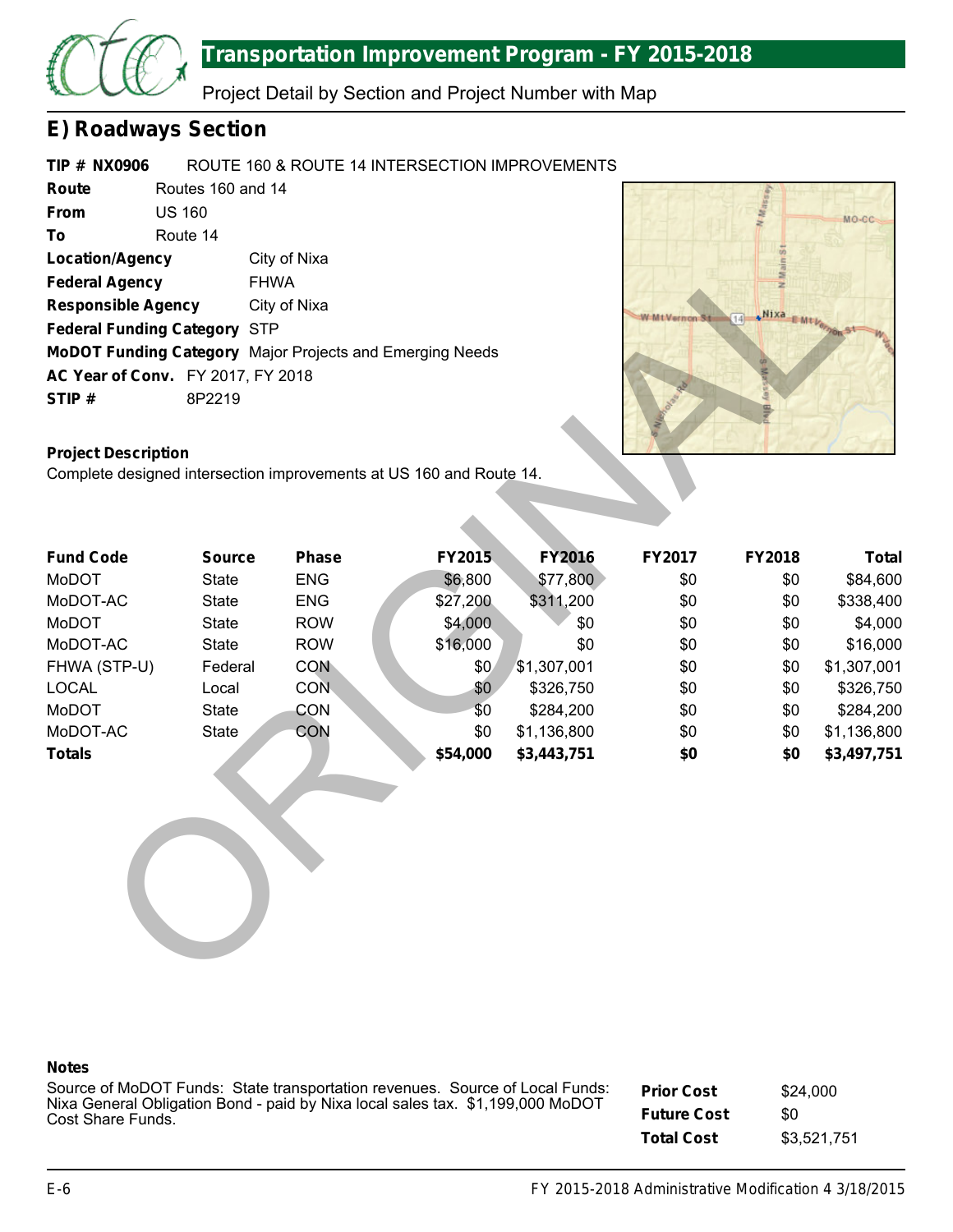

Project Detail by Section and Project Number with Map

### **E) Roadways Section**

#### **TIP # NX0906** ROUTE 160 & ROUTE 14 INTERSECTION IMPROVEMENTS

| Route                               | Routes 160 and 14                        |                                                                 |  |  |
|-------------------------------------|------------------------------------------|-----------------------------------------------------------------|--|--|
| <b>From</b>                         | <b>US 160</b>                            |                                                                 |  |  |
| To                                  | Route 14                                 |                                                                 |  |  |
| <b>Location/Agency</b>              |                                          | City of Nixa                                                    |  |  |
| <b>Federal Agency</b>               |                                          | <b>FHWA</b>                                                     |  |  |
| <b>Responsible Agency</b>           |                                          | City of Nixa                                                    |  |  |
| <b>Federal Funding Category STP</b> |                                          |                                                                 |  |  |
|                                     |                                          | <b>MoDOT Funding Category</b> Major Projects and Emerging Needs |  |  |
|                                     | <b>AC Year of Conv.</b> FY 2017, FY 2018 |                                                                 |  |  |
| STIP#                               | 8P2219                                   |                                                                 |  |  |



### **Project Description**

| <b>Federal Agency</b>                                               |               | <b>FHWA</b>  |               |               |                |                          |              |
|---------------------------------------------------------------------|---------------|--------------|---------------|---------------|----------------|--------------------------|--------------|
| <b>Responsible Agency</b>                                           |               | City of Nixa |               |               |                |                          |              |
| <b>Federal Funding Category STP</b>                                 |               |              |               |               | V-Mt Vernon S1 | Nixa E MtVernon St<br>14 |              |
| MoDOT Funding Category Major Projects and Emerging Needs            |               |              |               |               |                |                          |              |
| AC Year of Conv. FY 2017, FY 2018                                   |               |              |               |               |                |                          |              |
| STIP#                                                               | 8P2219        |              |               |               |                |                          |              |
|                                                                     |               |              |               |               |                |                          |              |
|                                                                     |               |              |               |               |                |                          |              |
| <b>Project Description</b>                                          |               |              |               |               |                |                          |              |
| Complete designed intersection improvements at US 160 and Route 14. |               |              |               |               |                |                          |              |
|                                                                     |               |              |               |               |                |                          |              |
|                                                                     |               |              |               |               |                |                          |              |
| <b>Fund Code</b>                                                    | <b>Source</b> | Phase        | <b>FY2015</b> | <b>FY2016</b> | FY2017         | FY2018                   | <b>Total</b> |
| MoDOT                                                               | <b>State</b>  | <b>ENG</b>   | \$6,800       | \$77,800      | \$0            | \$0                      | \$84,600     |
| MoDOT-AC                                                            | <b>State</b>  | <b>ENG</b>   | \$27,200      | \$311,200     | \$0            | \$0                      | \$338,400    |
| MoDOT                                                               | <b>State</b>  | <b>ROW</b>   | \$4,000       | \$0           | \$0            | \$0                      | \$4,000      |
| MoDOT-AC                                                            | <b>State</b>  | <b>ROW</b>   | \$16,000      | \$0           | \$0            | \$0                      | \$16,000     |
| FHWA (STP-U)                                                        | Federal       | <b>CON</b>   | \$0           | \$1,307,001   | \$0            | \$0                      | \$1,307,001  |
| <b>LOCAL</b>                                                        | Local         | CON          | \$0           | \$326,750     | \$0            | \$0                      | \$326,750    |
| MoDOT                                                               | <b>State</b>  | CON          | \$0           | \$266,400     | \$0            | \$0                      | \$266,400    |
| MoDOT-AC                                                            | <b>State</b>  | CON          | \$0           | \$1,065,600   | \$0            | \$0                      | \$1,065,600  |
| <b>Totals</b>                                                       |               |              | \$54,000      | \$3,354,751   | \$0            | \$0                      | \$3,408,751  |
|                                                                     |               |              |               |               |                |                          |              |
|                                                                     |               |              |               |               |                |                          |              |
|                                                                     |               |              |               |               |                |                          |              |
|                                                                     |               |              |               |               |                |                          |              |
|                                                                     |               |              |               |               |                |                          |              |
|                                                                     |               |              |               |               |                |                          |              |
|                                                                     |               |              |               |               |                |                          |              |
|                                                                     |               |              |               |               |                |                          |              |
|                                                                     |               |              |               |               |                |                          |              |
|                                                                     |               |              |               |               |                |                          |              |

#### **Notes**

Source of MoDOT Funds: State transportation revenues. Source of Local Funds: Nixa General Obligation Bond - paid by Nixa local sales tax. \$1,199,514 MoDOT Cost Share Funds.

**Prior Cost Future Cost Total Cost** \$24,000 \$0 \$3,432,751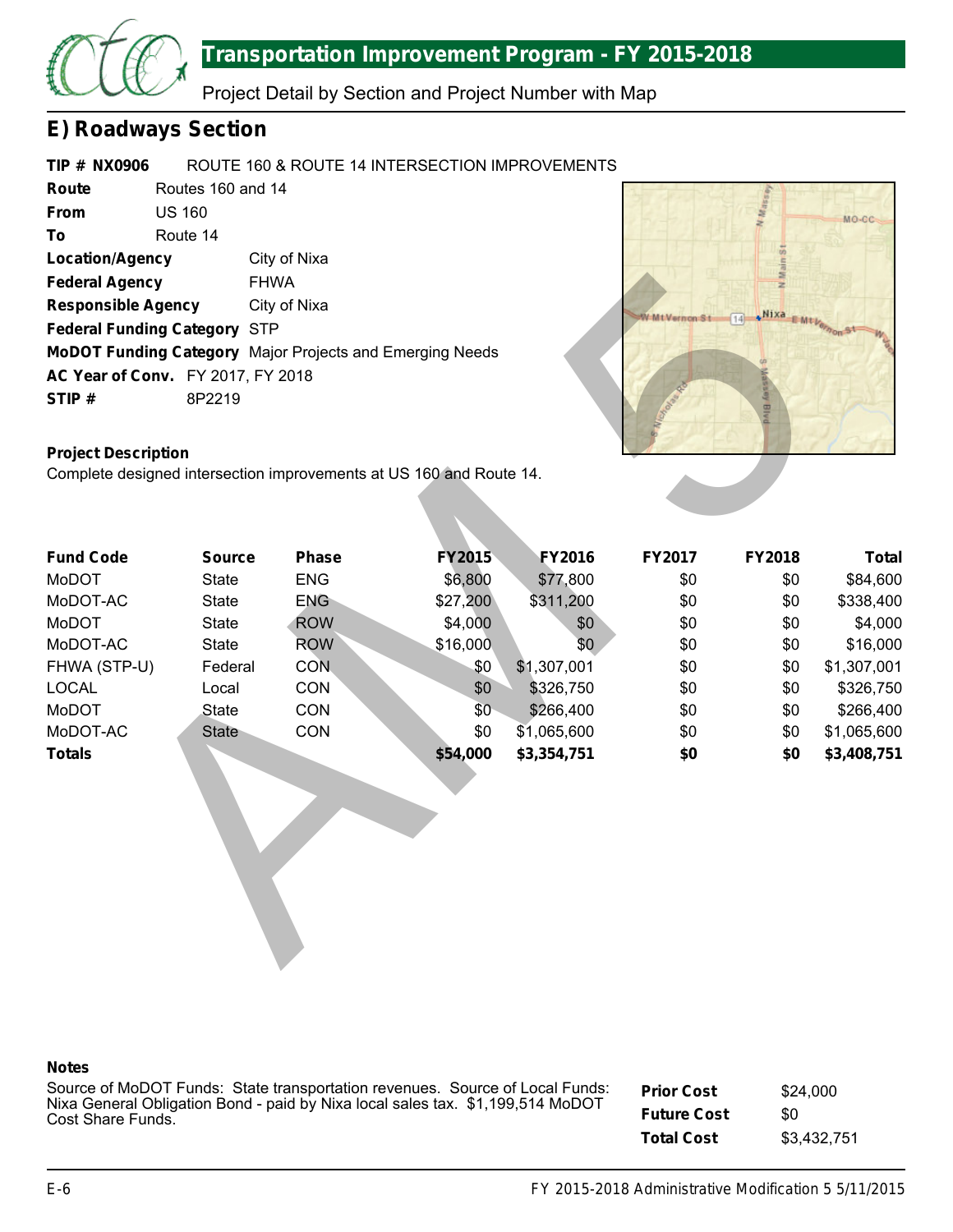

Project Detail by Section and Project Number with Map

### **E) Roadways Section**

#### **TIP # RG0901** SCOPING FOR INTERCHANGE AT ROUTE 60 & ROUTE 125

| Route                                     | US 60 and Route 125 |                                                                 |  |  |
|-------------------------------------------|---------------------|-----------------------------------------------------------------|--|--|
| From                                      | Farm Road 213       |                                                                 |  |  |
| To                                        | Farm Road 247       |                                                                 |  |  |
| <b>Location/Agency</b>                    |                     | City of Rogersville                                             |  |  |
| <b>Federal Agency</b>                     |                     | <b>FHWA</b>                                                     |  |  |
| <b>Responsible Agency</b>                 |                     | MoDOT                                                           |  |  |
| <b>Federal Funding Category NHPP(NHS)</b> |                     |                                                                 |  |  |
|                                           |                     | <b>MoDOT Funding Category</b> Major Projects and Emerging Needs |  |  |
|                                           |                     | AC Year of Conv. FY 2015, FY 2016, FY 2017, FY                  |  |  |
| STIP#                                     | 8P0683E             |                                                                 |  |  |



### **Project Description**

| <b>Location/Agency</b><br><b>Federal Agency</b><br><b>Responsible Agency</b><br>Federal Funding Category NHPP(NHS)<br>MoDOT Funding Category Major Projects and Emerging Needs<br>AC Year of Conv. FY 2015, FY 2016, FY 2017, FY<br>STIP#<br><b>Project Description</b><br>Scoping for interchange improvements at Rte. 125 and outer roads from Farm Road 213 to Farm Road<br>247. | <b>FHWA</b><br>MoDOT<br>8P0683E | City of Rogersville |         |               |         |         |              |
|-------------------------------------------------------------------------------------------------------------------------------------------------------------------------------------------------------------------------------------------------------------------------------------------------------------------------------------------------------------------------------------|---------------------------------|---------------------|---------|---------------|---------|---------|--------------|
| <b>Fund Code</b>                                                                                                                                                                                                                                                                                                                                                                    | <b>Source</b>                   | <b>Phase</b>        | FY2015  | <b>FY2016</b> | FY2017  | FY2018  | <b>Total</b> |
| MoDOT                                                                                                                                                                                                                                                                                                                                                                               | <b>State</b>                    | <b>ENG</b>          | \$400   | \$400         | \$400   | \$400   | \$1,600      |
| MoDOT-AC                                                                                                                                                                                                                                                                                                                                                                            | <b>State</b>                    | <b>ENG</b>          | \$1,600 | \$1,600       | \$1,600 | \$1,600 | \$6,400      |
| <b>Totals</b>                                                                                                                                                                                                                                                                                                                                                                       |                                 |                     | \$2,000 | \$2,000       | \$2,000 | \$2,000 | \$8,000      |

#### **Notes**

| <b>Prior Cost</b>  | \$294,000 |
|--------------------|-----------|
| <b>Future Cost</b> | 80        |
| <b>Total Cost</b>  | \$302,000 |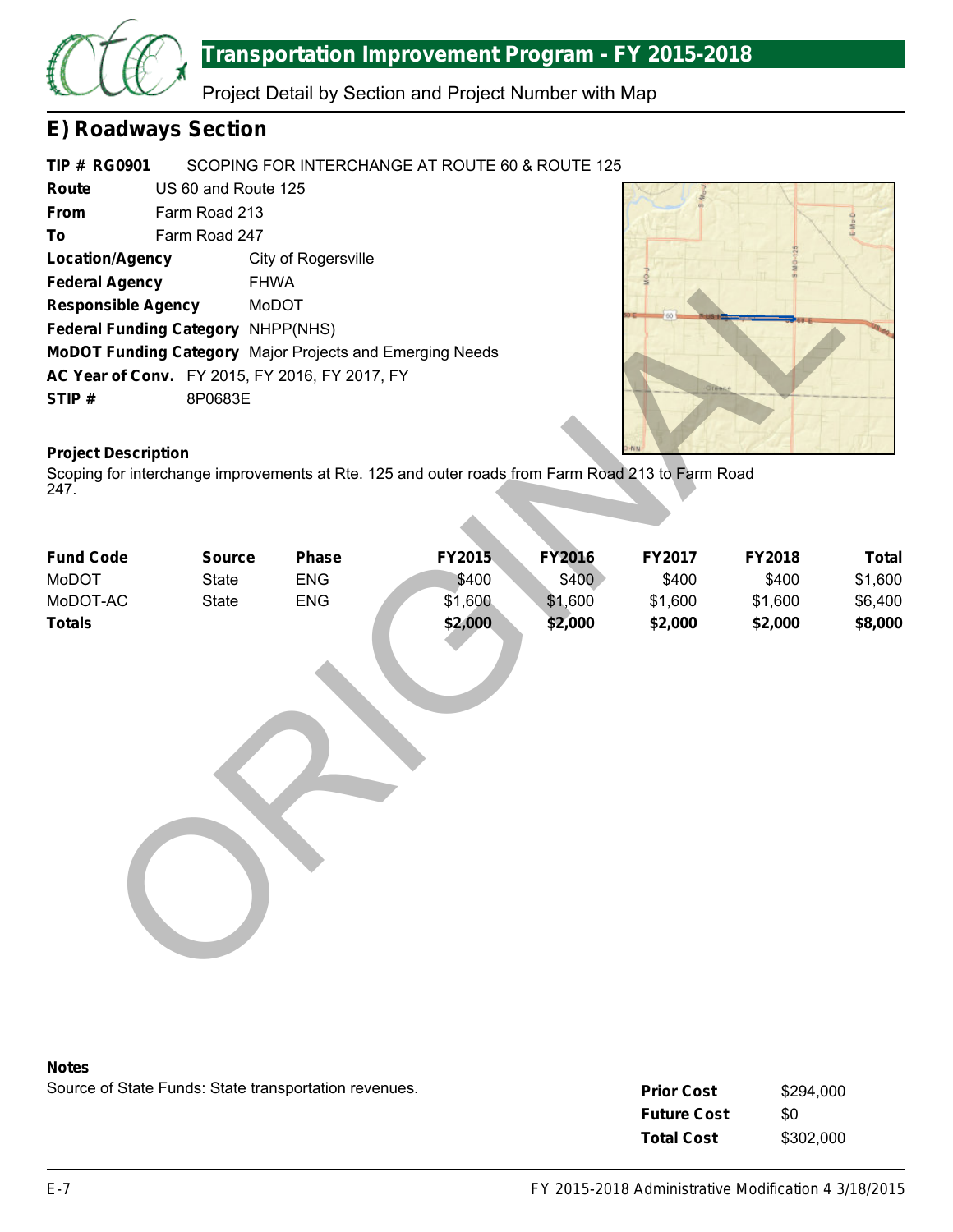

Project Detail by Section and Project Number with Map

### **E) Roadways Section**

#### **TIP # RG0901** SCOPING FOR INTERCHANGE AT ROUTE 60 & ROUTE 125

| Route                              | US 60 and Route 125 |                                                                 |  |  |
|------------------------------------|---------------------|-----------------------------------------------------------------|--|--|
| <b>From</b>                        | Farm Road 213       |                                                                 |  |  |
| To                                 | Farm Road 247       |                                                                 |  |  |
| Location/Agency                    |                     | City of Rogersville                                             |  |  |
| <b>Federal Agency</b>              |                     | <b>FHWA</b>                                                     |  |  |
| <b>Responsible Agency</b>          |                     | MoDOT                                                           |  |  |
| Federal Funding Category NHPP(NHS) |                     |                                                                 |  |  |
|                                    |                     | <b>MoDOT Funding Category</b> Major Projects and Emerging Needs |  |  |
|                                    |                     | <b>AC Year of Conv.</b> FY 2017, FY 2018, FY 2019               |  |  |
| STIP#                              | 8P0683E             |                                                                 |  |  |



### **Project Description**

| <b>Federal Agency</b><br><b>FHWA</b>                     |               |            |                                                                                                  |               |         |         |              |
|----------------------------------------------------------|---------------|------------|--------------------------------------------------------------------------------------------------|---------------|---------|---------|--------------|
| <b>Responsible Agency</b>                                |               | MoDOT      |                                                                                                  |               |         |         |              |
| Federal Funding Category NHPP(NHS)                       |               |            |                                                                                                  |               |         |         |              |
| MoDOT Funding Category Major Projects and Emerging Needs |               |            |                                                                                                  |               |         |         |              |
| AC Year of Conv. FY 2017, FY 2018, FY 2019               |               |            |                                                                                                  |               |         |         |              |
| STIP#                                                    | 8P0683E       |            |                                                                                                  |               | Gree    |         |              |
|                                                          |               |            |                                                                                                  |               |         |         |              |
|                                                          |               |            |                                                                                                  |               |         |         |              |
| <b>Project Description</b>                               |               |            |                                                                                                  |               |         |         |              |
| 247.                                                     |               |            | Scoping for interchange improvements at Rte. 125 and outer roads from Farm Road 213 to Farm Road |               |         |         |              |
|                                                          |               |            |                                                                                                  |               |         |         |              |
|                                                          |               |            |                                                                                                  |               |         |         |              |
| <b>Fund Code</b>                                         | <b>Source</b> | Phase      | <b>FY2015</b>                                                                                    | <b>FY2016</b> | FY2017  | FY2018  | <b>Total</b> |
| MoDOT                                                    | <b>State</b>  | ENG        | \$400                                                                                            | \$400         | \$400   | \$400   | \$1,600      |
| MoDOT-AC                                                 | <b>State</b>  | <b>ENG</b> | \$1,600                                                                                          | \$1,600       | \$1,600 | \$1,600 | \$6,400      |
| <b>Totals</b>                                            |               |            | \$2,000                                                                                          | \$2,000       | \$2,000 | \$2,000 | \$8,000      |
|                                                          |               |            |                                                                                                  |               |         |         |              |
|                                                          |               |            |                                                                                                  |               |         |         |              |
|                                                          |               |            |                                                                                                  |               |         |         |              |
|                                                          |               |            |                                                                                                  |               |         |         |              |
|                                                          |               |            |                                                                                                  |               |         |         |              |
|                                                          |               |            |                                                                                                  |               |         |         |              |
|                                                          |               |            |                                                                                                  |               |         |         |              |
|                                                          |               |            |                                                                                                  |               |         |         |              |
|                                                          |               |            |                                                                                                  |               |         |         |              |
|                                                          |               |            |                                                                                                  |               |         |         |              |
|                                                          |               |            |                                                                                                  |               |         |         |              |
|                                                          |               |            |                                                                                                  |               |         |         |              |
|                                                          |               |            |                                                                                                  |               |         |         |              |
|                                                          |               |            |                                                                                                  |               |         |         |              |
|                                                          |               |            |                                                                                                  |               |         |         |              |
|                                                          |               |            |                                                                                                  |               |         |         |              |



| <b>Prior Cost</b>  | \$294,000 |
|--------------------|-----------|
| <b>Future Cost</b> | \$0       |
| <b>Total Cost</b>  | \$302,000 |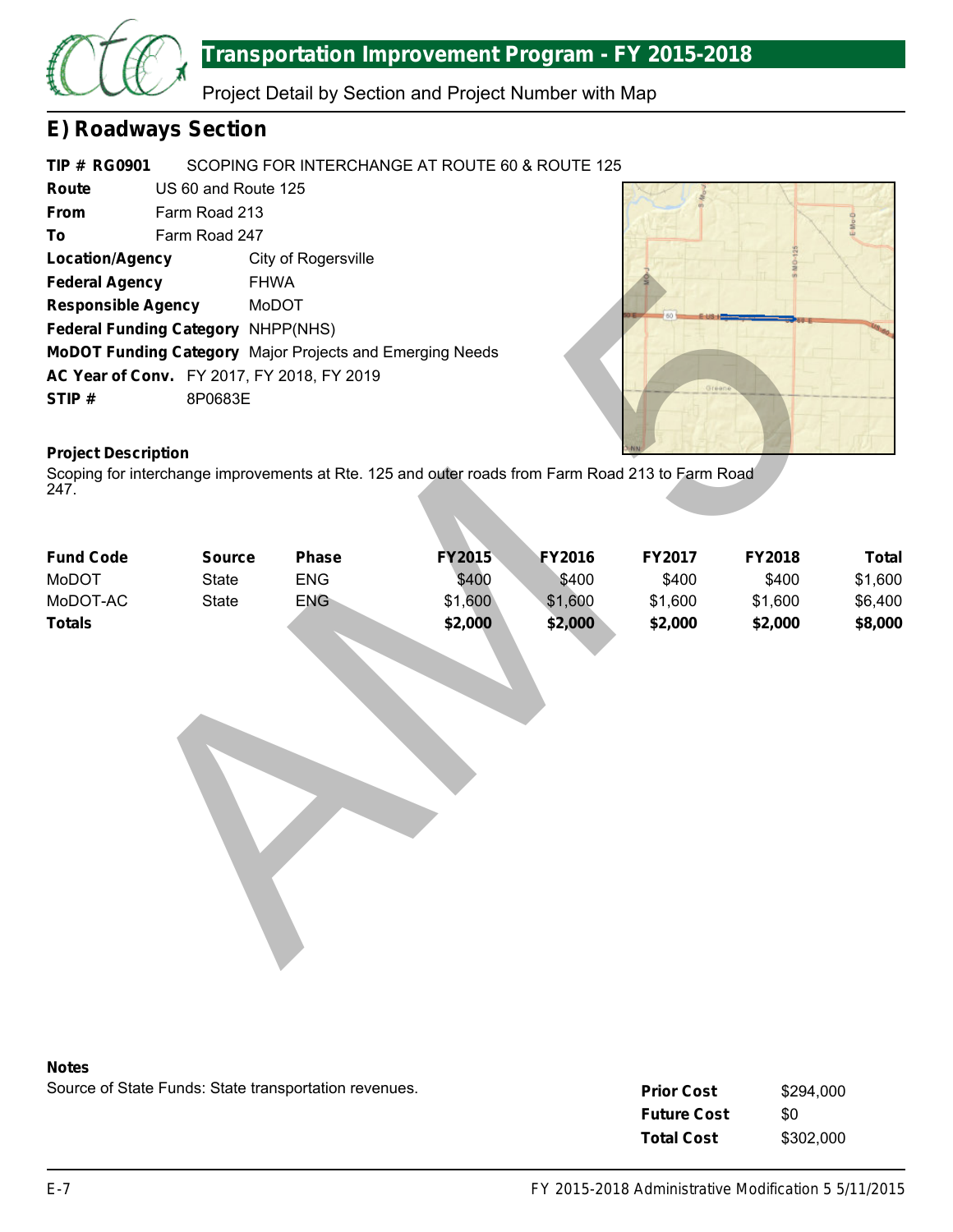

Project Detail by Section and Project Number with Map

### **E) Roadways Section**

| <b>TIP # SP1018</b>                                     | ROUTE 65 - LAKE SPRINGFIELD BRIDGE |                            |  |  |  |
|---------------------------------------------------------|------------------------------------|----------------------------|--|--|--|
| Route                                                   | US 65                              |                            |  |  |  |
| <b>From</b>                                             |                                    | 0.6 mile south of Route 60 |  |  |  |
| To                                                      | Lake Springfield                   |                            |  |  |  |
| <b>Location/Agency</b>                                  |                                    | City of Springfield        |  |  |  |
| <b>Federal Agency</b>                                   |                                    | <b>FHWA</b>                |  |  |  |
| <b>Responsible Agency</b>                               |                                    | MoDOT                      |  |  |  |
| <b>Federal Funding Category NHPP(Bridge)</b>            |                                    |                            |  |  |  |
| <b>MoDOT Funding Category</b> Taking Care of the System |                                    |                            |  |  |  |
| <b>AC Year of Conv.</b>                                 |                                    |                            |  |  |  |
| STIP#                                                   | 8P2158                             |                            |  |  |  |
|                                                         |                                    |                            |  |  |  |



### **Project Description**

| Location/Agency                                  |               | City of Springfield |                                                                                              |               |        |        | MO-J         |
|--------------------------------------------------|---------------|---------------------|----------------------------------------------------------------------------------------------|---------------|--------|--------|--------------|
| <b>Federal Agency</b>                            | <b>FHWA</b>   |                     |                                                                                              |               |        |        |              |
| <b>Responsible Agency</b>                        |               | MoDOT               |                                                                                              |               |        |        |              |
| Federal Funding Category NHPP(Bridge)            |               |                     |                                                                                              |               |        |        |              |
| MoDOT Funding Category Taking Care of the System |               |                     |                                                                                              |               |        |        |              |
| AC Year of Conv.                                 |               |                     |                                                                                              |               |        |        |              |
| STIP#                                            | 8P2158        |                     |                                                                                              |               |        |        |              |
|                                                  |               |                     |                                                                                              |               |        |        |              |
| <b>Project Description</b>                       |               |                     |                                                                                              |               |        |        |              |
|                                                  |               |                     | Bridge improvements on northbound bridge over Lake Springfield, 0.6 miles south of Route 60. |               |        |        |              |
|                                                  |               |                     |                                                                                              |               |        |        |              |
|                                                  |               |                     |                                                                                              |               |        |        |              |
| <b>Fund Code</b>                                 | <b>Source</b> | <b>Phase</b>        | FY2015                                                                                       | <b>FY2016</b> | FY2017 | FY2018 | <b>Total</b> |
| <b>FHWA</b>                                      | Federal       | <b>ENG</b>          | \$248,000                                                                                    | \$440,800     | \$0    | \$0    | \$688,800    |
| MoDOT                                            | <b>State</b>  | <b>ENG</b>          | \$62,000                                                                                     | \$110,200     | \$0    | \$0    | \$172,200    |
| <b>FHWA</b>                                      | Federal       | CON                 | \$0                                                                                          | \$4,210,400   | \$0    | \$0    | \$4,210,400  |
| MoDOT                                            | <b>State</b>  | CON                 | \$0                                                                                          | \$1,052,600   | \$0    | \$0    | \$1,052,600  |
| <b>Totals</b>                                    |               |                     | \$310,000                                                                                    | \$5,814,000   | \$0    | \$0    | \$6,124,000  |
|                                                  |               |                     |                                                                                              |               |        |        |              |
|                                                  |               |                     |                                                                                              |               |        |        |              |
|                                                  |               |                     |                                                                                              |               |        |        |              |
|                                                  |               |                     |                                                                                              |               |        |        |              |
|                                                  |               |                     |                                                                                              |               |        |        |              |
|                                                  |               |                     |                                                                                              |               |        |        |              |
|                                                  |               |                     |                                                                                              |               |        |        |              |
|                                                  |               |                     |                                                                                              |               |        |        |              |
|                                                  |               |                     |                                                                                              |               |        |        |              |
|                                                  |               |                     |                                                                                              |               |        |        |              |
|                                                  |               |                     |                                                                                              |               |        |        |              |
|                                                  |               |                     |                                                                                              |               |        |        |              |
|                                                  |               |                     |                                                                                              |               |        |        |              |
|                                                  |               |                     |                                                                                              |               |        |        |              |

#### **Notes**

| <b>Prior Cost</b>  | \$628,000   |
|--------------------|-------------|
| <b>Future Cost</b> | \$0         |
| <b>Total Cost</b>  | \$6,752,000 |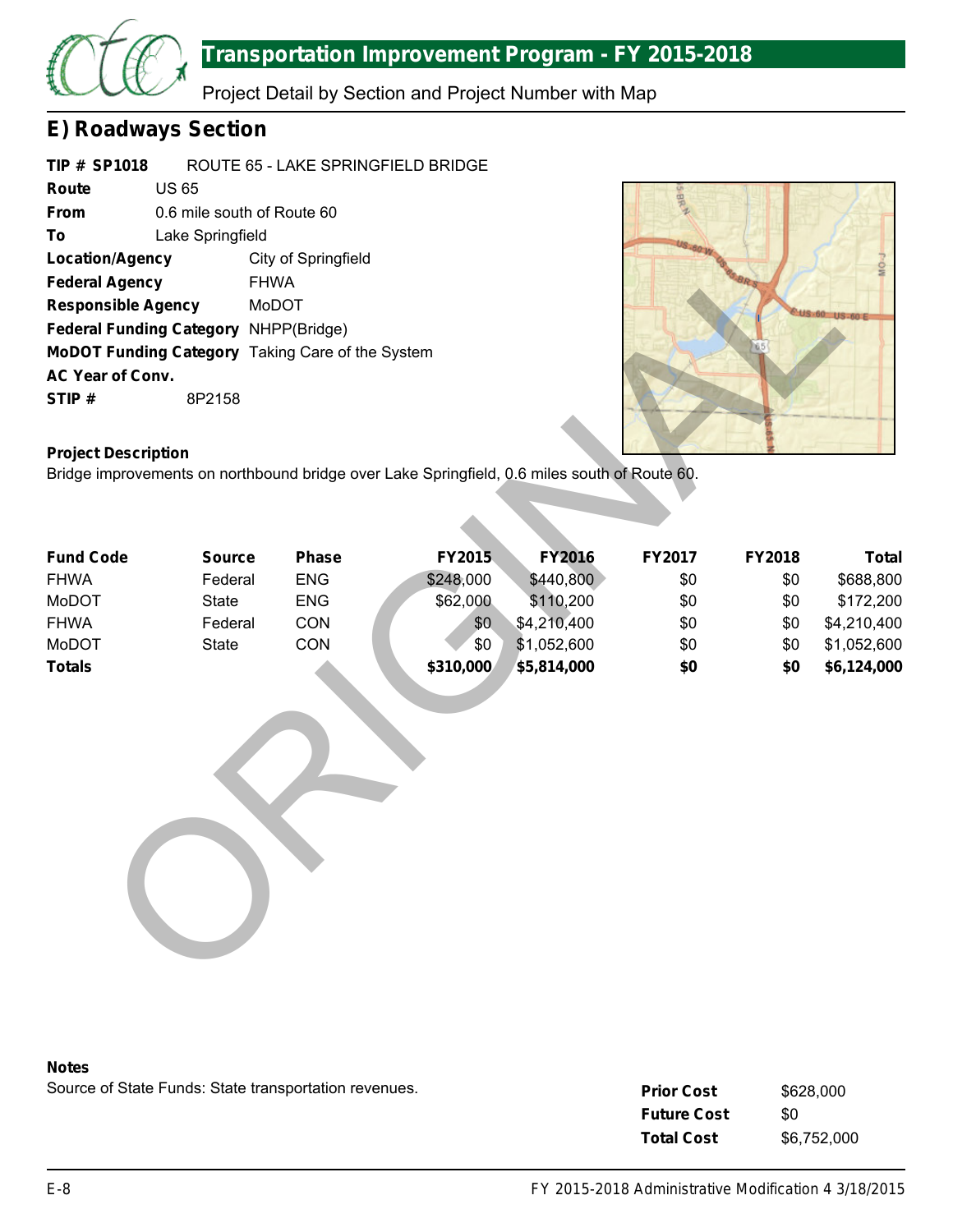

Project Detail by Section and Project Number with Map

### **E) Roadways Section**

| <b>TIP# SP1018</b>                           |                  | ROUTE 65 - LAKE SPRINGFIELD BRIDGE                      |  |  |  |  |  |
|----------------------------------------------|------------------|---------------------------------------------------------|--|--|--|--|--|
| Route                                        | <b>US 65</b>     |                                                         |  |  |  |  |  |
| From                                         |                  | 0.6 mile south of Route 60                              |  |  |  |  |  |
| To                                           | Lake Springfield |                                                         |  |  |  |  |  |
| <b>Location/Agency</b>                       |                  | City of Springfield                                     |  |  |  |  |  |
| <b>Federal Agency</b>                        |                  | <b>FHWA</b>                                             |  |  |  |  |  |
| <b>Responsible Agency</b>                    |                  | MoDOT                                                   |  |  |  |  |  |
| <b>Federal Funding Category NHPP(Bridge)</b> |                  |                                                         |  |  |  |  |  |
|                                              |                  | <b>MoDOT Funding Category</b> Taking Care of the System |  |  |  |  |  |
| <b>AC Year of Conv.</b>                      |                  |                                                         |  |  |  |  |  |
| STIP#                                        | 8P2158           |                                                         |  |  |  |  |  |
|                                              |                  |                                                         |  |  |  |  |  |



### **Project Description**

| <b>Federal Agency</b>                            | <b>FHWA</b>   |            |                                                                                              |               |        |        |               |
|--------------------------------------------------|---------------|------------|----------------------------------------------------------------------------------------------|---------------|--------|--------|---------------|
| <b>Responsible Agency</b>                        |               | MoDOT      |                                                                                              |               |        |        | $60$ US- $60$ |
| Federal Funding Category NHPP(Bridge)            |               |            |                                                                                              |               |        |        |               |
| MoDOT Funding Category Taking Care of the System |               |            |                                                                                              |               |        |        |               |
| AC Year of Conv.                                 |               |            |                                                                                              |               |        |        |               |
| STIP#                                            | 8P2158        |            |                                                                                              |               |        |        |               |
|                                                  |               |            |                                                                                              |               |        |        |               |
|                                                  |               |            |                                                                                              |               |        |        |               |
| <b>Project Description</b>                       |               |            |                                                                                              |               |        |        |               |
|                                                  |               |            | Bridge improvements on northbound bridge over Lake Springfield, 0.6 miles south of Route 60. |               |        |        |               |
|                                                  |               |            |                                                                                              |               |        |        |               |
|                                                  |               |            |                                                                                              |               |        |        |               |
| <b>Fund Code</b>                                 | <b>Source</b> | Phase      | <b>FY2015</b>                                                                                | <b>FY2016</b> | FY2017 | FY2018 | <b>Total</b>  |
| <b>FHWA</b>                                      | Federal       | <b>ENG</b> | \$248,000                                                                                    | \$578,400     | \$0    | \$0    | \$826,400     |
| MoDOT                                            | <b>State</b>  | <b>ENG</b> | \$62,000                                                                                     | \$144,600     | \$0    | \$0    | \$206,600     |
| <b>FHWA</b>                                      | Federal       | <b>CON</b> | \$0                                                                                          | \$4,148,000   | \$0    | \$0    | \$4,148,000   |
| MoDOT                                            | <b>State</b>  | CON        | \$0                                                                                          | \$1,037,000   | \$0    | \$0    | \$1,037,000   |
| <b>Totals</b>                                    |               |            | \$310,000                                                                                    | \$5,908,000   | \$0    | \$0    | \$6,218,000   |
|                                                  |               |            |                                                                                              |               |        |        |               |
|                                                  |               |            |                                                                                              |               |        |        |               |
|                                                  |               |            |                                                                                              |               |        |        |               |
|                                                  |               |            |                                                                                              |               |        |        |               |
|                                                  |               |            |                                                                                              |               |        |        |               |
|                                                  |               |            |                                                                                              |               |        |        |               |
|                                                  |               |            |                                                                                              |               |        |        |               |
|                                                  |               |            |                                                                                              |               |        |        |               |
|                                                  |               |            |                                                                                              |               |        |        |               |
|                                                  |               |            |                                                                                              |               |        |        |               |
|                                                  |               |            |                                                                                              |               |        |        |               |
|                                                  |               |            |                                                                                              |               |        |        |               |
|                                                  |               |            |                                                                                              |               |        |        |               |
|                                                  |               |            |                                                                                              |               |        |        |               |



| <b>Prior Cost</b>  | \$628,000   |
|--------------------|-------------|
| <b>Future Cost</b> | \$0         |
| <b>Total Cost</b>  | \$6,846,000 |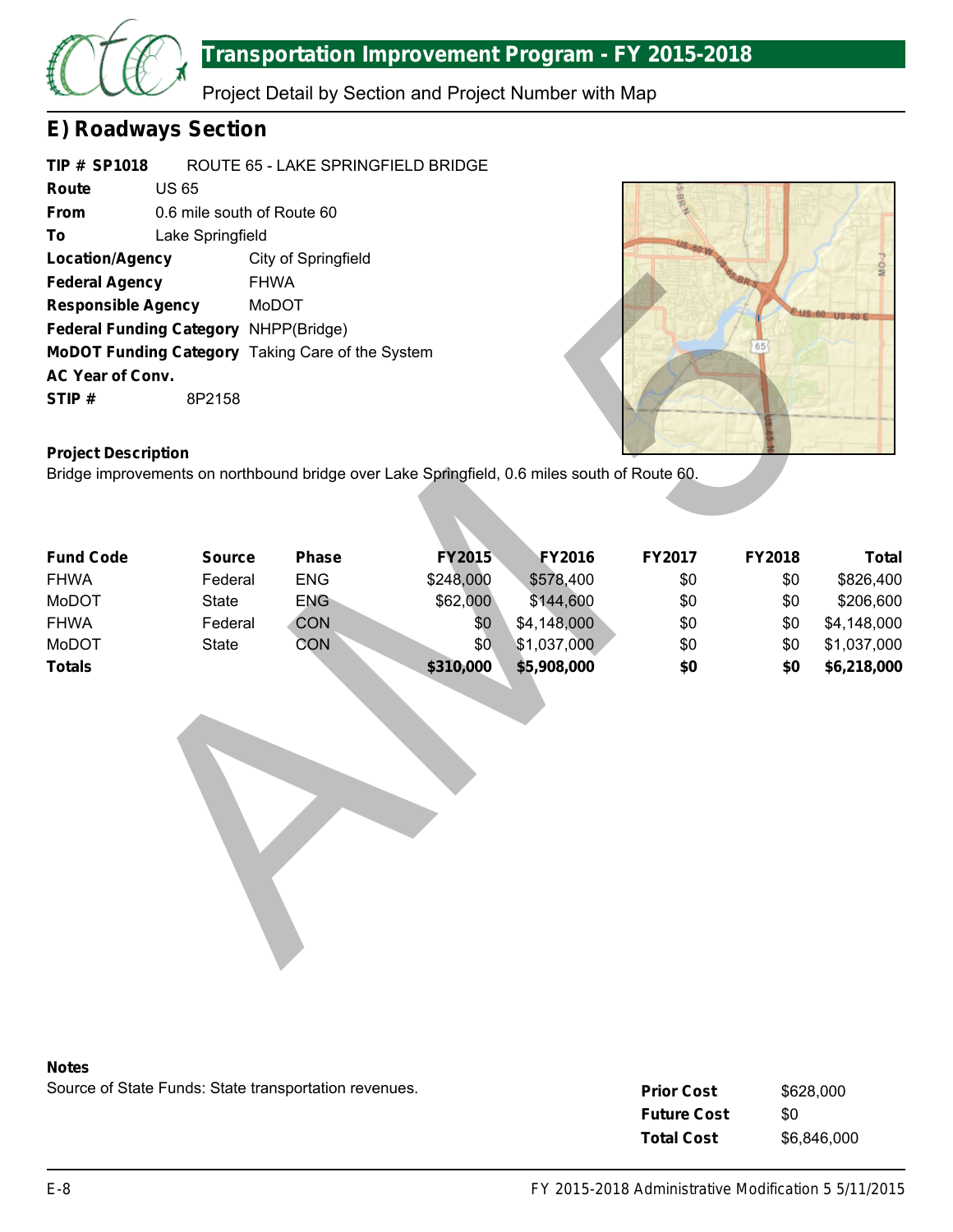

Project Detail by Section and Project Number with Map

### **E) Roadways Section**

#### **TIP # SP1405** SCOPING FOR JAMES RIVER FREEWAY CAPACITY IMPROVEMENTS

| Route                     | US 60                                     |                                                                 |
|---------------------------|-------------------------------------------|-----------------------------------------------------------------|
| <b>From</b>               | <b>Rte. 13</b>                            |                                                                 |
| To                        | Rte. 65                                   |                                                                 |
| <b>Location/Agency</b>    |                                           | City of Springfield                                             |
| <b>Federal Agency</b>     |                                           | <b>FHWA</b>                                                     |
| <b>Responsible Agency</b> |                                           | MoDOT                                                           |
|                           | <b>Federal Funding Category NHPP(NHS)</b> |                                                                 |
|                           |                                           | <b>MoDOT Funding Category</b> Major Projects and Emerging Needs |
|                           |                                           | AC Year of Conv. FY 2015, FY 2016, FY 2017, FY                  |
| STIP#                     | 8P3032                                    |                                                                 |



### **Project Description**

| <b>Location/Agency</b>                                   |               | City of Springfield |                                                                                                   |               |            |              |              |
|----------------------------------------------------------|---------------|---------------------|---------------------------------------------------------------------------------------------------|---------------|------------|--------------|--------------|
| <b>Federal Agency</b>                                    | <b>FHWA</b>   |                     |                                                                                                   |               |            |              |              |
| <b>Responsible Agency</b>                                |               | MoDOT               |                                                                                                   |               |            |              |              |
| Federal Funding Category NHPP(NHS)                       |               |                     |                                                                                                   |               |            |              |              |
| MoDOT Funding Category Major Projects and Emerging Needs |               |                     |                                                                                                   |               | attlefield |              | 60           |
| AC Year of Conv. FY 2015, FY 2016, FY 2017, FY           |               |                     |                                                                                                   |               |            |              |              |
| STIP#                                                    | 8P3032        |                     |                                                                                                   |               |            |              |              |
|                                                          |               |                     |                                                                                                   |               |            | 160<br>MO CC | MO-NN        |
| <b>Project Description</b>                               |               |                     |                                                                                                   |               |            |              |              |
| 65.                                                      |               |                     | Scoping for capacity improvements on James River Freeway from Rte. 13 (Kansas Expressway) to Rte. |               |            |              |              |
|                                                          |               |                     |                                                                                                   |               |            |              |              |
| <b>Fund Code</b>                                         | <b>Source</b> | <b>Phase</b>        | FY2015                                                                                            | <b>FY2016</b> | FY2017     | FY2018       | <b>Total</b> |
| MoDOT                                                    | <b>State</b>  | <b>ENG</b>          | \$400                                                                                             | \$400         | \$400      | \$400        | \$1,600      |
| MoDOT-AC                                                 | <b>State</b>  | <b>ENG</b>          | \$1,600                                                                                           | \$1,600       | \$1,600    | \$1,600      | \$6,400      |
| <b>Totals</b>                                            |               |                     | \$2,000                                                                                           | \$2,000       | \$2,000    | \$2,000      | \$8,000      |
|                                                          |               |                     |                                                                                                   |               |            |              |              |
|                                                          |               |                     |                                                                                                   |               |            |              |              |
|                                                          |               |                     |                                                                                                   |               |            |              |              |
|                                                          |               |                     |                                                                                                   |               |            |              |              |
|                                                          |               |                     |                                                                                                   |               |            |              |              |
|                                                          |               |                     |                                                                                                   |               |            |              |              |
|                                                          |               |                     |                                                                                                   |               |            |              |              |
|                                                          |               |                     |                                                                                                   |               |            |              |              |
|                                                          |               |                     |                                                                                                   |               |            |              |              |
|                                                          |               |                     |                                                                                                   |               |            |              |              |
|                                                          |               |                     |                                                                                                   |               |            |              |              |
|                                                          |               |                     |                                                                                                   |               |            |              |              |
|                                                          |               |                     |                                                                                                   |               |            |              |              |

#### **Notes**

Source of State Funds: MoDOT operating budget.

| <b>Prior Cost</b>  | \$2,000  |
|--------------------|----------|
| <b>Future Cost</b> | \$0      |
| <b>Total Cost</b>  | \$10,000 |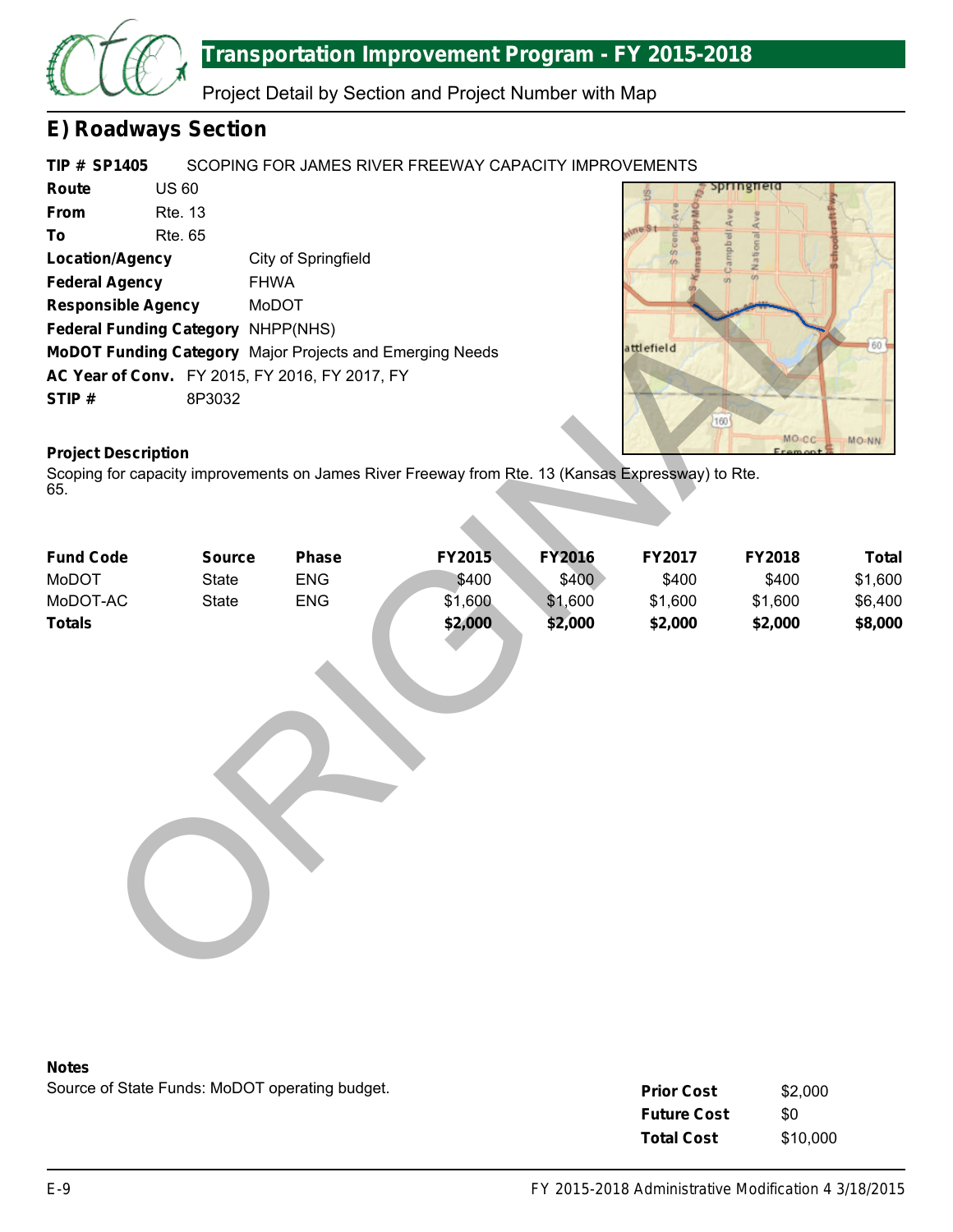

Project Detail by Section and Project Number with Map

### **E) Roadways Section**

#### **TIP # SP1405** SCOPING FOR JAMES RIVER FREEWAY CAPACITY IMPROVEMENTS

| Route                     | US 60                                     |                                                                 |
|---------------------------|-------------------------------------------|-----------------------------------------------------------------|
| <b>From</b>               | <b>Rte. 13</b>                            |                                                                 |
| To                        | Rte. 65                                   |                                                                 |
| <b>Location/Agency</b>    |                                           | City of Springfield                                             |
| <b>Federal Agency</b>     |                                           | <b>FHWA</b>                                                     |
| <b>Responsible Agency</b> |                                           | MoDOT                                                           |
|                           | <b>Federal Funding Category NHPP(NHS)</b> |                                                                 |
|                           |                                           | <b>MoDOT Funding Category</b> Major Projects and Emerging Needs |
|                           |                                           | AC Year of Conv. FY 2017, FY 2018, FY 2019                      |
| STIP#                     | 8P3032                                    |                                                                 |



### **Project Description**

| <b>Federal Agency</b>                                    |               | <b>FHWA</b> |                                                                                                   |               |            |              |              |
|----------------------------------------------------------|---------------|-------------|---------------------------------------------------------------------------------------------------|---------------|------------|--------------|--------------|
| <b>Responsible Agency</b>                                |               | MoDOT       |                                                                                                   |               |            |              |              |
| Federal Funding Category NHPP(NHS)                       |               |             |                                                                                                   |               |            |              |              |
| MoDOT Funding Category Major Projects and Emerging Needs |               |             |                                                                                                   |               | attlefield |              | 60           |
| AC Year of Conv. FY 2017, FY 2018, FY 2019               |               |             |                                                                                                   |               |            |              |              |
| STIP#                                                    | 8P3032        |             |                                                                                                   |               |            |              |              |
|                                                          |               |             |                                                                                                   |               |            | [160]        |              |
|                                                          |               |             |                                                                                                   |               |            | <b>MO CC</b> | $MO-NN$      |
| <b>Project Description</b>                               |               |             |                                                                                                   |               |            |              |              |
| 65.                                                      |               |             | Scoping for capacity improvements on James River Freeway from Rte. 13 (Kansas Expressway) to Rte. |               |            |              |              |
|                                                          |               |             |                                                                                                   |               |            |              |              |
|                                                          |               |             |                                                                                                   |               |            |              |              |
| <b>Fund Code</b>                                         | <b>Source</b> | Phase       | <b>FY2015</b>                                                                                     | <b>FY2016</b> | FY2017     | FY2018       | <b>Total</b> |
| MoDOT                                                    | <b>State</b>  | ENG         | \$400                                                                                             | \$400         | \$400      | \$400        | \$1,600      |
| MoDOT-AC                                                 | <b>State</b>  | <b>ENG</b>  | \$1,600                                                                                           | \$1,600       | \$1,600    | \$1,600      | \$6,400      |
| <b>Totals</b>                                            |               |             | \$2,000                                                                                           | \$2,000       | \$2,000    | \$2,000      | \$8,000      |
|                                                          |               |             |                                                                                                   |               |            |              |              |
|                                                          |               |             |                                                                                                   |               |            |              |              |
|                                                          |               |             |                                                                                                   |               |            |              |              |
|                                                          |               |             |                                                                                                   |               |            |              |              |
|                                                          |               |             |                                                                                                   |               |            |              |              |
|                                                          |               |             |                                                                                                   |               |            |              |              |
|                                                          |               |             |                                                                                                   |               |            |              |              |
|                                                          |               |             |                                                                                                   |               |            |              |              |
|                                                          |               |             |                                                                                                   |               |            |              |              |
|                                                          |               |             |                                                                                                   |               |            |              |              |
|                                                          |               |             |                                                                                                   |               |            |              |              |
|                                                          |               |             |                                                                                                   |               |            |              |              |
|                                                          |               |             |                                                                                                   |               |            |              |              |
|                                                          |               |             |                                                                                                   |               |            |              |              |
|                                                          |               |             |                                                                                                   |               |            |              |              |
|                                                          |               |             |                                                                                                   |               |            |              |              |



Source of State Funds: MoDOT operating budget.

| <b>Prior Cost</b>  | \$2,000  |
|--------------------|----------|
| <b>Future Cost</b> | \$0      |
| <b>Total Cost</b>  | \$10,000 |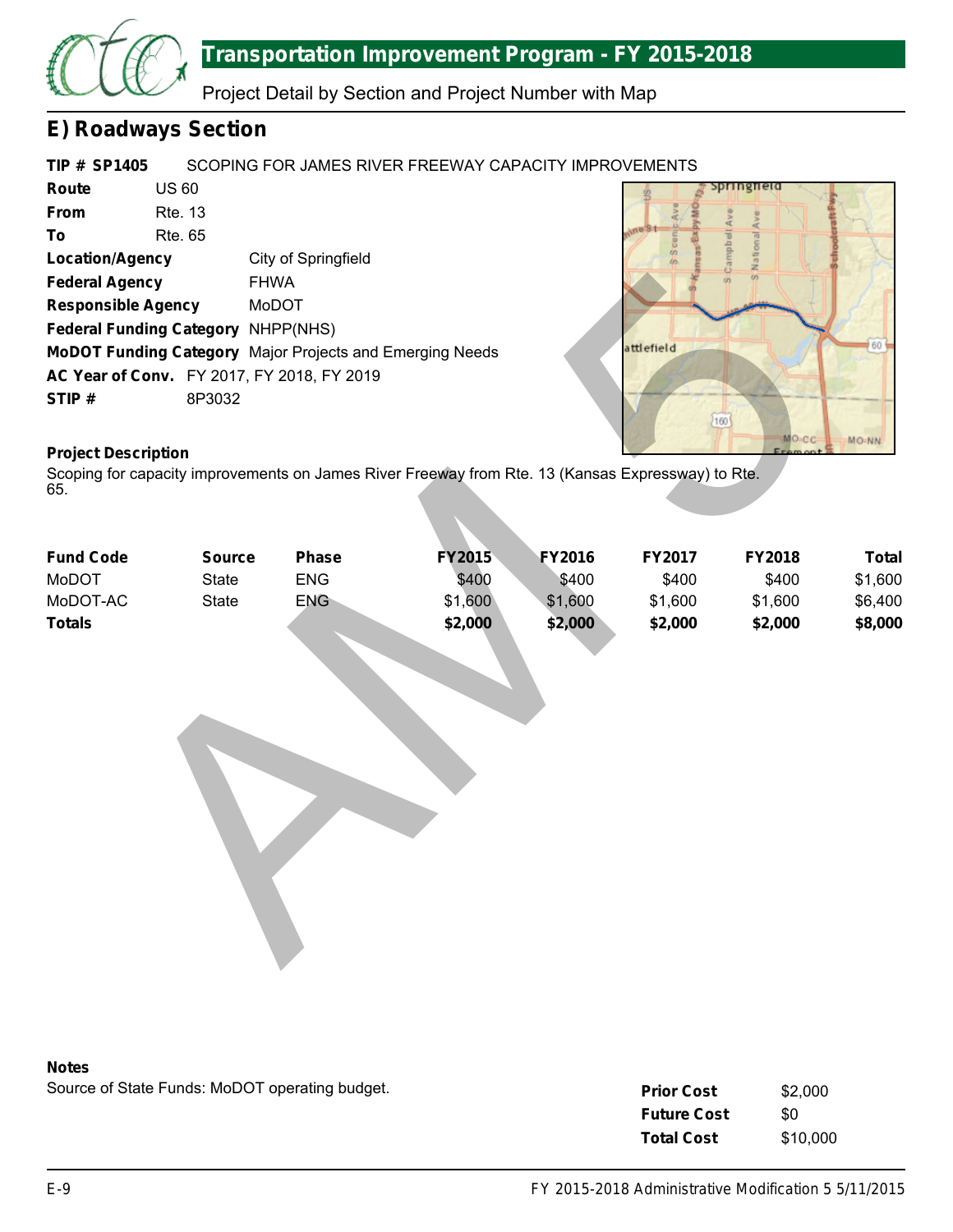#### **Bicycle & Pedestrian**

#### **YEARLY SUMMARY**

|                    |                   |              |             |                   | Local        | <b>State</b>          |                 |              |
|--------------------|-------------------|--------------|-------------|-------------------|--------------|-----------------------|-----------------|--------------|
| <b>PROJECT</b>     | <b>FHWA (STP)</b> | FHWA (STP-U) | FHWA (TE)   | <b>FHWA (TAP)</b> | <b>LOCAL</b> | <b>MoDOT</b>          | <b>MoDOT-AC</b> | <b>TOTAL</b> |
|                    |                   |              |             |                   |              |                       |                 |              |
| FY 2015            |                   |              |             |                   |              |                       |                 |              |
| EN1302             | \$0               | \$0          | \$0         | $\sqrt{$240,000}$ | \$60,000     | \$0                   | \$0             | \$300,000    |
| EN1305             | \$0               | \$0          | \$220,413   | \$0               | \$179,587    | \$0                   | \$0             | \$400,000    |
| EN1306             | \$0               | \$0          | \$320,000   | \$0               | \$80,000     | \$0                   | \$0             | \$400,000    |
| EN1307             | \$0               | \$0          | \$200,000   | \$0               | \$50,000     | \$0                   | \$0             | \$250,000    |
| <b>EN1401</b>      | \$0               | \$48,000     | \$0         | \$0               | \$12,000     | \$0                   | \$0             | \$60,000     |
| EN1502             | \$0               | \$0          | \$0         | \$0               | \$0          | $\overline{$}194,800$ | \$779,200       | \$974,000    |
| EN1503             | \$0               | \$0          | \$0         | \$122,966         | \$30,742     | \$0                   | \$0             | \$153,708    |
| EN1504             | \$0               | \$0          | $\$0$       | \$141,635         | \$35,409     | \$0                   | \$0             | \$177,044    |
| EN1505             | \$0               | \$0          | $\$0$       | \$40,034          | \$10,009     | \$0                   | \$0             | \$50,043     |
| EN1506             | \$0               | \$0          | \$0         | \$250,000         | \$141,176    | \$0                   | \$0             | \$391,176    |
| EN1507             | \$0               | \$0          | \$0         | \$192,680         | \$48,170     | \$0                   | \$0             | \$240,850    |
| EN1508             | \$0               | \$0          | \$0         | \$250,000         | \$179,000    | \$0                   | \$0             | \$429,000    |
| EN1509             | \$0               | \$0          | \$0         | \$250,000         | \$280,000    | \$0                   | \$0             | \$530,000    |
| EN1510             | \$0               | \$0          | \$0         | \$250,000         | \$62,500     | \$0                   | \$0             | \$312,500    |
| EN1511             | \$0               | \$0          | \$0         | \$160,000         | \$40,000     | \$0                   | \$0             | \$200,000    |
| EN1512             | \$0               | \$0          | \$0         | \$133,080         | \$33,270     | \$0                   | \$0             | \$166,350    |
| MO1309             | \$0               | \$0          | \$0         | \$0               | \$0          | \$5,000               | \$20,000        | \$25,000     |
| SP1412             | \$0               | \$0          | \$0         | \$0               | \$0          | \$118,600             | \$474,400       | \$593,000    |
| SP1414             | \$69,000          | \$0          | \$175,000   | \$0               | \$30,000     | \$31,000              | \$0             | \$305,000    |
| <b>SUBTOTAL</b>    | \$69,000          | \$48,000     | \$915,413   | \$2,030,395       | \$1,271,863  | \$349,400             | \$1,273,600     | \$5,957,671  |
|                    |                   |              |             |                   |              |                       |                 |              |
| FY 2016            |                   |              |             |                   |              |                       |                 |              |
| EN1601             | \$0               | \$0          | \$192,000   | \$0               | \$0          | \$48,000              | \$0             | \$240,000    |
| MO1309             | \$0               | \$0          | \$0         | \$0               | \$0          | \$5,000               | \$20,000        | \$25,000     |
| <b>SUBTOTAL</b>    | \$0               | \$0          | \$192,000   | \$0               | \$0          | \$53,000              | \$20,000        | \$265,000    |
|                    |                   |              |             |                   |              |                       |                 |              |
| FY 2017            |                   |              |             |                   |              |                       |                 |              |
| MO1309             | \$0               | \$0          | \$0         | \$0               | \$0          | \$5,000               | \$20,000        | \$25,000     |
| <b>SUBTOTAL</b>    | \$0               | \$0          | \$0         | \$0               | \$0          | \$5,000               | \$20,000        | \$25,000     |
|                    |                   |              |             |                   |              |                       |                 |              |
| FY 2018            |                   |              |             |                   |              |                       |                 |              |
| MO1309             | \$0               | \$0          | \$0         | \$0               | \$0          | \$5,000               | \$20,000        | \$25,000     |
| <b>SUBTOTAL</b>    | \$0               | \$0          | \$0         | \$0               | \$0          | \$5,000               | \$20,000        | \$25,000     |
|                    |                   |              |             |                   |              |                       |                 |              |
| <b>GRAND TOTAL</b> | \$69,000          | \$48,000     | \$1,107,413 | \$2.030.395       | \$1,271,863  | \$412,400             | \$1,333,600     | \$6,272,671  |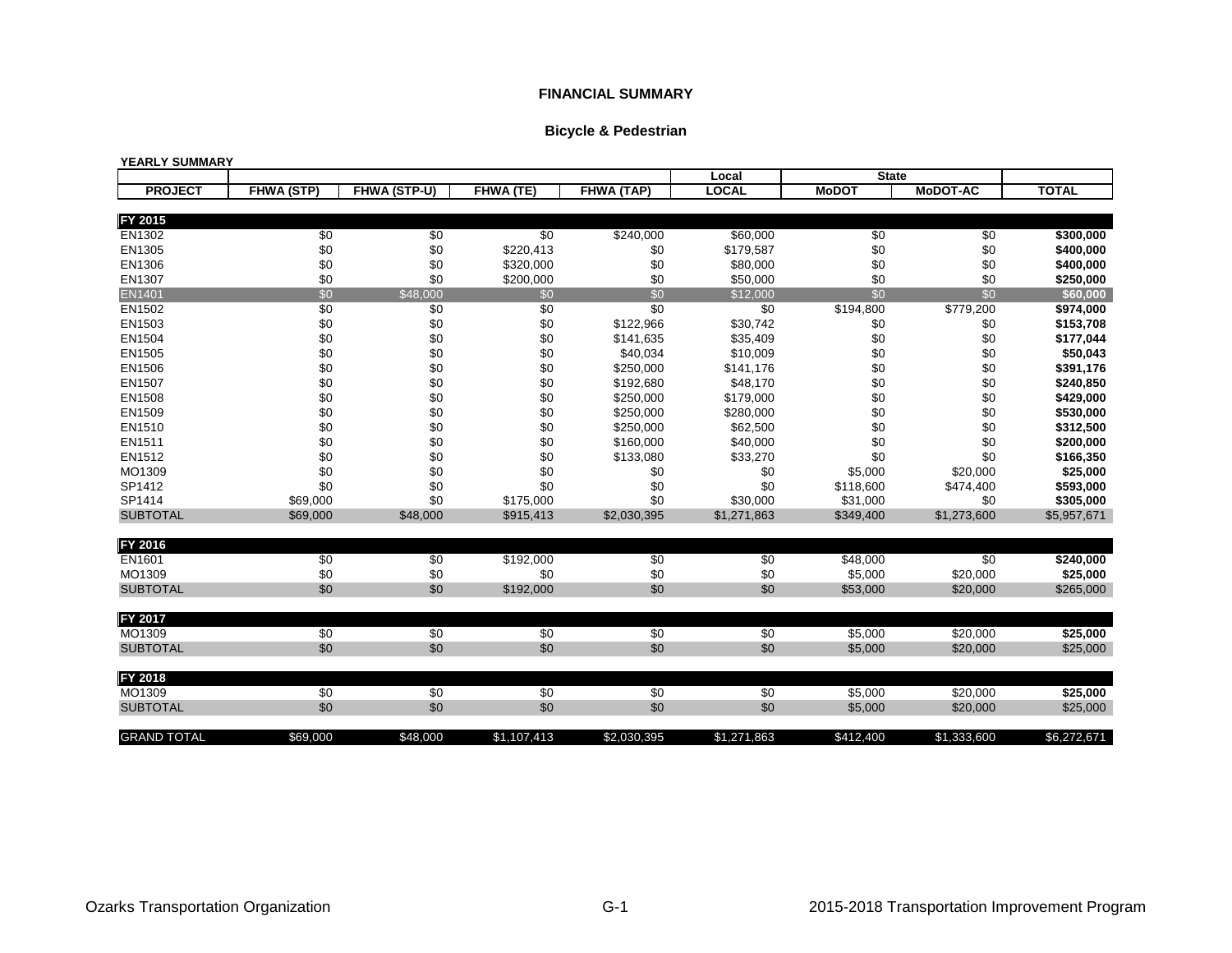### **FINANCIAL CONSTRAINT**

### **Bicycle & Pedestrian**

|                          | <b>STP</b> | STP-U    | TΕ             | TAP         | Local       | <b>MoDOT</b>  | <b>MoDOT-AC</b>                                                                                                                               | <b>TOTAL</b>   |
|--------------------------|------------|----------|----------------|-------------|-------------|---------------|-----------------------------------------------------------------------------------------------------------------------------------------------|----------------|
| <b>PRIOR YEAR</b>        |            |          |                |             |             |               |                                                                                                                                               |                |
| <b>Balance</b>           | \$         | \$       | \$             |             |             | \$            | \$                                                                                                                                            | \$837,863      |
| FY 2015                  |            |          |                |             |             |               |                                                                                                                                               |                |
| <b>Funds Anticipated</b> | \$69,000   | \$48,000 | \$915,413      | \$1,199,376 | \$1,271,863 | \$349,400     | \$1,273,600                                                                                                                                   | \$5,126,652    |
| <b>Funds Programmed</b>  |            |          |                |             |             |               | $(\$69,000.00)$ $(\$48,000.00)$ $(\$915,413.00)$ $(\$2,030,395.00)$ $(\$1,271,863.00)$ $(\$349,400.00)$ $(\$1,273,600.00)$ $(\$5,957,671.00)$ |                |
| <b>Running Balance</b>   | \$0        |          | \$0            | \$6,844     | \$0         | \$0           | \$0                                                                                                                                           | \$6,844        |
| FY 2016                  |            |          |                |             |             |               |                                                                                                                                               |                |
| <b>Funds Anticipated</b> | \$<br>-    |          | \$192,000      | \$0         |             | \$53,000      | \$20,000                                                                                                                                      | \$265,000      |
| <b>Funds Programmed</b>  | \$         |          | (\$192,000.00) | - \$        | \$.         | (\$53,000.00) | (\$20,000.00)                                                                                                                                 | (\$265,000.00) |
| <b>Running Balance</b>   | \$0        |          | \$0            | \$6,844     | \$0         | \$0           | \$0                                                                                                                                           | \$6,844        |
| FY 2017                  |            |          |                |             |             |               |                                                                                                                                               |                |
| <b>Funds Anticipated</b> | \$<br>-    |          | \$             | \$612,826   | \$          | \$5,000       | \$20,000                                                                                                                                      | \$637,826      |
| <b>Funds Programmed</b>  | \$<br>-    |          | \$             | ß.          | \$          | (\$5,000.00)  | (\$20,000.00)                                                                                                                                 | (\$25,000.00)  |
| <b>Running Balance</b>   | \$0        |          | \$0            | \$619,670   | \$0         | \$0           | \$0                                                                                                                                           | \$619,670      |
| FY 2018                  |            |          |                |             |             |               |                                                                                                                                               |                |
| <b>Funds Anticipated</b> | \$         |          | \$             | \$612,826   | \$          | \$5,000       | \$20,000                                                                                                                                      | \$637,826      |
| Funds Programmed         | \$<br>-    |          | \$             |             | \$          | (\$5,000.00)  | (\$20,000.00)                                                                                                                                 | (\$25,000.00)  |
| <b>Running Balance</b>   | \$0        |          | \$0            | \$1,232,496 | \$0         | \$0           | \$0                                                                                                                                           | \$1,232,496    |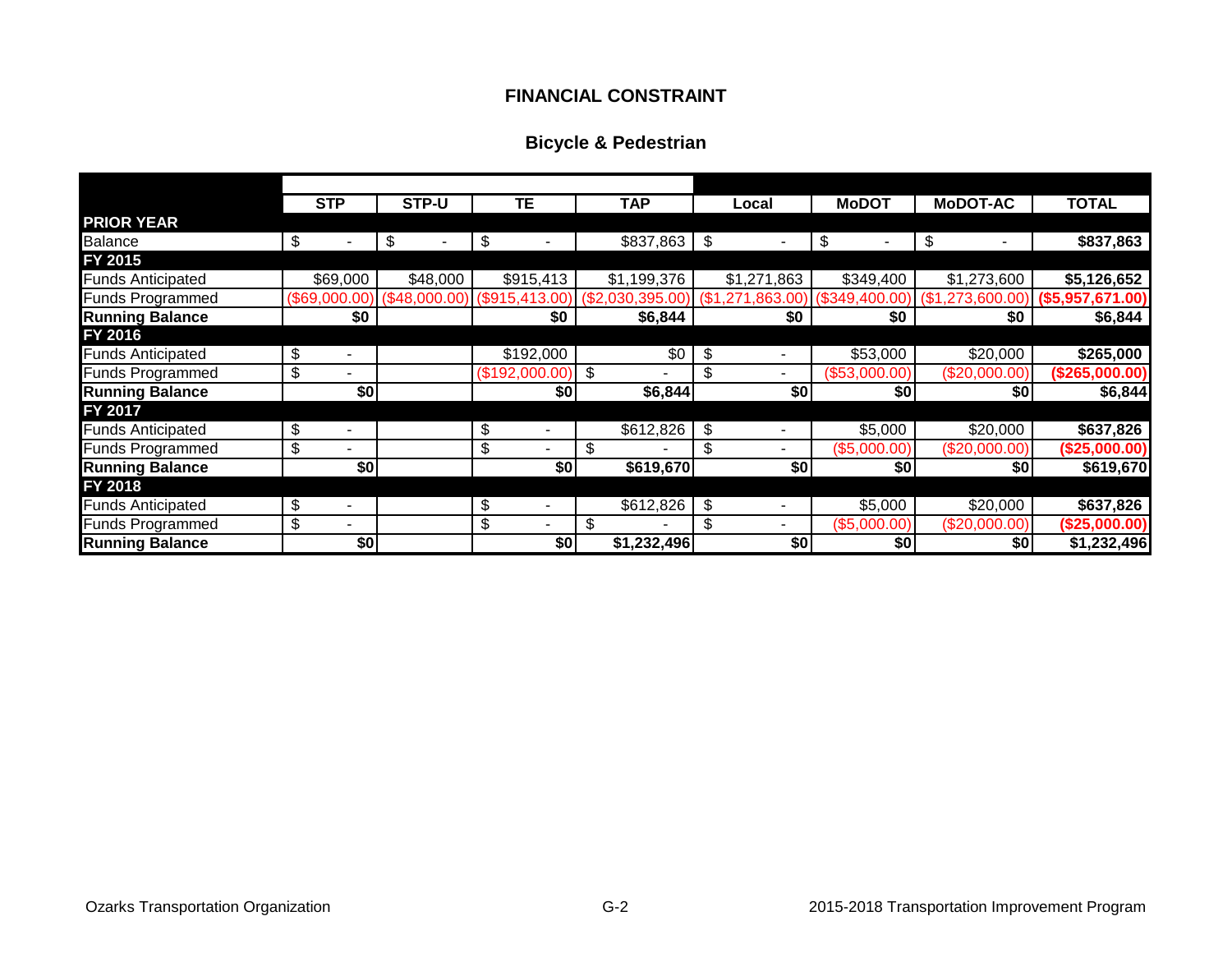**Roadways**

| <b>YEARLY SUMMARY</b>    |                |                                          |            |            |                   |            |             |                |              |                   |                        |              |                     |
|--------------------------|----------------|------------------------------------------|------------|------------|-------------------|------------|-------------|----------------|--------------|-------------------|------------------------|--------------|---------------------|
|                          |                |                                          |            | Federal    |                   |            |             | Local          |              | <b>State</b>      |                        | Other        |                     |
| <b>PROJECT</b>           |                | FHWA (STP-U) FHWA (SAFETY) FHWA (BRIDGE) |            | FHWA (STP) | <b>FHWA (130)</b> | FHWA (HPP) | FHWA (BRO)  | LOCAL          | <b>MoDOT</b> | <b>MoDOT-GCSA</b> | <b>MoDOT AC</b>        | <b>OTHER</b> | <b>TOTAL</b>        |
|                          |                |                                          |            |            |                   |            |             |                |              |                   |                        |              |                     |
| FY 2015<br><b>BA1101</b> |                | \$0                                      |            | \$0        | \$0               |            | \$0         |                | \$0          |                   | \$0                    | \$0          |                     |
|                          | \$8,000<br>\$0 | \$0                                      | \$0<br>\$0 |            | \$0               | \$0<br>\$0 | \$0         | \$2,000<br>\$0 | \$400        | \$0<br>\$0        | \$1,600                | \$0          | \$10,000<br>\$2,000 |
| CC0901<br>CC1102         | \$0            | \$0                                      | \$0        | \$0<br>\$0 | \$0               | \$0        | \$0         | \$0            | \$400        | \$0               |                        | \$0          | \$2,000             |
| CC1110                   | \$2,072,000    | \$0                                      | \$0        | \$0        | \$0               | \$0        | \$0         | \$1,557,044    | \$97,600     | \$0               | \$1,600<br>\$3,893,356 | \$0          | \$7,620,000         |
| GR1010                   | \$0            | \$911,000                                | \$0        | \$0        | \$0               | \$0        | \$0         | \$0            | \$2,369,000  | \$0               | \$9,071,000            | \$0          | \$12,351,000        |
| GR1104                   | \$0            | \$0                                      | \$0        | \$0        | \$160,000         | \$0        | \$0         | \$0            | \$0          | \$40,000          | \$0                    | \$0          | \$200,000           |
| GR1213                   | \$0            | \$0                                      | \$0        | \$0        | \$0               | \$0        | \$1,133,600 | \$283,400      | \$0          | \$0               | \$0                    | \$0          | \$1,417,000         |
| GR1312                   | \$0            | \$0                                      | \$0        | \$0        | \$0               | \$0        | \$371,200   | \$92,800       | \$0          | \$0               | \$0                    | \$0          | \$464,000           |
| GR1402                   | \$0            | \$0                                      | \$0        | \$168,800  | \$1,049,967       | \$0        | \$0         | \$0            | \$105,200    | \$1,048,968       | \$0                    | \$126,065    | \$2,499,000         |
| GR1403                   | \$0            | \$0                                      | \$0        | \$0        | \$0               | \$0        | \$0         | \$0            | \$400        | \$0               | \$1,600                | \$0          | \$2,000             |
| GR1408                   | \$0            | \$0                                      | \$0        | \$0        | \$0               | \$0        | \$0         | \$0            | \$400        | \$0               | \$1,600                | \$0          | \$2,000             |
| GR1501                   | \$1,200,000    | \$0                                      | \$0        | \$0        | \$0               | \$0        | \$0         | \$300,000      | \$0          | \$0               | \$0                    | \$0          | \$1,500,000         |
| GR1502                   | \$960,000      | \$0                                      | \$0        | \$0        | \$0               | \$0        | \$0         | \$240,000      | \$0          | \$0               | \$0                    | \$0          | \$1,200,000         |
| MO1105                   | \$0            | \$0                                      | \$0        | \$0        | \$0               | \$0        | \$0         | \$0            | \$284,000    | \$0               | \$0                    | \$0          | \$284,000           |
| MO1201                   | \$0            | \$1,800                                  | \$0        | \$0        | \$0               | \$0        | \$0         | \$0            | \$200        | \$0               | \$0                    | \$0          | \$2,000             |
| MO1404                   | \$0            | \$0                                      | \$0        | \$0        | \$0               | \$0        | \$0         | \$0            | \$400        | \$0               | \$1,600                | \$0          | \$2,000             |
| MO1405                   | \$0            | \$0                                      | \$0        | \$0        | \$0               | \$0        | \$0         | \$0            | \$25,000     | \$0               | \$0                    | \$0          | \$25,000            |
| MO1408                   | \$0            | \$0                                      | \$0        | \$0        | \$0               | \$0        | \$0         | \$0            | \$196,000    | \$0               | \$784.000              | \$0          | \$980.000           |
| MO1409                   | \$0            | \$0                                      | \$0        | \$0        | \$0               | \$0        | \$0         | \$0            | \$330,800    | \$0               | \$1,323,200            | \$0          | \$1,654,000         |
| MO1501                   | \$0            | \$32,000                                 | \$0        | \$0        | \$0               | \$0        | \$0         | \$0            | \$0          | \$0               | \$0                    | \$0          | \$32,000            |
| MO1503                   | \$276,000      | \$0                                      | \$0        | \$0        | \$0               | \$0        | \$0         | \$69,000       | \$134,600    | \$0               | \$538,400              | \$0          | \$1,018,000         |
| MO1504                   | \$0            | \$0                                      | \$0        | \$0        | \$0               | \$0        | \$0         | \$0            | \$21,600     | \$0               | \$194,400              | \$0          | \$216,000           |
| MO1505                   | \$0            | \$0                                      | \$0        | \$0        | \$0               | \$0        | \$0         | \$0            | \$37,800     | \$0               | \$151,200              | \$0          | \$189,000           |
| MO1601                   | \$0            | \$0                                      | \$0        | \$0        | \$0               | \$0        | \$0         | \$0            | \$2,000      | \$0               | \$0                    | \$0          | \$2,000             |
| MO1604                   | \$0            | \$55,800                                 | \$0        | \$0        | \$0               | \$0        | \$0         | \$0            | \$6,200      | \$0               | \$0                    | \$0          | \$62,000            |
| MO1605                   | \$0            | \$0                                      | \$0        | \$0        | \$0               | \$0        | \$0         | \$0            | \$400        | \$0               | \$1,600                | \$0          | \$2,000             |
| MO1705                   | \$0            | \$0                                      | \$0        | \$0        | \$0               | \$0        | \$0         | \$0            | \$400        | \$0               | \$1,600                | \$0          | \$2,000             |
| NX0601                   | \$949.612      | \$0                                      | \$0        | \$0        | \$0               | \$0        | \$0         | \$1,188,388    | \$0          | \$0               | \$0                    | \$0          | \$2,138,000         |
| NX0906                   | \$0            | \$0                                      | \$0        | \$0        | \$0               | \$0        | \$0         | \$0            | \$10,800     | \$0               | \$43,200               | \$0          | \$54,000            |
| OK1401                   | \$0            | \$0                                      | \$0        | \$0        | \$0               | \$0        | \$0         | \$0            | \$400        | \$0               | \$1,600                | \$0          | \$2,000             |
| RG0901                   | \$0            | \$0                                      | \$0        | \$0        | \$0               | \$0        | \$0         | \$0            | \$400        | \$0               | \$1,600                | \$0          | \$2,000             |
| RG1201                   | \$0            | \$0                                      | \$0        | \$0        | \$0               | \$0        | \$0         | \$0            | \$400        | \$0               | \$1,600                | \$0          | \$2,000             |
| RP1401                   | \$0            | \$0                                      | \$0        | \$0        | \$0               | \$0        | \$0         | \$0            | \$400        | \$0               | \$1,600                | \$0          | \$2,000             |
| RP1501                   | \$40,000       | \$0                                      | \$0        | \$0        | \$0               | \$0        | \$0         | \$10,000       | \$0          | \$0               | \$0                    | \$0          | \$50,000            |
| SP1018                   | \$0            | \$0                                      | \$248,000  | \$0        | \$0               | \$0        | \$0         | \$0            | \$62,000     | \$0               | \$0                    | \$0          | \$310,000           |
| SP1106                   | \$0            | \$0                                      | \$0        | \$0        | \$0               | \$0        | \$0         | \$0            | \$1,000      | \$0               | \$4,000                | \$0          | \$5.000             |
| SP1109                   | \$1,506,000    | \$0                                      | \$0        | \$0        | \$2,250,000       | \$0        | \$0         | \$0            | \$1,398,400  | \$750,000         | \$3,877,600            | \$343,000    | \$10,125,000        |
| SP1112                   | \$0            | \$0                                      | \$0        | \$0        | \$0               | \$0        | \$0         | \$0            | \$400        | \$0               | \$1,600                | \$0          | \$2,000             |
| SP1114                   | \$0            | \$0                                      | \$0        | \$0        | \$160,000         | \$0        | \$0         | \$0            | \$0          | \$40,000          | \$0                    | \$0          | \$200,000           |
| SP1120                   | \$0            | \$0                                      | \$0        | \$0        | \$4,000           | \$0        | \$0         | \$0            | \$0          | \$1,000           | \$0                    | \$0          | \$5,000             |
| SP1204                   | \$0            | \$0                                      | \$0        | \$0        | \$0               | \$0        | \$0         | \$0            | \$400        | \$0               | \$1,600                | \$0          | \$2,000             |
| SP1209                   | \$0            | \$0                                      | \$0        | \$499,915  | \$0               | \$0        | \$0         | \$124,979      | \$0          | \$0               | \$0                    | \$0          | \$624,894           |
| SP1315                   | \$0            | \$0                                      | \$0        | \$0        | \$0               | \$0        | \$0         | \$0            | \$88,200     | \$0               | \$352,800              | \$0          | \$441,000           |
| SP1316                   | \$0            | \$0                                      | \$0        | \$0        | \$0               | \$0        | \$0         | \$0            | \$391,800    | \$0               | \$1,567,200            | \$0          | \$1,959,000         |
| SP1318                   | \$0            | \$0                                      | \$0        | \$0        | \$0               | \$0        | \$0         | \$0            | \$233,000    | \$0               | \$932,000              | \$0          | \$1,165,000         |
| SP1321                   | \$10,000       | \$0                                      | \$0        | \$0        | \$0               | \$0        | \$0         | \$3,984        | \$0          | \$0               | \$0                    | \$0          | \$13,984            |
| SP1323                   | \$47,000       | \$0                                      | \$0        | \$0        | \$0               | \$0        | \$0         | \$10,000       | \$32,600     | \$0               | \$126,400              | \$0          | \$216,000           |

*FY 2015 continued on next page*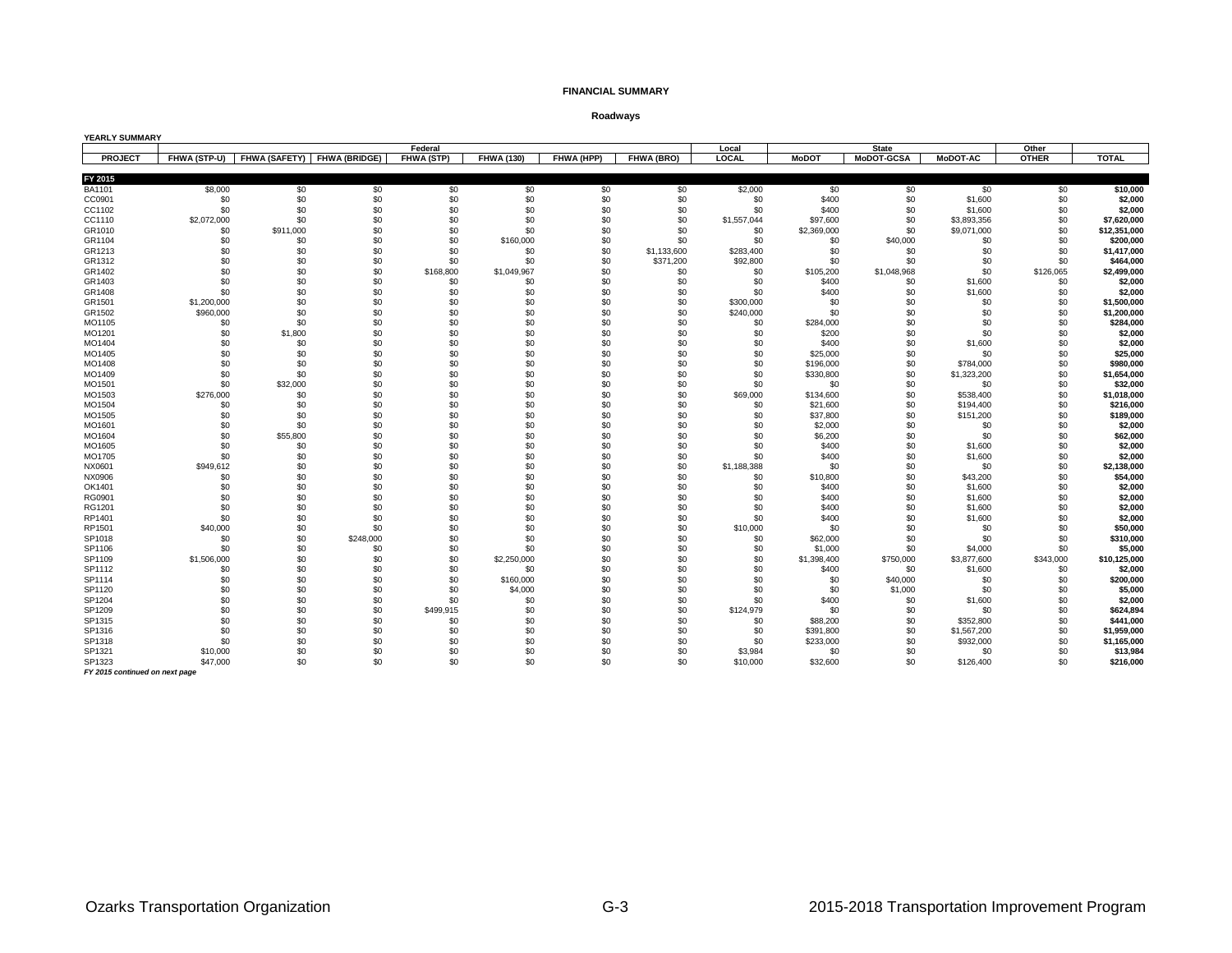#### **Roadways**

| YEARLY SUMMARY    |             |             |                                          |                   |                   |            |             |             |              |              |                 |              |              |
|-------------------|-------------|-------------|------------------------------------------|-------------------|-------------------|------------|-------------|-------------|--------------|--------------|-----------------|--------------|--------------|
|                   |             |             |                                          | Federal           |                   |            |             | Local       |              | <b>State</b> |                 | Other        |              |
| <b>PROJECT</b>    |             |             | FHWA (STP-U) FHWA (SAFETY) FHWA (BRIDGE) | <b>FHWA (STP)</b> | <b>FHWA (130)</b> | FHWA (HPP) | FHWA (BRO)  | LOCAL       | <b>MoDOT</b> | MoDOT-GCSA   | <b>MoDOT-AC</b> | <b>OTHER</b> | <b>TOTAL</b> |
|                   |             |             |                                          |                   |                   |            |             |             |              |              |                 |              |              |
| FY 2015 continued |             |             |                                          |                   |                   |            |             |             |              |              |                 |              |              |
| SP1401            | \$0         | \$0         | \$0                                      | \$0               | \$0               | \$0        | \$0         | \$0         | \$1,000      | \$0          | \$4,000         | \$0          | \$5,000      |
| SP1403            | \$0         | \$0         | \$0                                      | \$0               | \$0               | \$0        | \$0         | \$0         | \$120,200    | \$0          | \$480,800       | \$0          | \$601,000    |
| SP1405            | \$0         | \$0         | \$0                                      | \$0               | \$0               | \$0        | \$0         | \$0         | \$400        | \$0          | \$1,600         | \$0          | \$2,000      |
| SP1408            | \$0         | \$0         | \$0                                      | \$0               | \$0               | \$0        | \$0         | \$0         | \$255,400    | \$0          | \$1,021,600     | \$0          | \$1,277,000  |
| SP1409            | \$0         | \$0         | \$0                                      | \$0               | \$0               | \$0        | \$0         | \$0         | \$7,300      | \$0          | \$65,700        | \$0          | \$73,000     |
| SP1410            | \$0         | \$0         | \$0                                      | \$0               | \$0               | \$0        | \$0         | \$0         | \$40,000     | \$0          | \$160,000       | \$0          | \$200,000    |
| SP1411            | \$0         | \$0         | \$0                                      | \$0               | \$0               | \$0        | \$0         | \$0         | \$109,600    | \$0          | \$438,400       | \$0          | \$548,000    |
| SP1415            | \$0         | \$0         | \$0                                      | \$0               | \$0               | \$0        | \$0         | \$0         | \$22,800     | \$0          | \$91,200        | \$0          | \$114,000    |
| SP1416            | \$0         | \$0         | \$0                                      | \$0               | \$0               | \$0        | \$0         | \$0         | \$400        | \$0          | \$1,600         | \$0          | \$2,000      |
| SP1501            | \$0         | \$0         | \$0                                      | \$0               | \$0               | \$0        | \$0         | \$0         | \$75,200     | \$0          | \$300,800       | \$0          | \$376,000    |
| WI1301            | \$0         | \$0         | \$0                                      | \$0               | \$0               | \$0        | \$0         | \$0         | \$1,000      | \$0          | \$4,000         | \$0          | \$5,000      |
| WI1501            | \$40,000    | \$0         | \$0                                      | \$0               | \$0               | \$0        | \$0         | \$10,000    | \$0          | \$0          | \$0             | \$0          | \$50,000     |
| <b>SUBTOTAL</b>   | \$7,108,612 | \$1,000,600 | \$248,000                                | \$668,715         | \$3,623,967       | \$0        | \$1,504,800 | \$3,891,595 | \$6,466,300  | \$1,879,968  | \$25,449,256    | \$469,065    | \$52,310,878 |
|                   |             |             |                                          |                   |                   |            |             |             |              |              |                 |              |              |
| FY 2016           |             |             |                                          |                   |                   |            |             |             |              |              |                 |              |              |
| CC0901            | \$0         | \$0         | \$0                                      | \$0               | \$0               | \$0        | \$0         | \$0         | \$400        | \$0          | \$1,600         | \$0          | \$2,000      |
| CC1102            | \$0         | \$0         | \$0                                      | \$0               | \$0               | \$0        | \$0         | \$0         | \$400        | \$0          | \$1,600         | \$0          | \$2,000      |
| GR1104            | \$0         | \$0         | \$0                                      | \$0               | \$128,000         | \$0        | \$0         | \$0         | \$0          | \$32,000     | \$0             | \$0          | \$160,000    |
| GR1403            | \$0         | \$0         | \$0                                      | \$0               | \$0               | \$0        | \$0         | \$0         | \$400        | \$0          | \$1,600         | \$0          | \$2,000      |
| GR1408            | \$0         | \$0         | \$0                                      | \$0               | \$0               | \$0        | \$0         | \$0         | \$400        | \$0          | \$1,600         | \$0          | \$2,000      |
| GR1501            | \$1,200,000 | \$0         | \$0                                      | \$0               | \$0               | \$0        | \$0         | \$300,000   | \$0          | \$0          | \$0             | \$0          | \$1,500,000  |
| GR1601            | \$0         | \$0         | \$0                                      | \$0               | \$0               | \$0        | \$320,000   | \$80,000    | \$0          | \$0          | \$0             | \$0          | \$400,000    |
| MO1105            | \$0         | \$0         | \$0                                      | \$0               | \$0               | \$0        | \$0         | \$0         | \$284,000    | \$0          | \$0             | \$0          | \$284,000    |
| MO1201            | \$0         | \$2,700     | \$0                                      | \$0               | \$0               | \$0        | \$0         | \$0         | \$300        | \$0          | \$0             | \$0          | \$3,000      |
| MO1404            | \$0         | \$0         | \$0                                      | \$0               | \$0               | \$0        | \$0         | \$0         | \$4,800      | \$0          | \$19,200        | \$0          | \$24,000     |
| MO1601            | \$0         | \$46,900    | \$0                                      | \$0               | \$0               | \$0        | \$0         | \$0         | \$4,100      | \$0          | \$0             | \$0          | \$51,000     |
| MO1603            | \$300,000   | \$0         | \$0                                      | \$0               | \$0               | \$0        | \$0         | \$75,000    | \$134,600    | \$0          | \$538,400       | \$0          | \$1.048.000  |
| MO1604            | \$0         | \$980,100   | \$0                                      | \$0               | \$0               | \$0        | \$0         | \$0         | \$108,900    | \$0          | \$0             | \$0          | \$1,089,000  |
| MO1605            | \$0         | \$0         | \$0                                      | \$0               | \$0               | \$0        | \$0         | \$0         | \$37,800     | \$0          | 5151,200        | \$0          | \$189,000    |
| MO1705            | \$0         | \$0         | \$0                                      | \$0               | \$0               | \$0        | \$0         | \$0         | \$400        | \$0          | \$1,600         | \$0          | \$2,000      |
| NX0906            | \$1,307,001 | \$0         | \$0                                      | \$0               | \$0               | \$0        | \$0         | \$326,750   | \$344,200    | \$0          | \$1,376,800     | \$0          | \$3,354,751  |
| OK1401            | \$0         | \$0         | \$0                                      | \$0               | \$0               | \$0        | \$0         | \$0         | \$400        | \$0          | \$1,600         | \$0          | \$2,000      |
| RG0901            | \$0         | \$0         | \$0                                      | \$0               | \$0               | \$0        | \$0         | \$0         | \$400        | \$0          | \$1,600         | \$0          | \$2,000      |
| RG1201            | \$0         | \$0         | \$0                                      | \$0               | \$0               | \$0        | \$0         | \$0         | \$1,400      | \$0          | \$5,600         | \$0          | \$7,000      |
| RP1401            | \$0         | \$0         | \$0                                      | \$0               | \$0               | \$0        | \$0         | \$0         | \$41,000     | \$0          | \$164,000       | \$0          | \$205,000    |
| SP1018            | \$0         | \$0         | \$4,726,400                              | \$0               | \$0               | \$0        | \$0         | \$0         | \$1,181,600  | \$0          | \$0             | \$0          | \$5,908,000  |
| SP1106            | \$0         | \$0         | \$0                                      | \$0               | \$0               | \$0        | \$0         | \$0         | \$400        | \$0          | \$1,600         | \$0          | \$2,000      |
| SP1112            | \$0         | \$0         | \$0                                      | \$0               | \$0               | \$0        | \$0         | \$0         | \$16,000     | \$0          | \$64,000        | \$0          | \$80,000     |
| SP1204            | \$0         | \$0         | \$0                                      | \$0               | \$0               | \$0        | \$0         | \$0         | \$400        | \$0          | \$1,600         | \$0          | \$2,000      |
| SP1321            | \$10,000    | \$0         | \$0                                      | \$0               | \$0               | \$0        | \$0         | \$3,984     | \$0          | \$0          | \$0             | \$0          | \$13,984     |
| SP1323            | \$681,000   | \$0         | \$0                                      | \$0               | \$0               | \$0        | \$0         | \$172,000   | \$156,600    | \$0          | \$626,400       | \$0          | \$1,636,000  |
| SP1401            | \$0         | \$0         | \$0                                      | \$0               | \$0               | \$0        | \$0         | \$0         | \$5,200      | \$0          | \$20,800        | \$0          | \$26,000     |
| SP1405            | \$0         | \$0         | \$0                                      | \$0               | \$0               | \$0        | \$0         | \$0         | \$400        | \$0          | \$1,600         | \$0          | \$2,000      |
| SP1409            | \$0         | \$0         | \$0                                      | \$0               | \$0               | \$0        | \$0         | \$0         | \$996,400    | \$0          | \$8,967,600     | \$0          | \$9,964,000  |
| SP1410            | \$0         | \$0         | \$0                                      | \$0               | \$0               | \$0        | \$0         | \$0         | \$1,833,000  | \$0          | \$7,332,000     | \$0          | \$9,165,000  |
| SP1415            | \$734,000   | \$0         | \$0                                      | \$0               | \$0               | \$0        | \$0         | \$184,000   | \$74,000     | \$0          | \$298,000       | \$0          | \$1,290,000  |
| WI1301            | \$0         | \$0         | \$0                                      | \$0               | \$0               | \$0        | \$0         | \$0         | \$10,000     | \$0          | \$40,000        | \$0          | \$50,000     |
| <b>SUBTOTAL</b>   | \$4,232,001 | \$1,029,700 | \$4,726,400                              | \$0               | \$128,000         | \$0        | \$320,000   | \$1,141,734 | \$5,237,900  | \$32,000     | \$19,620,000    | \$0          | \$36,467,735 |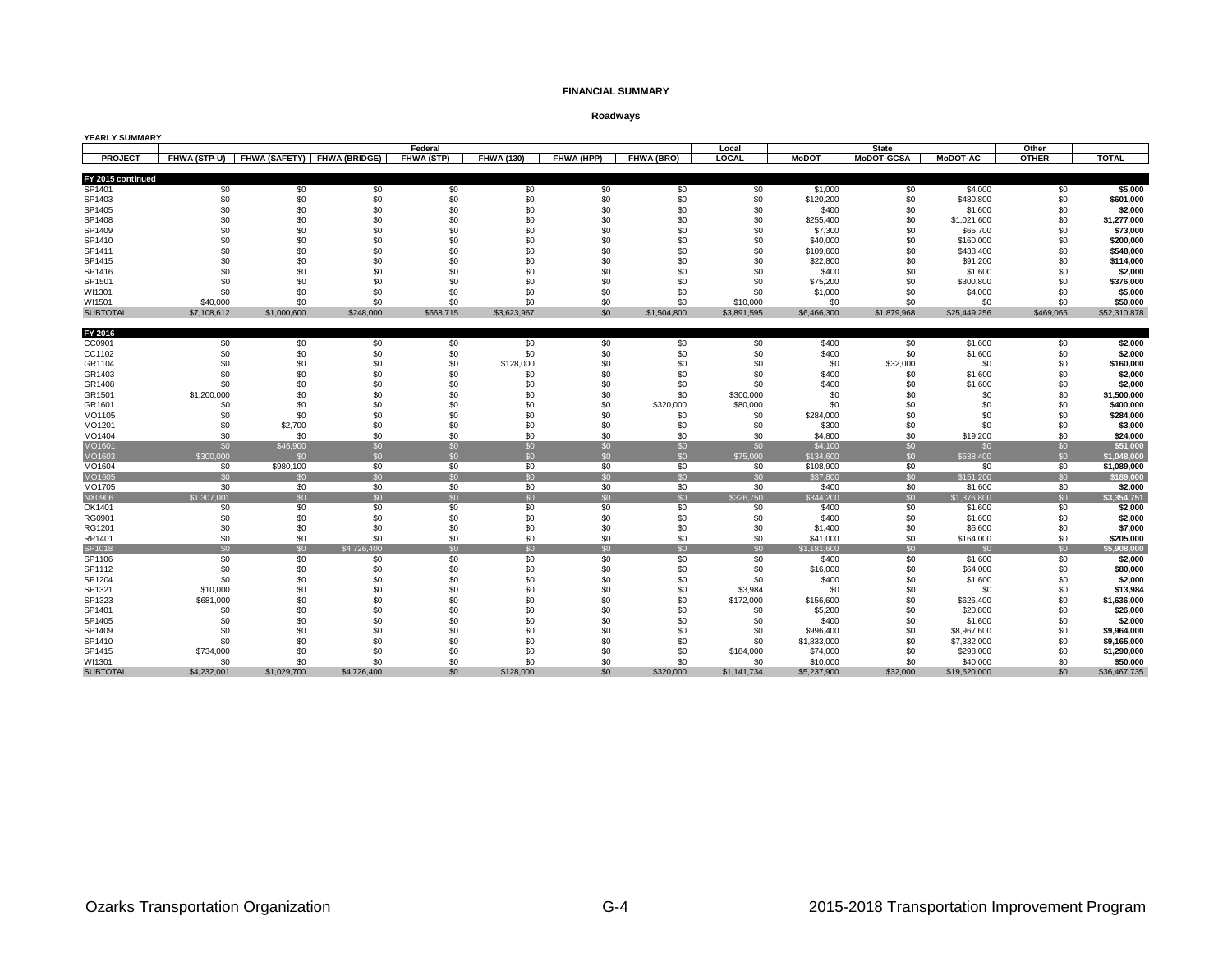#### **Roadways**

| <b>YEARLY SUMMARY</b> |              |             |                             |            |                   |                |             |             |              |                   |                 |              |               |
|-----------------------|--------------|-------------|-----------------------------|------------|-------------------|----------------|-------------|-------------|--------------|-------------------|-----------------|--------------|---------------|
|                       |              |             |                             | Federal    |                   |                |             | Local       |              | <b>State</b>      |                 | Other        |               |
| PROJECT               | FHWA (STP-U) |             | FHWA (SAFETY) FHWA (BRIDGE) | FHWA (STP) | <b>FHWA (130)</b> | FHWA (HPP)     | FHWA (BRO)  | LOCAL       | <b>MoDOT</b> | <b>MoDOT-GCSA</b> | <b>MoDOT-AC</b> | <b>OTHER</b> | <b>TOTAL</b>  |
|                       |              |             |                             |            |                   |                |             |             |              |                   |                 |              |               |
| FY 2017               |              |             |                             |            |                   |                |             |             |              |                   |                 |              |               |
| CC0901                | \$0          | \$0         | \$0                         | \$0        | \$0               | \$0            | \$0         | \$0         | \$400        | \$0               | \$1,600         | \$0          | \$2,000       |
| CC1102                | \$0          | \$0         | \$0                         | \$0        | \$0               | \$0            | \$0         | \$0         | \$400        | \$0               | \$1,600         | \$0          | \$2,000       |
| GR1403                | \$0          | \$0         | \$0                         | \$0        | \$0               | \$0            | \$0         | \$0         | \$400        | \$0               | \$1,600         | \$0          | \$2,000       |
| MO1105                | \$0          | \$0         | \$0                         | \$0        | \$0               | \$0            | \$0         | \$0         | \$284,000    | \$0               | \$0             | \$0          | \$284,000     |
| MO1201                | \$0          | \$80,100    | \$0                         | \$0        | \$0               | \$0            | \$0         | \$0         | \$8,900      | \$0               | \$0             | \$0          | \$89,000      |
| MO1404                | \$0          | \$0         | \$0                         | \$0        | \$0               | \$0            | \$0         | \$0         | \$1,115,800  | \$0               | \$4,463,200     | \$0          | \$5,579,000   |
| MO1701                | \$315,000    | \$0         | \$0                         | \$0        | \$0               | \$0            | \$0         | \$78,750    | \$134,600    | \$0               | \$538,400       | \$0          | \$1.066.750   |
| MO1705                | \$0          | \$0         | \$0                         | \$0        | \$0               | \$0            | \$0         | \$0         | \$40,000     | \$0               | \$160,000       | \$0          | \$200,000     |
| OK1401                | \$0          | \$0         | \$0                         | \$0        | \$0               | \$0            | \$0         | \$0         | \$400        | \$0               | \$1,600         | \$0          | \$2,000       |
| RG0901                | \$0          | \$0         | \$0                         | \$0        | \$0               | \$0            | \$0         | \$0         | \$400        | \$0               | \$1,600         | \$0          | \$2,000       |
| RG1201                | \$0          | \$C         | \$0                         | \$0        | \$0               | \$0            | \$0         | \$0         | \$67,600     | \$0               | \$270,400       | \$0          | \$338,000     |
| SP1106                | \$0          | \$C         | \$0                         | \$0        | \$0               | \$0            | \$0         | \$0         | \$400        | \$0               | \$1,600         | \$0          | \$2,000       |
| SP1112                | \$0          | \$C         | \$0                         | \$0        | \$0               | \$0            | \$0         | \$0         | \$30,000     | \$0               | \$120,000       | \$0          | \$150,000     |
| SP1204                | \$0          | \$0         | \$0                         | \$0        | \$0               | \$0            | \$0         | \$0         | \$205,200    | \$0               | \$820,800       | \$0          | \$1,026,000   |
| SP1401                | \$0          | \$0         | \$0                         | \$0        | \$0               | \$0            | \$0         | \$0         | \$91,600     | \$0               | \$366,400       | \$0          | \$458,000     |
| SP1405                | \$0          | \$0         | \$0                         | \$0        | \$0               | \$0            | \$0         | \$0         | \$400        | \$0               | \$1,600         | \$0          | \$2,000       |
| SP1415                | \$1,089,292  | \$0         | \$0                         | \$0        | \$0               | \$0            | \$0         | \$271,823   | \$326,777    | \$0               | \$1,305,108     | \$0          | \$2,993,000   |
| WI1301                | \$0          | \$0         | \$0                         | \$0        | \$0               | \$0            | \$0         | \$0         | \$164,800    | \$0               | \$659,200       | \$0          | \$824,000     |
| <b>SUBTOTAL</b>       | \$1,404,292  | \$80,100    | \$0                         | \$0        | \$0               | \$0            | \$0         | \$350,573   | \$2,472,077  | \$0               | \$8,714,708     | \$0          | \$13,021,750  |
|                       |              |             |                             |            |                   |                |             |             |              |                   |                 |              |               |
| FY 2018               |              |             |                             |            |                   |                |             |             |              |                   |                 |              |               |
| CC0901                | \$0          | \$0         | \$0                         | \$0        | \$0               | \$0            | \$0         | \$0         | \$400        | \$0               | \$1,600         | \$0          | \$2,000       |
| CC1102                | \$0          | \$0         | \$0                         | \$0        | \$0               | \$0            | \$0         | \$0         | \$400        | \$0               | \$1,600         | \$0          | \$2,000       |
| GR1403                | \$0          | \$0         | \$0                         | \$0        | \$0               | \$0            | \$0         | \$0         | \$400        | \$0               | \$1,600         | \$0          | \$2,000       |
| MO1105                | \$0          | \$0         | \$0                         | \$0        | \$0               | \$0            | \$0         | \$0         | \$284,000    | \$0               | \$0             | \$0          | \$284,000     |
| MO1801                | \$331.000    | \$0         | \$0                         | \$0        | \$0               | S <sub>0</sub> | \$0         | \$82,750    | \$134,600    | \$0               | \$538,400       | \$0          | \$1.086.750   |
| OK1401                | \$0          | \$0         | \$0                         | \$0        | \$0               | \$0            | \$0         | \$0         | \$400        | \$0               | \$1,600         | \$0          | \$2,000       |
| RG0901                | \$0          | \$0         | \$0                         | \$0        | \$0               | \$0            | \$0         | \$0         | \$400        | \$0               | \$1,600         | \$0          | \$2,000       |
| SP1106                | \$0          | \$0         | \$0                         | \$100,000  | \$0               | \$0            | \$0         | \$1,179,000 | \$313,000    | \$0               | \$1,252,000     | \$0          | \$2,844,000   |
| SP1112                | \$0          | \$0         | \$0                         | \$0        | \$0               | \$166,134      | \$0         | \$0         | \$792,000    | \$0               | \$3,001,866     | \$0          | \$3,960,000   |
| SP1405                | \$0          | \$0         | \$0                         | \$0        | \$0               | \$0            | \$0         | \$0         | \$400        | \$0               | \$1,600         | \$0          | \$2,000       |
| <b>SUBTOTAL</b>       | \$331,000    | \$0         | \$0                         | \$100,000  | \$0               | \$166,134      | \$0         | \$1,261,750 | \$1,526,000  | \$0               | \$4,801,866     | \$0          | \$8,186,750   |
| <b>GRAND TOTAL</b>    | \$13,075,905 | \$2,110,400 | \$4,974,400                 | \$768,715  | \$3,751,967       | \$166,134      | \$1,824,800 | \$6,645,652 | \$15,702,277 | \$1,911,968       | \$58,585,830    | \$469.065    | \$109,987,113 |